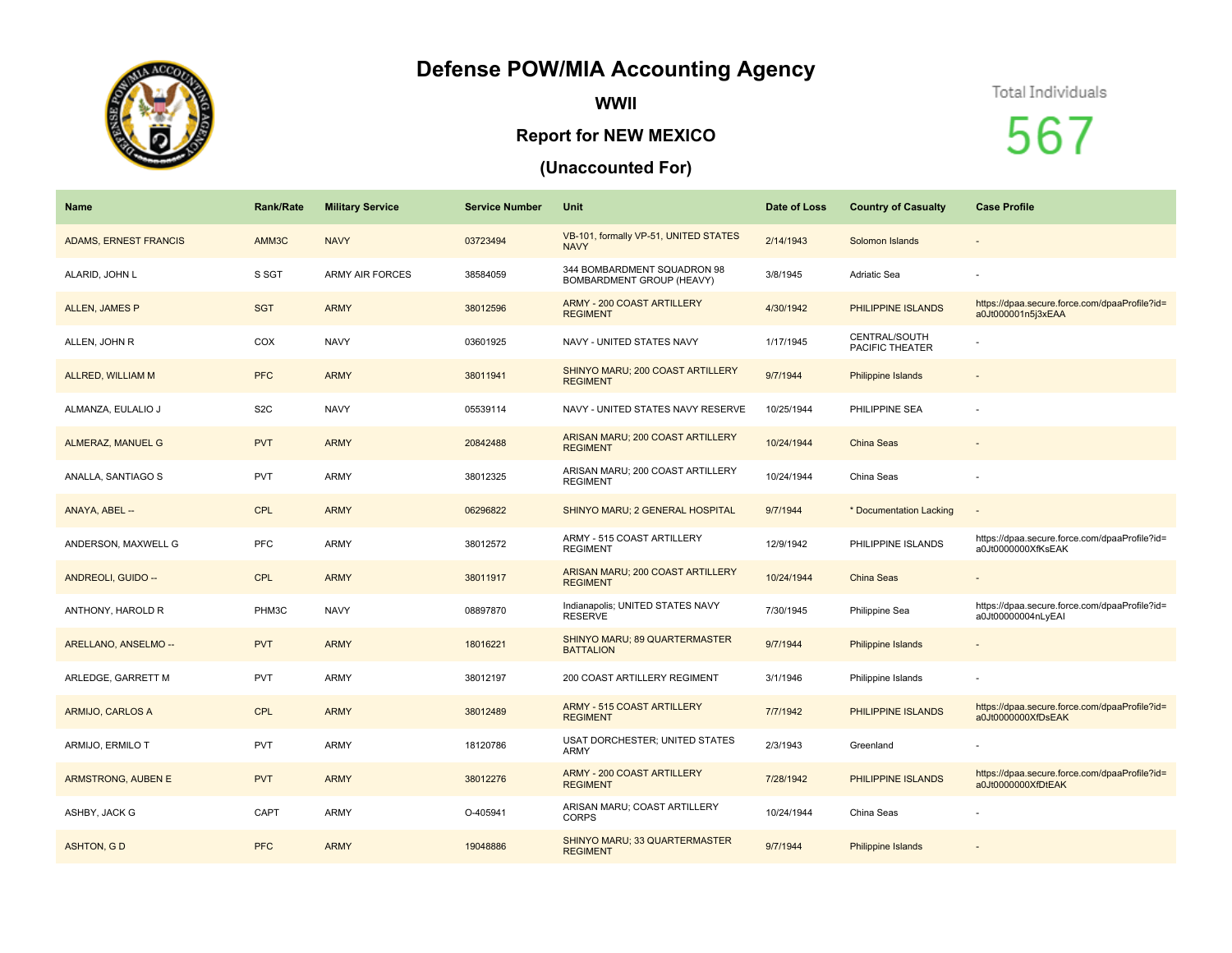| Name                         | <b>Rank/Rate</b>  | <b>Military Service</b> | <b>Service Number</b> | Unit                                                                    | Date of Loss | <b>Country of Casualty</b> | <b>Case Profile</b>                                                 |
|------------------------------|-------------------|-------------------------|-----------------------|-------------------------------------------------------------------------|--------------|----------------------------|---------------------------------------------------------------------|
| ATCHLEY, WILLIAM T.          | S SGT             | <b>ARMY AIR FORCES</b>  | 38166968              | 98 BOMBARDMENT SQUADRON 11<br>BOMBARDMENT GROUP (HEAVY)                 | 2/9/1946     | Caroline Islands           |                                                                     |
| ATENCIO, JESUS --            | <b>SIC</b>        | <b>NAVY</b>             | 05535098              | SS H.D. COLLIER; UNITED STATES NAVY<br><b>RESERVE</b>                   | 3/13/1944    | Arabia                     |                                                                     |
| AUSTIN, THOMAS U             | 2d Lt             | <b>ARMY</b>             | O-2031895             | BRAZIL MARU; FIELD ARTILLERY                                            | 1/28/1945    | Philippine Islands         | https://dpaa.secure.force.com/dpaaProfile?id=<br>a0Jt000001CR1C6EAL |
| BACA, JUAN E                 | <b>PVT</b>        | <b>ARMY</b>             | 38012098              | ARISAN MARU; 200 COAST ARTILLERY<br><b>REGIMENT</b>                     | 10/24/1944   | <b>China Seas</b>          |                                                                     |
| BAILEY, GLENN E              | 1LT               | <b>ARMY</b>             | O-414597              | SHINYO MARU; 515 COAST ARTILLERY<br><b>REGIMENT</b>                     | 9/7/1944     | Philippine Islands         |                                                                     |
| <b>BAILEY, NOEL C</b>        | <b>CPL</b>        | <b>ARMY AIR FORCES</b>  | 37199523              | 77 BOMBARDMENT SQUADRON<br>(MEDIUM)                                     | 11/24/1943   | Alaska                     |                                                                     |
| <b>BAIRD, ROBERT J</b>       | ARM3C             | <b>NAVY</b>             | 08426601              | USS SUWANNEE; UNITED STATES NAVY<br><b>RESERVE</b>                      | 5/31/1945    | Ryukyus Islands            |                                                                     |
| <b>BALDONADO, NAPOLEON R</b> | <b>PVT</b>        | <b>ARMY AIR FORCES</b>  | 19050664              | SHINYO MARU; 30 BOMBARDMENT<br>SQUADRON 19 BOMBARDMENT GROUP<br>(HEAVY) | 9/7/1944     | <b>Philippine Islands</b>  |                                                                     |
| <b>BARELA, HERMAN P</b>      | CPL               | <b>ARMY</b>             | 38012231              | ARISAN MARU; 515 COAST ARTILLERY<br><b>REGIMENT</b>                     | 10/24/1944   | China Seas                 |                                                                     |
| <b>BARNES, BULEN --</b>      | <b>PFC</b>        | <b>ARMY</b>             | 38012185              | ARISAN MARU; 515 COAST ARTILLERY<br><b>REGIMENT</b>                     | 10/24/1944   | <b>China Seas</b>          |                                                                     |
| BARRAZA, AGAPITO --          | <b>PVT</b>        | <b>ARMY</b>             | 38011449              | <b>191 TANK BATTALION</b>                                               | 10/26/1944   | France                     |                                                                     |
| <b>BARRERAS, ELISEO M</b>    | <b>CPL</b>        | <b>ARMY</b>             | 20842694              | <b>200 COAST ARTILLERY REGIMENT</b>                                     | 6/13/1942    | PHILIPPINE ISLANDS         | https://dpaa.secure.force.com/dpaaProfile?id=<br>a0Jt0000000XfFGEA0 |
| <b>BARRON, ERNEST C</b>      | <b>PVT</b>        | ARMY                    | 38012576              | ARMY - 200 COAST ARTILLERY<br><b>REGIMENT</b>                           | 7/20/1942    | PHILIPPINE ISLANDS         | https://dpaa.secure.force.com/dpaaProfile?id=<br>a0Jt0000000XfKyEAK |
| BARTON, PAUL --              | S <sub>1</sub> C  | <b>NAVY</b>             | 05535272              | UNITED STATES NAVY RESERVE                                              | 6/7/1945     | Samoa                      |                                                                     |
| BAYNE, ALVIN L               | CAPT              | ARMY                    | O-360327              | ARISAN MARU; 515 COAST ARTILLERY<br><b>REGIMENT</b>                     | 10/24/1944   | China Seas                 |                                                                     |
| <b>BEADLE, ROGGIE L</b>      | S SGT             | <b>ARMY AIR FORCES</b>  | 18121205              | 410 BOMBARDMENT SQUADRON 94<br><b>BOMBARDMENT GROUP (HEAVY)</b>         | 6/13/1943    | <b>Baltic Sea</b>          |                                                                     |
| <b>BECK, GARRISON V</b>      | TEC <sub>4</sub>  | <b>ARMY</b>             | 20842578              | 515 COAST ARTILLERY REGIMENT                                            | 7/13/1942    | Philippine Islands         | https://dpaa.secure.force.com/dpaaProfile?id=<br>a0Jt0000000XfLCEA0 |
| <b>BEGLEY, SAMUEL C</b>      | <b>PFC</b>        | <b>ARMY</b>             | 38012488              | ARISAN MARU; 200 COAST ARTILLERY<br><b>REGIMENT</b>                     | 10/24/1944   | <b>China Seas</b>          |                                                                     |
| <b>BELL, CHUNKIE F</b>       | CPL               | ARMY                    | 38012540              | ARISAN MARU; 515 COAST ARTILLERY<br><b>REGIMENT</b>                     | 10/24/1944   | China Seas                 |                                                                     |
| BEYHAN, WILLIAM F            | 1LT               | <b>ARMY AIR FORCES</b>  | O-682772              | 873 BOMBARDMENT SQUADRON 498<br><b>BOMBARDMENT GROUP (VERY HEAVY)</b>   | 1/27/1945    | Bonin & Volcano Islands    |                                                                     |
| <b>BINKLEY, SAM P</b>        | 2LT               | ARMY AIR FORCES         | O-672307              | 56 SQUADRON 375 TROOP CARRIER<br><b>GROUP</b>                           | 7/23/1943    | New Guinea                 |                                                                     |
| BLAZEVICH, JOHN --           | <b>PVT</b>        | <b>ARMY</b>             | 38011916              | 200 COAST ARTILLERY REGIMENT                                            | 6/21/1942    | Philippine Islands         | https://dpaa.secure.force.com/dpaaProfile?id=<br>a0Jt0000000Xm9iEAC |
| <b>BLOCK. IVAN LEE</b>       | PHM <sub>2C</sub> | <b>NAVY</b>             | 03720632              | USS Arizona: UNITED STATES NAVY                                         | 12/7/1941    | Hawaiian Islands           | https://dpaa.secure.force.com/dpaaProfile?id=<br>a0Jt000000mpspQEAQ |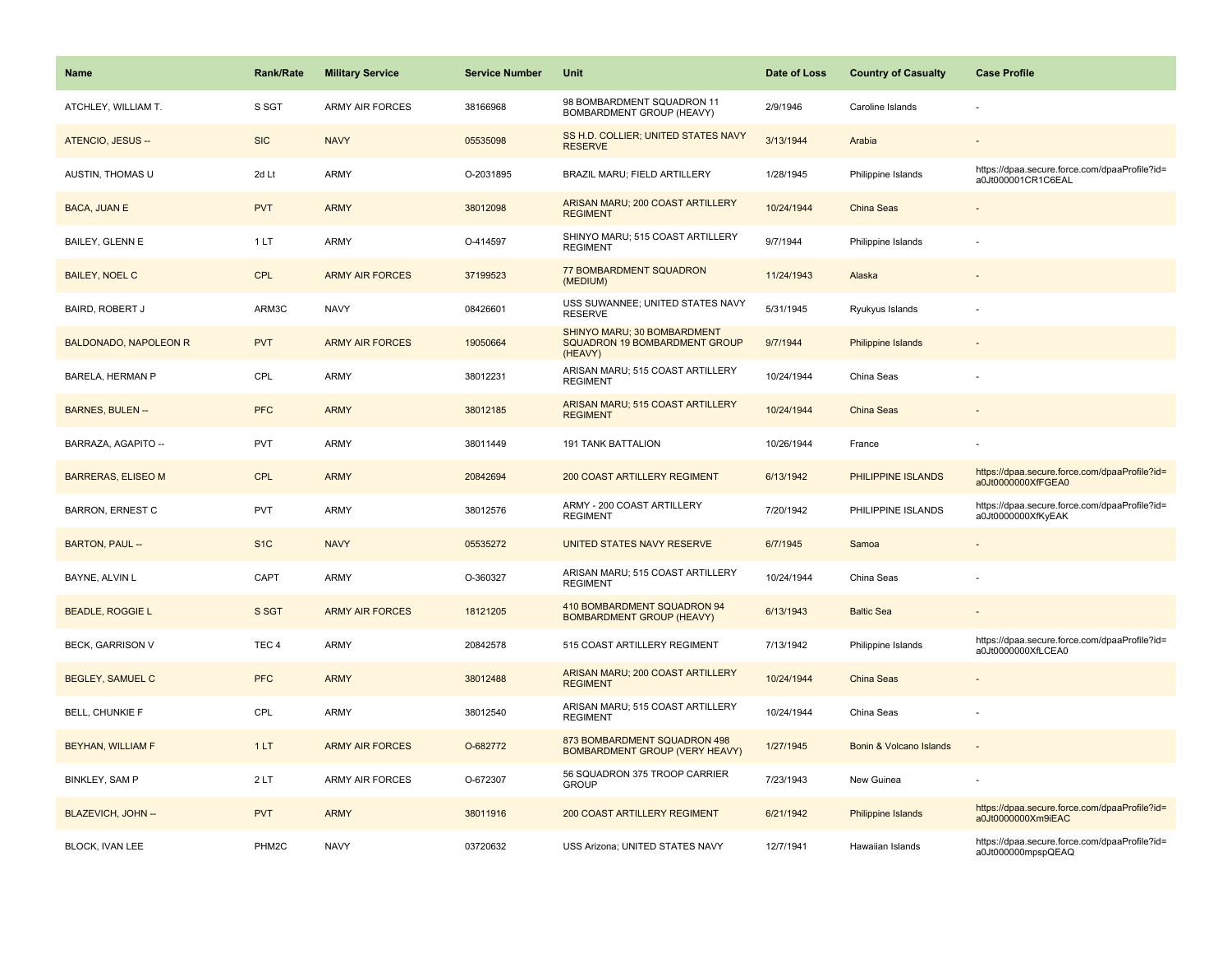| Name                         | <b>Rank/Rate</b>  | <b>Military Service</b> | <b>Service Number</b> | Unit                                                                    | Date of Loss | <b>Country of Casualty</b> | <b>Case Profile</b>                                                 |
|------------------------------|-------------------|-------------------------|-----------------------|-------------------------------------------------------------------------|--------------|----------------------------|---------------------------------------------------------------------|
| <b>BOELLNER, ARDEN R</b>     | LT COL            | <b>ARMY</b>             | O-134040              | <b>ARMY - INFANTRY</b>                                                  | 12/15/1944   | PHILIPPINE ISLANDS         |                                                                     |
| BORUNDA, DAVID G             | PFC               | ARMY                    | 38011813              | 200 COAST ARTILLERY REGIMENT                                            | 6/10/1942    | PHILIPPINE ISLANDS         | https://dpaa.secure.force.com/dpaaProfile?id=<br>a0Jt0000000XfYnEAK |
| <b>BOWMAN, THOMAS C</b>      | <b>SGT</b>        | <b>ARMY</b>             | 20843484              | ARISAN MARU; 200 COAST ARTILLERY<br><b>REGIMENT</b>                     | 10/24/1944   | China Seas                 |                                                                     |
| <b>BOWRA, WILLIAM G</b>      | CPL               | <b>ARMY</b>             | 38012162              | HOKUSEN MARU; 200 COAST<br>ARTILLERY REGIMENT                           | 10/3/1944    | Philippine Islands         |                                                                     |
| <b>BOYKIN, JOHNNIE R</b>     | <b>SGT</b>        | <b>ARMY AIR FORCES</b>  | 18121719              | 823 BOMBARDMENT SQUADRON 38<br><b>BOMBARDMENT GROUP (MEDIUM)</b>        | 11/3/1943    | <b>New Guinea</b>          |                                                                     |
| BRADLEY, J L                 | <b>PVT</b>        | <b>ARMY</b>             | 38012554              | SHINYO MARU; 515 COAST ARTILLERY<br><b>REGIMENT</b>                     | 9/7/1944     | Philippine Islands         |                                                                     |
| <b>BRANUM, BEN A</b>         | RM3C              | <b>NAVY</b>             | 05538048              | SNOOK; UNITED STATES NAVY<br><b>RESERVE</b>                             | 5/5/1945     | China Seas                 |                                                                     |
| BRENNER, ALAN --             | M SGT             | <b>ARMY AIR FORCES</b>  | 06691103              | SHINYO MARU; 30 BOMBARDMENT<br>SQUADRON 19 BOMBARDMENT GROUP<br>(HEAVY) | 9/7/1944     | Philippine Islands         |                                                                     |
| <b>BRIGHT, WILLIAM L</b>     | <b>PFC</b>        | <b>ARMY</b>             | 38011237              | ARISAN MARU; 200 COAST ARTILLERY<br><b>REGIMENT</b>                     | 10/24/1944   | <b>China Seas</b>          |                                                                     |
| BRIGHTMAN, ROBERT W          | <b>ENS</b>        | <b>NAVY</b>             | O-389396              | SPENCE; UNITED STATES NAVY                                              | 12/18/1944   | Philippine Islands         |                                                                     |
| <b>BRINK, ALFRED E</b>       | M SGT             | <b>ARMY</b>             | 20844122              | <b>ARMY - 200 COAST ARTILLERY</b><br><b>REGIMENT</b>                    | 7/16/1942    | PHILIPPINE ISLANDS         | https://dpaa.secure.force.com/dpaaProfile?id=<br>a0Jt0000000XfUHEA0 |
| BROWN, GEORGE W              | LT /JG/           | <b>NAVY</b>             | O-162705              | NAVY - UNITED STATES NAVY                                               | 9/10/1943    | <b>ATLANTIC OCEAN</b>      |                                                                     |
| <b>BROWN, JAMES W</b>        | 2LT               | <b>ARMY AIR FORCES</b>  | O-754409              | 547 BOMBARDMENT SQUADRON 384<br><b>BOMBARDMENT GROUP (HEAVY)</b>        | 5/8/1944     | <b>English Channel</b>     |                                                                     |
| BROWN, WESLIE H              | <b>T SGT</b>      | ARMY AIR FORCES         | 18067751              | 822 BOMBARDMENT SQUADRON 38<br>BOMBARDMENT GROUP (MEDIUM)               | 4/1/1944     | New Guinea                 |                                                                     |
| <b>BROWNING, ARTHUR M</b>    | S <sub>1</sub> C  | <b>NAVY</b>             | 06241644              | UNITED STATES NAVY RESERVE                                              | 10/25/1942   | Pacific Ocean              |                                                                     |
| BRYANT, OTIS C               | CAPT              | <b>ARMY</b>             | O-410867              | ARISAN MARU; COAST ARTILLERY<br><b>CORPS</b>                            | 10/24/1944   | China Seas                 |                                                                     |
| BUECHE, WILL R.              | <b>MACH</b>       | <b>NAVY</b>             | 00162725              | <b>UNITED STATES NAVY</b>                                               | 1/3/1943     | <b>Atlantic Ocean</b>      |                                                                     |
| BUFORD, LYNN G               | PHM <sub>2C</sub> | <b>NAVY</b>             | 05536161              | USS HELENA; UNITED STATES NAVY<br>RESERVE                               | 7/6/1943     | Solomon Islands            |                                                                     |
| <b>BUHR, CLARENCE EDWARD</b> | S <sub>1</sub> C  | <b>NAVY</b>             | 03721686              | <b>USS Arizona; UNITED STATES NAVY</b>                                  | 12/7/1941    | Hawaiian Islands           | https://dpaa.secure.force.com/dpaaProfile?id=<br>a0Jt00000004qd8EAA |
| <b>BURNETTE, CHESTER A</b>   | S SGT             | <b>ARMY</b>             | 38011887              | 186 INFANTRY 41 DIVISION                                                | 9/29/1944    | New Guinea                 |                                                                     |
| BURNS, DANIEL J.             | 2LT               | <b>ARMY AIR FORCES</b>  | O-434906              | 33 BOMBARDMENT SQUADRON 22<br><b>BOMBARDMENT GROUP (MEDIUM)</b>         | 3/25/1942    | <b>Phoenix Islands</b>     |                                                                     |
| BURRELL, DONALD W            | SGT               | <b>ARMY</b>             | 20842347              | ARISAN MARU; 200 COAST ARTILLERY<br><b>REGIMENT</b>                     | 10/24/1944   | China Seas                 |                                                                     |
| <b>BURRUSS, EUGENE --</b>    | <b>PVT</b>        | <b>ARMY</b>             | 20842493              | ARISAN MARU; 200 COAST ARTILLERY<br><b>REGIMENT</b>                     | 10/24/1944   | China Seas                 |                                                                     |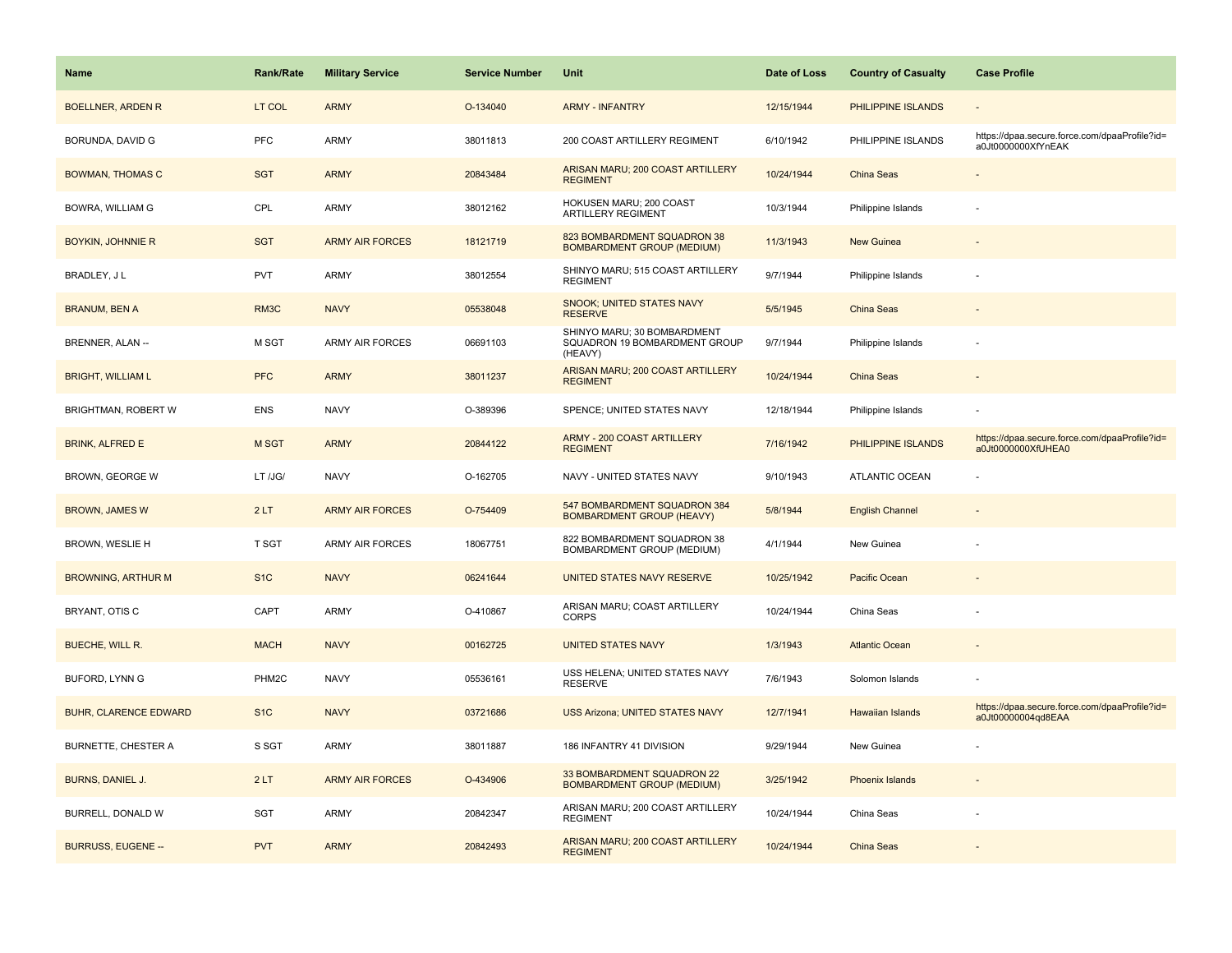| <b>Name</b>                | Rank/Rate        | <b>Military Service</b> | <b>Service Number</b> | Unit                                                                  | Date of Loss | <b>Country of Casualty</b>     | <b>Case Profile</b>                                                 |
|----------------------------|------------------|-------------------------|-----------------------|-----------------------------------------------------------------------|--------------|--------------------------------|---------------------------------------------------------------------|
| BYARD, ROBERT A            | <b>PFC</b>       | <b>ARMY</b>             | 20843805              | ARMY - 200 COAST ARTILLERY<br><b>REGIMENT</b>                         | 7/5/1942     | PHILIPPINE ISLANDS             | https://dpaa.secure.force.com/dpaaProfile?id=<br>a0Jt0000000XfNMEA0 |
| <b>BYARS, JOHN B</b>       | <b>T SGT</b>     | <b>ARMY AIR FORCES</b>  | 18016720              | 21 BOMBARDMENT SQUADRON 30<br><b>BOMBARDMENT GROUP (HEAVY)</b>        | 1/18/1943    | Alaska                         |                                                                     |
| BYRD, CLEO W               | 2d Lt            | <b>ARMY AIR FORCES</b>  | O-2058102             | 1333 ARMY AIR FORCE BASE UNIT                                         | 2/9/1945     | China                          |                                                                     |
| CAIN, JAMES R              | M SGT            | <b>ARMY</b>             | 20842470              | SHINYO MARU; 515 COAST ARTILLERY<br><b>REGIMENT</b>                   | 9/7/1944     | <b>Philippine Islands</b>      |                                                                     |
| CAIN, WARDEN --            | S SGT            | <b>ARMY AIR FORCES</b>  | 18067961              | 366 BOMBARDMENT SQUADRON 305<br>BOMBARDMENT GROUP (HEAVY)             | 5/1/1943     | France                         |                                                                     |
| <b>CALANCHI, LOUIS B</b>   | <b>PVT</b>       | <b>ARMY</b>             | 38012355              | <b>ARMY - 200 COAST ARTILLERY</b><br><b>REGIMENT</b>                  | 7/18/1942    | PHILIPPINE ISLANDS             | https://dpaa.secure.force.com/dpaaProfile?id=<br>a0Jt0000000Xfg8EAC |
| CALKINS, LLEWELLYN I       | SGT              | <b>ARMY</b>             | 20842673              | ARMY - 200 COAST ARTILLERY<br><b>REGIMENT</b>                         | 7/13/1942    | PHILIPPINE ISLANDS             | https://dpaa.secure.force.com/dpaaProfile?id=<br>a0Jt0000000XfidEAC |
| <b>CANADY, KENNETH E</b>   | <b>T SGT</b>     | <b>ARMY AIR FORCES</b>  | 37212015              | 301 BOMBARDMENT GROUP (HEAVY),<br>353 BOMBARDMENT SQUADRON            | 1/21/1944    | France                         |                                                                     |
| CARDON, DAVID M            | <b>PFC</b>       | ARMY                    | 38122223              | 329 INFANTRY 83 DIVISION                                              | 11/29/1944   | Germany                        |                                                                     |
| <b>CAROTHERS, SAM E</b>    | <b>CAPT</b>      | <b>ARMY</b>             | O-319883              | <b>ARMY - QUARTERMASTER CORPS</b>                                     | 1/23/1945    | <b>CHINA SEAS</b>              | https://dpaa.secure.force.com/dpaaProfile?id=<br>a0Jt000001BWSmNEAX |
| CARRICO, JAMES J           | ARM1C            | <b>NAVY</b>             | 05535101              | UNITED STATES NAVY RESERVE                                            | 6/27/1945    | China Seas                     |                                                                     |
| <b>CARSON, LUPE B</b>      | <b>CPL</b>       | <b>ARMY</b>             | 20842696              | <b>ARMY - 200 COAST ARTILLERY</b><br><b>REGIMENT</b>                  | 5/27/1942    | PHILIPPINE ISLANDS             | https://dpaa.secure.force.com/dpaaProfile?id=<br>a0Jt000001ntD2IEAU |
| CASILLAS, JOSEPH P         | S SGT            | <b>ARMY AIR FORCES</b>  | 38013201              | 90 BOMBARDMENT SQUADRON 3<br><b>BOMBARDMENT GROUP (LIGHT)</b>         | 1/26/1946    | New Guinea                     |                                                                     |
| CASTILLO, IGNACIO C        | <b>PVT</b>       | <b>ARMY</b>             | 38011744              | ARMY - 2 QUARTERMASTER COMPANY<br>(AVIATION)                          | 10/24/1944   | PHILIPPINE ISLANDS             | $\overline{\phantom{a}}$                                            |
| CATANACH, ROBERT           | SGT              | <b>ARMY</b>             | 06961537              | <b>ARMY</b>                                                           | 6/7/1942     | <b>INDIA</b>                   |                                                                     |
| <b>CAWTHON, LYLE B</b>     | <b>SGT</b>       | <b>ARMY AIR FORCES</b>  | 18016134              | SHINYO MARU; HEADQUARTERS<br>SQUADRON 19 BOMBARDMENT GROUP<br>(HEAVY) | 9/7/1944     | <b>Philippine Islands</b>      |                                                                     |
| CHAPMAN, WILLIAM H.        | T SGT            | <b>ARMY AIR FORCES</b>  | 38010206              | 6 BOMBARDMENT SQUADRON 26<br>BOMBARDMENT GROUP (VERY HEAVY)           | 5/5/1945     | Japan/Okinawa                  |                                                                     |
| CHASE, ALBERT F            | 1LT              | <b>ARMY</b>             | O-397761              | SHINYO MARU; 73 INFANTRY 71<br><b>DIVISION (PHILIPPINE SCOUT)</b>     | 9/7/1944     | <b>Philippine Islands</b>      |                                                                     |
| CHAVEZ, ADOLFO --          | <b>PVT</b>       | <b>ARMY</b>             | 38012370              | SHINYO MARU; 200 COAST ARTILLERY<br><b>REGIMENT</b>                   | 9/7/1944     | Philippine Islands             |                                                                     |
| CHAVEZ, ALEXANDER T        | S SGT            | <b>ARMY AIR FORCES</b>  | 13042573              | 443 BOMBARDMENT SQUADRON 320<br><b>BOMBARDMENT GROUP (MEDIUM)</b>     | 10/21/1944   | North Sea or Tyrrhenian<br>Sea |                                                                     |
| CHAVEZ, FELIPE D           | T SGT            | <b>ARMY AIR FORCES</b>  | 38122208              | AIR CORPS                                                             | 5/26/1943    | Hawaiian Islands               | ÷                                                                   |
| <b>CHAVEZ, FRANCISCO A</b> | TEC <sub>4</sub> | <b>ARMY</b>             | 38104917              | <b>ARMY - 592 ENGINEERS SHORE</b><br><b>REGIMENT</b>                  | 2/16/1944    | PHILIPPINE ISLANDS             | $\sim$                                                              |
| CHAVEZ, FRED               | PFC              | MARINE CORPS RESERVE    | 537141                | MARINE - UNITED STATES MARINE<br>CORPS; 6TH MARINE DIVISION           | 5/15/1945    | <b>JAPAN</b>                   | https://dpaa.secure.force.com/dpaaProfile?id=<br>a0Jt000001EuTzSEAV |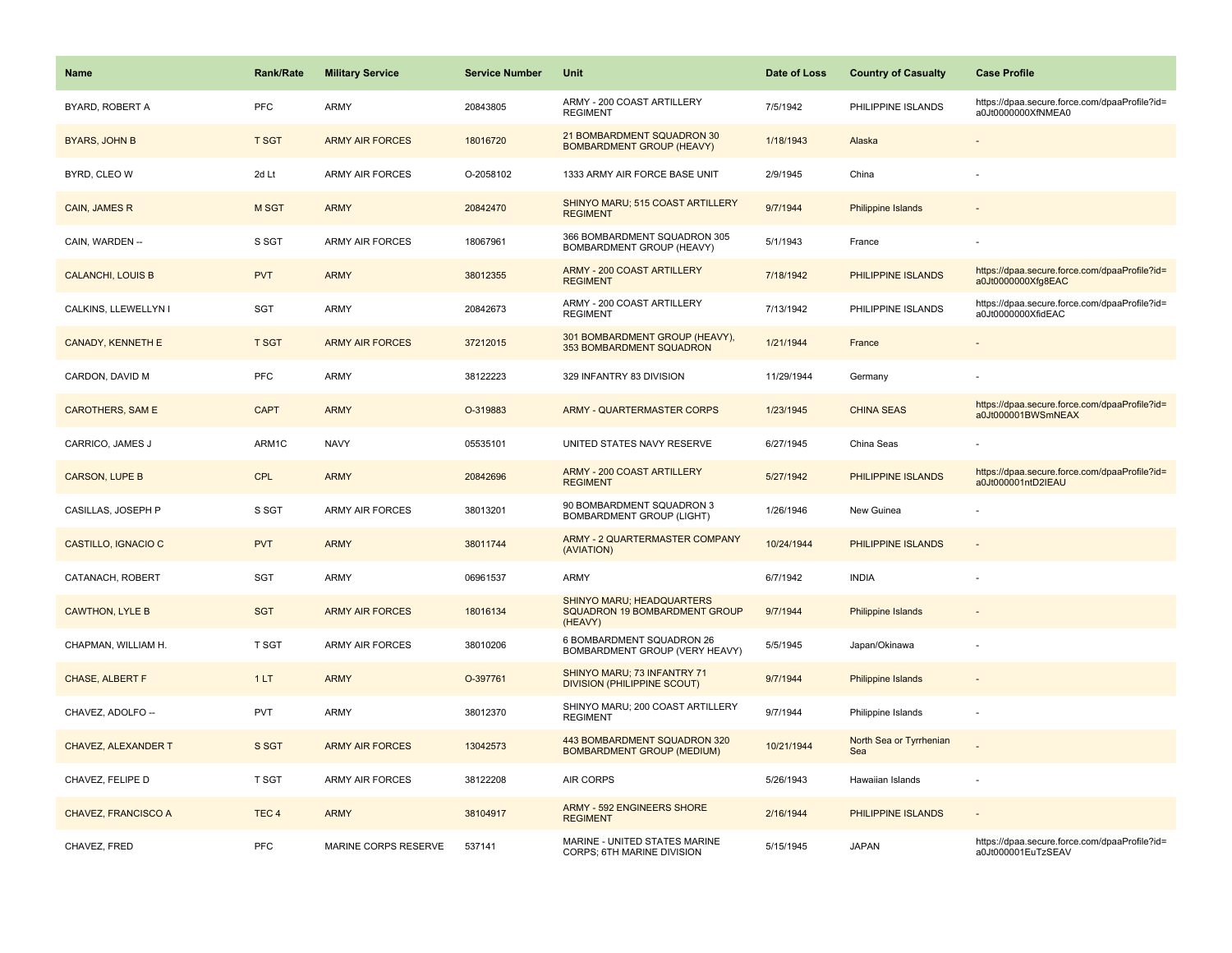| Name                        | <b>Rank/Rate</b>  | <b>Military Service</b> | <b>Service Number</b> | Unit                                                                   | Date of Loss | <b>Country of Casualty</b> | <b>Case Profile</b>                                                 |
|-----------------------------|-------------------|-------------------------|-----------------------|------------------------------------------------------------------------|--------------|----------------------------|---------------------------------------------------------------------|
| CHAVEZ, HORACE --           | <b>CPL</b>        | <b>ARMY</b>             | 20842385              | ARISAN MARU; 200 COAST ARTILLERY<br><b>REGIMENT</b>                    | 10/24/1944   | China Seas                 |                                                                     |
| CHAVEZ, JOE A               | <b>SGT</b>        | <b>ARMY AIR FORCES</b>  | 18035375              | 343 BOMBARDMENT SQUADRON 98<br><b>BOMBARDMENT GROUP (HEAVY)</b>        | 5/1/1943     | Mediterranean Sea          |                                                                     |
| CHAVEZ, OZIEL               | <b>PVT</b>        | <b>ARMY</b>             | 38011889              | ARMY - 200 COAST ARTILLERY<br><b>REGIMENT</b>                          | 8/19/1942    | PHILIPPINE ISLANDS         | https://dpaa.secure.force.com/dpaaProfile?id=<br>a0Jt0000000Xf74EAC |
| CHAVEZ, RALPH P             | <b>PFC</b>        | <b>ARMY</b>             | 20842363              | ARISAN MARU; 200 COAST ARTILLERY<br><b>REGIMENT</b>                    | 10/24/1944   | China Seas                 |                                                                     |
| CHAVEZ, RAY S               | <b>PVT</b>        | <b>ARMY</b>             | 38012113              | ARMY - 515 COAST ARTILLERY<br><b>REGIMENT</b>                          | 6/21/1942    | PHILIPPINE ISLANDS         | https://dpaa.secure.force.com/dpaaProfile?id=<br>a0Jt0000000Xf7EEAS |
| CHENEY, ORAL G              | S SGT             | <b>ARMY AIR FORCES</b>  | 06296959              | 3 PURSUIT SQUADRON 24 PURSUIT<br><b>GROUP</b>                          | 7/4/1942     | Philippine Islands         | https://dpaa.secure.force.com/dpaaProfile?id=<br>a0Jt0000000Xf7TEAS |
| CLARK, DEE C                | S <sub>1</sub> C  | <b>NAVY</b>             | 08895761              | NAVY - UNITED STATES NAVY RESERVE                                      | 12/30/1944   | PHILIPPINE ISLANDS         |                                                                     |
| CLARK, LOUIS L              | PFC               | ARMY                    | 20843933              | ARMY - 200 COAST ARTILLERY<br><b>REGIMENT</b>                          | 7/2/1942     | PHILIPPINE ISLANDS         | https://dpaa.secure.force.com/dpaaProfile?id=<br>a0Jt0000000XfmQEAS |
| <b>CLARK, THOMAS P</b>      | 1LT               | <b>ARMY AIR FORCES</b>  | O-734194              | 501 BOMBARDMENT SQUADRON 345<br><b>BOMBARDMENT GROUP (MEDIUM)</b>      | 1/30/1944    | <b>New Guinea</b>          | https://dpaa.secure.force.com/dpaaProfile?id=<br>a0Jt000001nzVLcEAM |
| CLARKE, RICHARD S.          | Sgt               | <b>ARMY AIR FORCES</b>  | 6296282               | Hokusen Maru; HEADQUARTERS<br>SQUADRON 19 BOMBARDMENT GROUP<br>(HEAVY) | 10/12/1944   | China Seas                 |                                                                     |
| <b>CLAY, JERRY C</b>        | S SGT             | <b>ARMY AIR FORCES</b>  | 38012320              | 311 TROOP CARRIER SQUADRON                                             | 10/12/1945   | Bonin & Volcano Islands    |                                                                     |
| COFFEY, KENNETH --          | PFC               | ARMY                    | 20843954              | ARISAN MARU; 200 COAST ARTILLERY<br><b>REGIMENT</b>                    | 10/24/1944   | China Seas                 |                                                                     |
| <b>COFFMAN, WILLIAM J</b>   | 2LT               | <b>ARMY AIR FORCES</b>  | O-797266              | 561 BOMBARDMENT SQUADRON 388<br><b>BOMBARDMENT GROUP (HEAVY)</b>       | 7/29/1943    | <b>English Channel</b>     |                                                                     |
| COGGESHALL, CHARLES A       | <b>SGT</b>        | ARMY                    | 20842975              | 515 COAST ARTILLERY REGIMENT                                           | 12/7/1942    | Philippine Islands         | https://dpaa.secure.force.com/dpaaProfile?id=<br>a0Jt0000000Qrx3EAC |
| <b>COLLINS, CB</b>          | LT.               | <b>NAVY</b>             | O-125542              | <b>USS ENTERPRISE; UNITED STATES</b><br><b>NAVY RESERVE</b>            | 2/22/1945    | Bonin & Volcano Islands    |                                                                     |
| COLVARD, GEORGE T           | LT COL            | ARMY                    | O-267943              | SHINYO MARU; 200 COAST ARTILLERY<br><b>REGIMENT</b>                    | 9/7/1944     | Philippine Islands         |                                                                     |
| <b>CONNER, CHARLES M</b>    | AMM <sub>2C</sub> | <b>NAVY</b>             | 03604303              | <b>USS SARATOGA; UNITED STATES NAVY</b>                                | 2/21/1945    | Bonin & Volcano Islands    |                                                                     |
| CONTRERAS, FRANCISCO        | <b>PVT</b>        | ARMY                    | 38012631              | ARMY - 200 COAST ARTILLERY<br><b>REGIMENT</b>                          | 6/27/1942    | PHILIPPINE ISLANDS         | https://dpaa.secure.force.com/dpaaProfile?id=<br>a0Jt0000000Xq7PEAS |
| COOK, JOSEPH A              | 1LT               | <b>ARMY AIR FORCES</b>  | O-665179              | <b>24 COMBAT MAP SQUADRON</b>                                          | 3/27/1944    | India                      |                                                                     |
| CORDOVA, EDWARD             | <b>PVT</b>        | ARMY                    | 38011206              | ARMY - 200 COAST ARTILLERY<br><b>REGIMENT</b>                          | 6/27/1942    | PHILIPPINE ISLANDS         | https://dpaa.secure.force.com/dpaaProfile?id=<br>a0Jt0000000Xga4EAC |
| CORDOVA, FILADELFIO --      | <b>PVT</b>        | <b>ARMY</b>             | 20844161              | 200 COAST ARTILLERY REGIMENT                                           | 1/25/1943    | Philippine Islands         |                                                                     |
| CORDOVA, JOSE --            | <b>PVT</b>        | ARMY                    | 20844157              | ARISAN MARU; 200 COAST ARTILLERY<br><b>REGIMENT</b>                    | 10/24/1944   | China Seas                 |                                                                     |
| <b>COVINGTON, MAURICE G</b> | <b>CPHM</b>       | <b>NAVY</b>             | 06180879              | NAVY - UNITED STATES NAVY RESERVE                                      | 9/27/1945    | <b>JAPAN</b>               |                                                                     |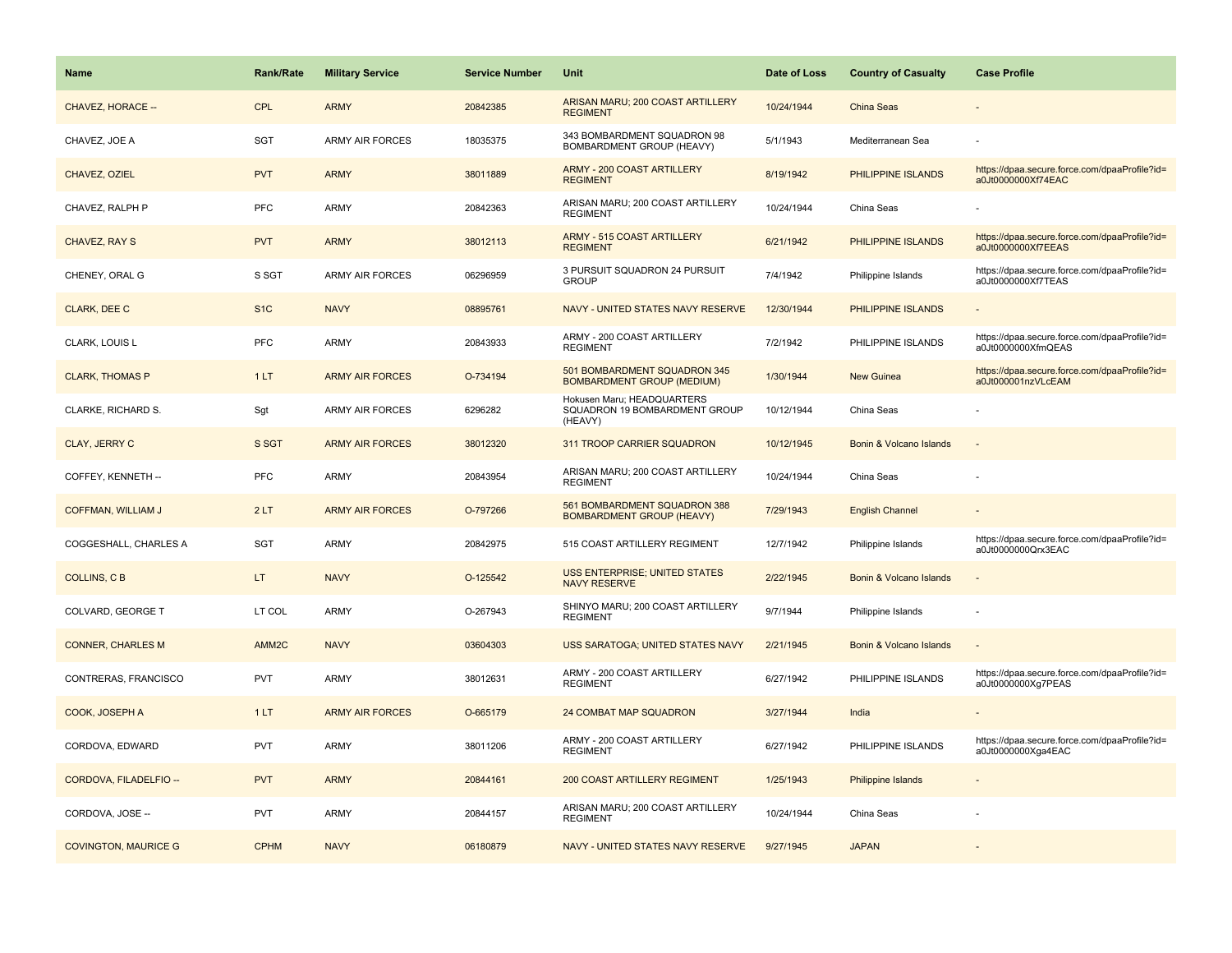| <b>Name</b>                | <b>Rank/Rate</b> | <b>Military Service</b> | <b>Service Number</b> | Unit                                                                                               | Date of Loss | <b>Country of Casualty</b> | <b>Case Profile</b>                                                 |
|----------------------------|------------------|-------------------------|-----------------------|----------------------------------------------------------------------------------------------------|--------------|----------------------------|---------------------------------------------------------------------|
| COWDREY, ARCH EDWARD       | SOM3C            | <b>NAVY</b>             | 03605409              | USS GREGORY; UNITED STATES NAVY                                                                    | 9/5/1942     | Solomon Islands            |                                                                     |
| COX, ALFRED R              | <b>PFC</b>       | <b>ARMY</b>             | 38011978              | ARISAN MARU; 200 COAST ARTILLERY<br><b>REGIMENT</b>                                                | 10/24/1944   | China Seas                 |                                                                     |
| COX, ROBERT R              | ARM2C            | <b>NAVY</b>             | 05536129              | UNITED STATES NAVY RESERVE                                                                         | 6/26/1944    | Hawaiian Islands           |                                                                     |
| CRAFT, DEAN H              | 1LT              | <b>ARMY</b>             | O-416657              | <b>ARMY - 515 COAST ARTILLERY</b><br><b>REGIMENT</b>                                               | 12/15/1944   | PHILIPPINE ISLANDS         |                                                                     |
| CRAIG, HOWARD E            | S SGT            | <b>ARMY AIR FORCES</b>  | 06556132              | 93 BOMBARDMENT SQUADRON 19<br>BOMBARDMENT GROUP (HEAVY)                                            | 6/12/1942    | Philippine Islands         | https://dpaa.secure.force.com/dpaaProfile?id=<br>a0Jt0000000Xgo1EAC |
| <b>CRAIG, HOWARD G</b>     | 1LT              | <b>ARMY</b>             | O-890131              | <b>ARMY - 200 COAST ARTILLERY</b><br><b>REGIMENT</b>                                               | 12/15/1944   | PHILIPPINE ISLANDS         | $\blacksquare$                                                      |
| CRAWFORD, FREDERICK G      | S <sub>2</sub> C | <b>NAVY</b>             | 08413250              | USS LISCOME BAY CVE 56; UNITED<br>STATES NAVY RESERVE                                              | 11/24/1943   | Gilbert Islands            |                                                                     |
| <b>CREVOISIER, FRANK P</b> | ARM2C            | <b>ARMY AIR FORCES</b>  | 05536239              | USS INTREPID (CV-11); UNITED STATES<br><b>NAVY RESERVE</b>                                         | 9/24/1944    | <b>Philippine Islands</b>  |                                                                     |
| CUMMINGS, WARNER W         | PVT              | <b>ARMY</b>             | 38012381              | ARISAN MARU; 200 COAST ARTILLERY<br><b>REGIMENT</b>                                                | 10/24/1944   | China Seas                 |                                                                     |
| <b>CURRIER, WILSON C</b>   | <b>CAPT</b>      | <b>ARMY AIR FORCES</b>  | O-429050              | 873 BOMBARDMENT SQUADRON 498<br><b>BOMBARDMENT GROUP (VERY HEAVY)</b>                              | 4/1/1945     | <b>Marianas Islands</b>    |                                                                     |
| CURTIS, AUSTIN J           | 2LT              | <b>ARMY</b>             | O-890144              | SHINYO MARU; 200 COAST ARTILLERY<br><b>REGIMENT</b>                                                | 9/7/1944     | Philippine Islands         |                                                                     |
| <b>CURTIS, BILL D</b>      | <b>PVT</b>       | <b>ARMY</b>             | 20847686              | 804 TANK DESTROYER BATTALION                                                                       | 6/26/1944    | Italy                      |                                                                     |
| DALY, WALTER L             | EM3C             | <b>NAVY</b>             | 08895944              | NAVY - UNITED STATES NAVY RESERVE                                                                  | 10/24/1944   | PHILIPPINE SEA             |                                                                     |
| DANIEL, ROBBIE R           | S <sub>1</sub> C | <b>NAVY</b>             | 05536609              | NAVY - UNITED STATES NAVY RESERVE                                                                  | 3/26/1945    | <b>RYUKYUS ISLANDS</b>     | $\sim$                                                              |
| DARLING, GERALD L          | 1LT              | <b>ARMY</b>             | O-367967              | ARMY - 200 COAST ARTILLERY<br><b>REGIMENT</b>                                                      | 12/15/1944   | PHILIPPINE ISLANDS         | https://dpaa.secure.force.com/dpaaProfile?id=<br>a0Jt000001FG3yzEAD |
| DAVIDSON, HENRY E.         | <b>ENS</b>       | <b>NAVY</b>             | O-341662              | <b>MONAGHAN; UNITED STATES NAVY</b><br><b>RESERVE</b>                                              | 12/18/1944   | <b>Philippine Sea</b>      |                                                                     |
| DAVIS, DWAYNE A            | 2LT              | <b>ARMY</b>             | O-890147              | ARISAN MARU; 200 COAST ARTILLERY<br><b>REGIMENT</b>                                                | 10/24/1944   | China Seas                 |                                                                     |
| DAVIS, GENE R              | <b>SGT</b>       | <b>ARMY</b>             | 38011455              | ARISAN MARU; 515 COAST ARTILLERY<br><b>REGIMENT</b>                                                | 10/24/1944   | <b>China Seas</b>          |                                                                     |
| DAVIS, JACK L              | QM3C             | <b>NAVY</b>             | 05535121              | Brownson; UNITED STATES NAVY<br><b>RESERVE</b>                                                     | 12/26/1943   | New Britain Island         |                                                                     |
| DEBACA, BENEDICTO C        | <b>PVT</b>       | <b>ARMY</b>             | 18035240              | <b>ARMY</b>                                                                                        | 10/14/1944   | <b>CHINA</b>               |                                                                     |
| DEEMER, CARL E             | PFC              | <b>ARMY</b>             | 38011949              | <b>ARMY</b>                                                                                        | 10/12/1944   | <b>CHINA SEAS</b>          |                                                                     |
| DELGADO, FRANK M           | LT /JG/          | <b>NAVY</b>             | O-125543              | Torpedo Squadron 16 (VT-16); USS<br><b>LEXINGTON (CV-16); UNITED STATES</b><br><b>NAVY RESERVE</b> | 6/13/1944    | Marianas Islands           | https://dpaa.secure.force.com/dpaaProfile?id=<br>a0Jt000001nzTSBEA2 |
| DENNISSON, LEO A           | <b>SSGT</b>      | ARMY AIR FORCES         | 18067862              | 370 BOMBARDMENT SQUADRON 307<br>BOMBARDMENT GROUP (HEAVY)                                          | 10/27/1942   | Pacific Ocean              |                                                                     |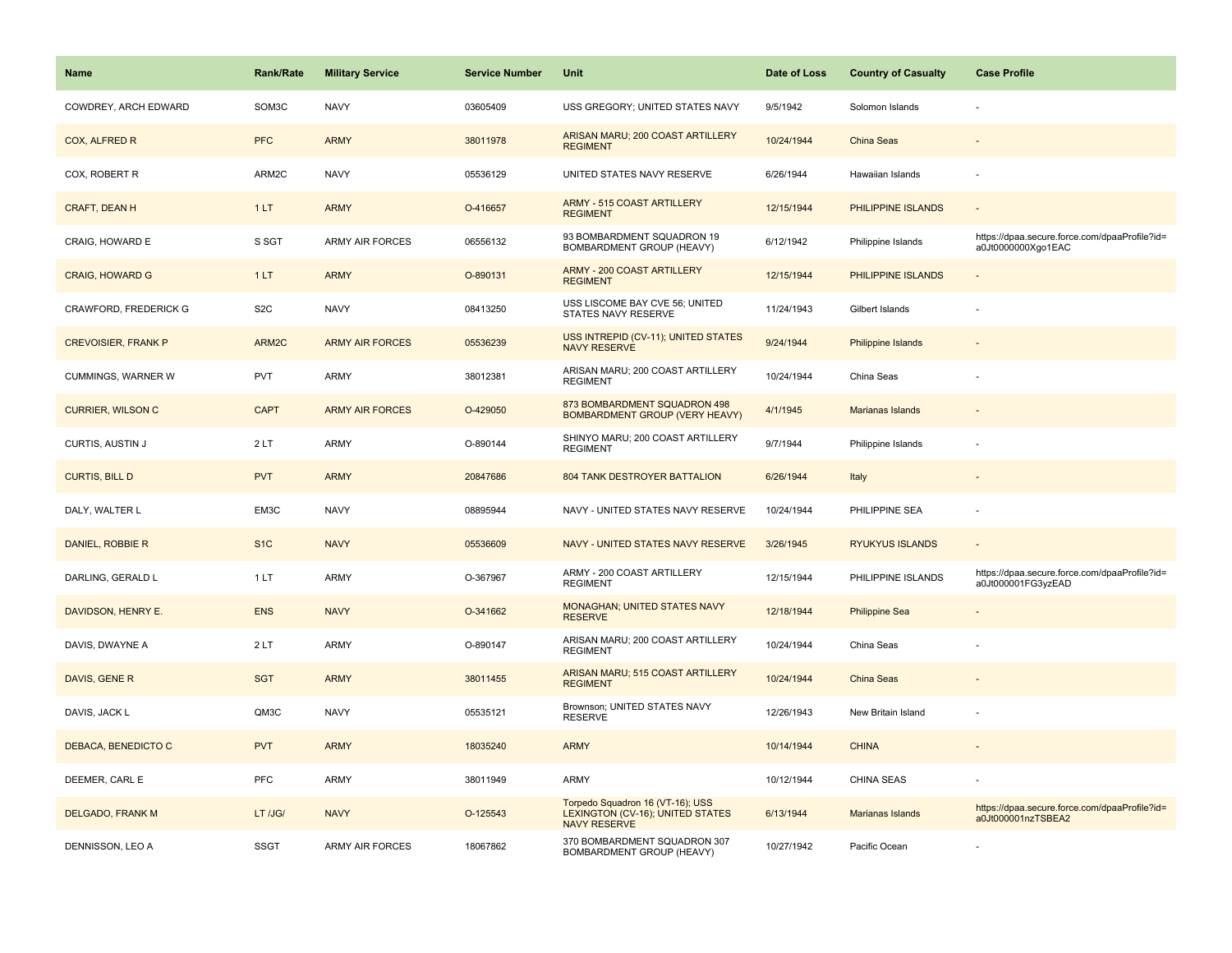| Name                        | <b>Rank/Rate</b>  | <b>Military Service</b> | <b>Service Number</b> | Unit                                                                  | Date of Loss | <b>Country of Casualty</b>     | <b>Case Profile</b>                                                 |
|-----------------------------|-------------------|-------------------------|-----------------------|-----------------------------------------------------------------------|--------------|--------------------------------|---------------------------------------------------------------------|
| DIAZ, JOSEPH G              | <b>PFC</b>        | <b>ARMY</b>             | 20843313              | <b>ARMY - 515 COAST ARTILLERY</b><br><b>REGIMENT</b>                  | 6/21/1942    | PHILIPPINE ISLANDS             | https://dpaa.secure.force.com/dpaaProfile?id=<br>a0Jt0000000XgYhEAK |
| DIAZ, PEDRO A               | PFC               | ARMY                    | 20842502              | ARMY - 200 COAST ARTILLERY<br><b>REGIMENT</b>                         | 2/1/1946     | PHILIPPINE ISLANDS             |                                                                     |
| DIMAS, FRED --              | S <sub>1</sub> C  | <b>NAVY</b>             | 08897351              | Bismarck Sea; UNITED STATES NAVY<br><b>RESERVE</b>                    | 2/21/1945    | Bonin & Volcano Islands        |                                                                     |
| DINGUS, CHARLES H           | 1LT               | <b>ARMY AIR FORCES</b>  | O-724297              | 22 ANTISUB SQUADRON                                                   | 4/22/1943    | <b>Atlantic Ocean</b>          |                                                                     |
| DIPAULI, JOE A              | SF <sub>2</sub> C | <b>NAVY</b>             | 05535682              | USS SARATOGA; UNITED STATES NAVY<br><b>RESERVE</b>                    | 2/21/1945    | Bonin & Volcano Islands        |                                                                     |
| DORRANCE, ARTHUR A          | <b>PVT</b>        | <b>ARMY</b>             | 38011924              | ARISAN MARU; 515 COAST ARTILLERY<br><b>REGIMENT</b>                   | 10/24/1944   | China Seas                     |                                                                     |
| <b>DUBOIS, ROBERT E</b>     | <b>PVT</b>        | <b>ARMY</b>             | 20842701              | 200 COAST ARTILLERY REGIMENT                                          | 7/4/1942     | Philippine Islands             | https://dpaa.secure.force.com/dpaaProfile?id=<br>a0Jt0000000Xhp5EAC |
| DUKE, LEWIS E               | <b>SGT</b>        | <b>ARMY</b>             | 20843957              | ARISAN MARU; 200 COAST ARTILLERY<br><b>REGIMENT</b>                   | 10/24/1944   | China Seas                     |                                                                     |
| <b>DUNCAN, CHARLES L</b>    | <b>PFC</b>        | <b>ARMY</b>             | 38012458              | ARISAN MARU; 1 BATTALION 200 COAST<br><b>ARTILLERY REGIMENT</b>       | 10/24/1944   | <b>China Seas</b>              |                                                                     |
| DUNKLE, ROBERT H            | CPL               | <b>ARMY</b>             | 06296692              | SHINYO MARU; HEADQUARTERS<br>SQUADRON 19 BOMBARDMENT GROUP<br>(HEAVY) | 9/7/1944     | Philippine Islands             |                                                                     |
| <b>DURAND, ALEX L</b>       | F <sub>1C</sub>   | <b>NAVY</b>             | 08896229              | <b>GROWLER; UNITED STATES NAVY</b><br><b>RESERVE</b>                  | 11/7/1944    | China Seas                     |                                                                     |
| EARP, ROBERT R              | <b>SGT</b>        | <b>ARMY AIR FORCES</b>  | 18122720              | 364 BOMBARDMENT SQUADRON 305<br>BOMBARDMENT GROUP (HEAVY)             | 2/22/1944    | North Sea or Tyrrhenian<br>Sea |                                                                     |
| <b>EASTRIDGE, JOHN M</b>    | S <sub>1C</sub>   | <b>NAVY</b>             | 03869144              | LCS(L)(3)-49; UNITED STATES NAVY<br><b>RESERVE</b>                    | 2/16/1945    | Philippine Islands             |                                                                     |
| EDISTTY, FRANK --           | <b>PFC</b>        | <b>MARINE CORPS</b>     | 00416453              | MARINE - UNITED STATES MARINE<br><b>CORPS</b>                         | 3/7/1945     | Bonin & Volcano Islands        | $\sim$                                                              |
| EDMONDSON, SAM E.           | <b>CPL</b>        | <b>ARMY AIR FORCES</b>  | 39919551              | 29 BOMBARDMENT SQUADRON (HEAVY)                                       | 5/21/1945    | Ecuador                        |                                                                     |
| ELLIS, JACK L               | 1 LT              | <b>ARMY</b>             | O-416556              | ARMY - 200 COAST ARTILLERY<br><b>REGIMENT</b>                         | 1/9/1945     | <b>FORMOSA</b>                 | https://dpaa.secure.force.com/dpaaProfile?id=<br>a0Jt000000PXkrUEAT |
| ELMS, LEO G                 | RM3C              | <b>NAVY</b>             | 03601015              | USS HOUSTON (CA-30); UNITED STATES<br><b>NAVY</b>                     | 3/1/1942     | Java                           |                                                                     |
| ELROD, JAMES LEE            | 1LT               | <b>MARINE CORPS</b>     | O-020679              | MARINE - UNITED STATES MARINE<br><b>CORPS</b>                         | 2/20/1945    | Bonin & Volcano Islands        |                                                                     |
| EMINGER, LEO M.             | 1LT               | <b>ARMY AIR FORCES</b>  | O-388557              | 42 BOMBARDMENT SQUADRON 11<br><b>BOMBARDMENT GROUP (HEAVY)</b>        | 9/24/1942    | Solomon Islands                |                                                                     |
| ESCOBAR, PORFIRIO J         | <b>PFC</b>        | <b>ARMY</b>             | 38011365              | 804 TANK DESTROYER BATTALION                                          | 4/27/1945    | Italy                          |                                                                     |
| <b>ESSLINGER, RICHARD T</b> | <b>SGT</b>        | <b>ARMY</b>             | 20847690              | 804 TANK DESTROYER BATTALION                                          | 6/26/1944    | Italy                          |                                                                     |
| ESTRADA, ROBERTO W          | <b>PFC</b>        | <b>ARMY</b>             | 20842472              | SHINYO MARU; 200 COAST ARTILLERY<br>REGIMENT (ANTI AIRCRAFT)          | 9/7/1944     | Philippine Islands             |                                                                     |
| <b>FERGUSON, WILLIAM G</b>  | <b>PVT</b>        | <b>ARMY</b>             | 20843800              | 200 COAST ARTILLERY REGIMENT                                          | 12/24/1941   | Philippine Islands             |                                                                     |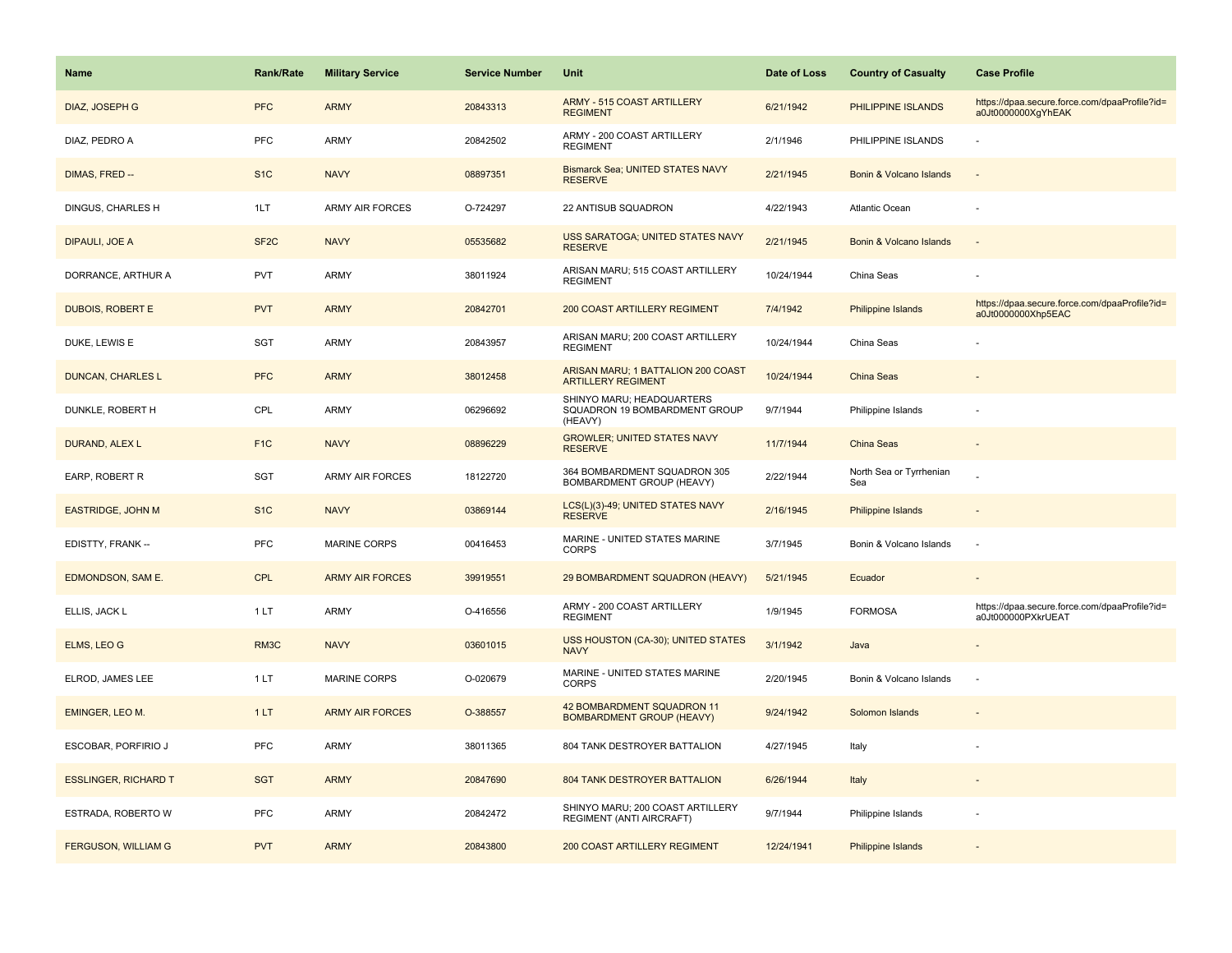| <b>Name</b>                 | <b>Rank/Rate</b>  | <b>Military Service</b> | <b>Service Number</b> | Unit                                                       | Date of Loss | <b>Country of Casualty</b>                   | <b>Case Profile</b>                                                 |
|-----------------------------|-------------------|-------------------------|-----------------------|------------------------------------------------------------|--------------|----------------------------------------------|---------------------------------------------------------------------|
| FERRY, ANTONIO --           | SK <sub>2</sub> C | <b>NAVY</b>             | 06338212              | UNITED STATES NAVY RESERVE                                 | 8/1/1945     | Pacific Ocean                                |                                                                     |
| <b>FICKLING, BOBBY W</b>    | AOM <sub>3</sub>  | <b>NAVY</b>             | 05537155              | NAVY - UNITED STATES NAVY RESERVE                          | 2/5/1946     | <b>BONIN &amp; VOLCANO</b><br><b>ISLANDS</b> |                                                                     |
| FIELD, ALBERT K             | CAPT              | <b>ARMY</b>             | O-405928              | ARISAN MARU; 200 COAST ARTILLERY<br><b>REGIMENT</b>        | 10/24/1944   | China Seas                                   |                                                                     |
| FIERRO, MIGUEL S            | <b>PVT</b>        | <b>ARMY</b>             | 38011857              | <b>ARMY - 515 COAST ARTILLERY</b><br><b>REGIMENT</b>       | 7/6/1942     | PHILIPPINE ISLANDS                           | https://dpaa.secure.force.com/dpaaProfile?id=<br>a0Jt0000000XhDVEA0 |
| FLEMING, JAMES H            | S <sub>1</sub> C  | <b>NAVY</b>             | 03723408              | USS COLHOUN; UNITED STATES NAVY                            | 8/30/1942    | Solomon Islands                              |                                                                     |
| <b>FLEMING, ROBERT A</b>    | F <sub>2</sub> C  | <b>NAVY</b>             | 03721385              | USS JUNEAU; UNITED STATES NAVY                             | 11/13/1942   | Solomon Islands                              |                                                                     |
| FOSTER, LEE A               | <b>PFC</b>        | ARMY                    | 38011845              | SHINYO MARU; 200 COAST ARTILLERY<br><b>REGIMENT</b>        | 9/7/1944     | Philippine Islands                           | ÷                                                                   |
| <b>FOSTER, MARVIN O</b>     | SF <sub>3</sub> C | <b>NAVY</b>             | 03721970              | USS JARVIS; UNITED STATES NAVY                             | 8/9/1942     | Solomon Islands                              |                                                                     |
| FOSTER, WILLIAM N           | CAPT              | ARMY                    | O-307216              | ENOURA MARU; 22 INFANTRY 21<br>DIVISION (PHILIPPINE SCOUT) | 1/9/1945     | Formosa                                      | https://dpaa.secure.force.com/dpaaProfile?id=<br>a0Jt000000P5luEEAR |
| FOUGHT, LEON Z              | <b>PFC</b>        | <b>ARMY</b>             | 20843590              | SHINYO MARU; 200 COAST ARTILLERY<br><b>REGIMENT</b>        | 9/7/1944     | Philippine Islands                           |                                                                     |
| FRAME, KENNETH C            | SGT               | <b>ARMY</b>             | 20842703              | 200 COAST ARTILLERY REGIMENT                               | 7/18/1942    | Philippine Islands                           | https://dpaa.secure.force.com/dpaaProfile?id=<br>a0Jt0000000XixyEAC |
| FRANCO, PABLO G             | <b>PFC</b>        | <b>ARMY</b>             | 38071611              | SS Leopoldville; 262 INFANTRY 66<br><b>DIVISION</b>        | 12/24/1944   | <b>English Channel</b>                       |                                                                     |
| FRANEY, ROMUALD J           | 2LT               | <b>ARMY AIR FORCES</b>  | O-568194              | 373 BOMBARDMENT SQUADRON 308<br>BOMBARDMENT GROUP (HEAVY)  | 3/22/1945    | China Seas                                   |                                                                     |
| FRANKLIN, BEN --            | <b>PFC</b>        | <b>ARMY</b>             | 38012285              | 200 COAST ARTILLERY REGIMENT                               | 12/22/1941   | <b>Philippine Islands</b>                    |                                                                     |
| FURBY, FRANK EUGENE         | ENS               | <b>NAVY</b>             | O-114803              | UNITED STATES NAVY RESERVE                                 | 8/20/1942    | Hawaiian Islands                             | ÷,                                                                  |
| <b>GALINDO, TRINIDAD --</b> | AS                | <b>NAVY</b>             | 05535126              | USS WALKE; UNITED STATES NAVY<br><b>RESERVE</b>            | 11/15/1942   | Solomon Islands                              | $\overline{\phantom{a}}$                                            |
| GALLEGOS, ADOLFO --         | <b>PFC</b>        | <b>ARMY</b>             | 38012171              | 200 COAST ARTILLERY REGIMENT                               | 9/29/1942    | Philippine Islands                           | https://dpaa.secure.force.com/dpaaProfile?id=<br>a0Jt0000000XiOKEA0 |
| <b>GALLEGOS, RUFINO E A</b> | <b>PFC</b>        | <b>MARINE CORPS</b>     | 831122                | MARINE - UNITED STATES MARINE<br><b>CORPS</b>              | 7/21/1944    | Marianas Islands                             |                                                                     |
| <b>GALLEGOS, VERNON R</b>   | PFC               | ARMY                    | 19028266              | SHINYO MARU; 89 QUARTERMASTER<br><b>BATTALION</b>          | 9/7/1944     | Philippine Islands                           | $\overline{\phantom{a}}$                                            |
| <b>GARCIA, AMBROSIO</b>     | <b>PVT</b>        | <b>ARMY</b>             | 38070287              | 126 INFANTRY 32 DIVISION                                   | 2/16/1942    | <b>New Guinea</b>                            |                                                                     |
| <b>GARCIA, BENNY C</b>      | PFC               | ARMY                    | 20842976              | ARISAN MARU; 200 COAST ARTILLERY<br><b>REGIMENT</b>        | 10/24/1944   | China Seas                                   |                                                                     |
| <b>GARCIA, FIDEL</b>        | <b>PFC</b>        | <b>ARMY</b>             | 38012165              | <b>ARMY - 515 COAST ARTILLERY</b><br><b>REGIMENT</b>       | 7/8/1942     | PHILIPPINE ISLANDS                           | https://dpaa.secure.force.com/dpaaProfile?id=<br>a0Jt0000000XhQFEA0 |
| <b>GARCIA, LEONIDES L</b>   | <b>PVT</b>        | <b>ARMY</b>             | 38012182              | ARISAN MARU; 200 COAST ARTILLERY<br><b>REGIMENT</b>        | 10/24/1944   | China Seas                                   |                                                                     |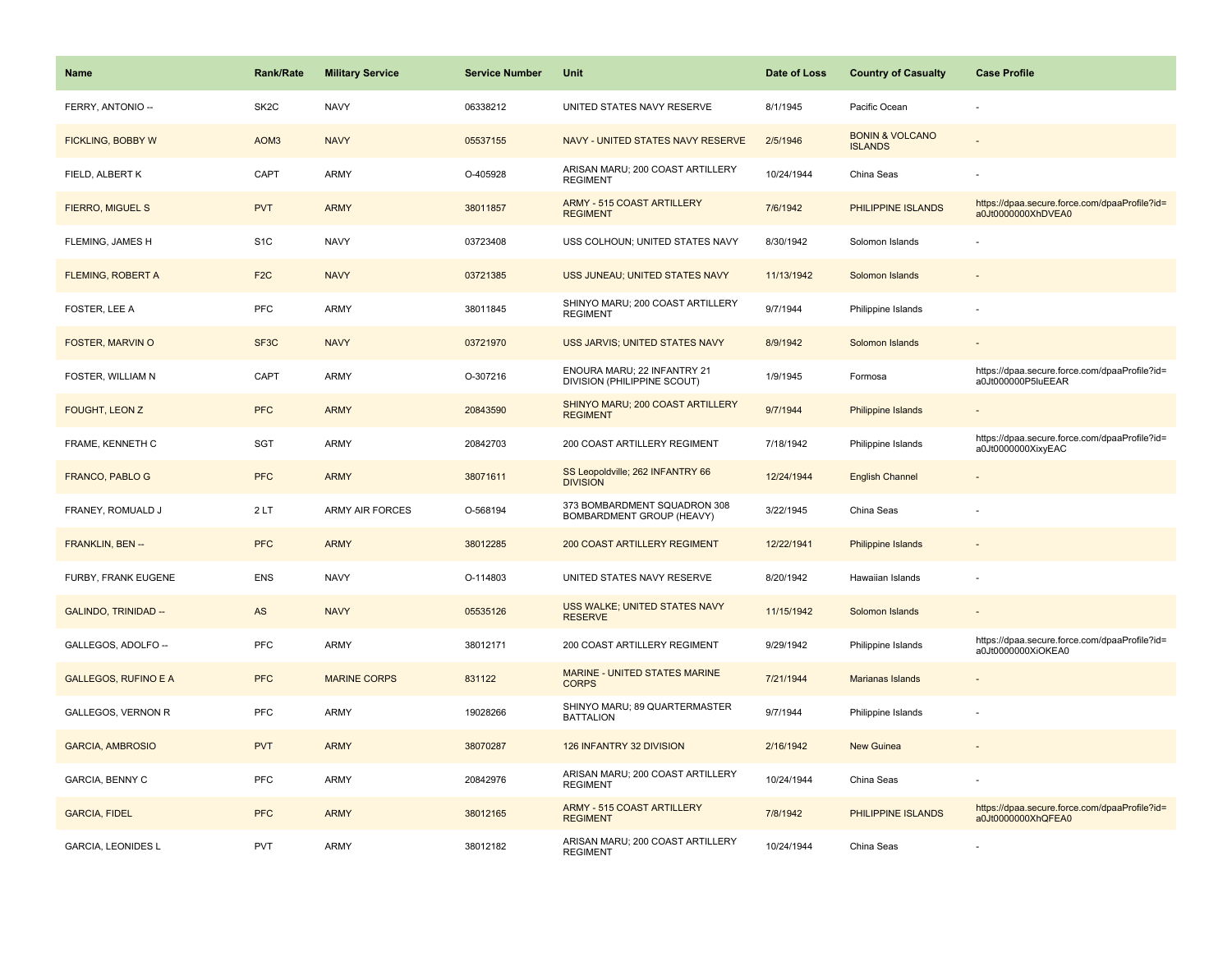| <b>Name</b>               | <b>Rank/Rate</b> | <b>Military Service</b> | <b>Service Number</b> | Unit                                                            | Date of Loss | <b>Country of Casualty</b>     | <b>Case Profile</b>                                                 |
|---------------------------|------------------|-------------------------|-----------------------|-----------------------------------------------------------------|--------------|--------------------------------|---------------------------------------------------------------------|
| <b>GARCIA, MANUEL --</b>  | <b>PFC</b>       | <b>ARMY</b>             | 38012418              | ARISAN MARU; 515 COAST ARTILLERY<br><b>REGIMENT</b>             | 10/24/1944   | China Seas                     |                                                                     |
| <b>GARCIA, MANUEL J</b>   | <b>PVT</b>       | ARMY                    | 20844174              | 200 COAST ARTILLERY REGIMENT                                    | 1/24/1942    | Philippine Islands             |                                                                     |
| <b>GARCIA, MANUEL T</b>   | <b>PVT</b>       | <b>ARMY</b>             | 38012476              | SHINYO MARU; 200 COAST ARTILLERY<br><b>REGIMENT</b>             | 9/7/1944     | <b>Philippine Islands</b>      |                                                                     |
| <b>GARCIA, NICK P</b>     | <b>SGT</b>       | <b>ARMY AIR FORCES</b>  | 38352286              | 873 BOMBARDMENT SQUADRON 498<br>BOMBARDMENT GROUP (VERY HEAVY)  | 11/8/1944    | Philippine Sea                 |                                                                     |
| <b>GARCIA, RAMON S</b>    | <b>PVT</b>       | <b>ARMY</b>             | 20842506              | <b>ARMY - 200 COAST ARTILLERY</b><br><b>REGIMENT</b>            | 6/20/1942    | PHILIPPINE ISLANDS             | https://dpaa.secure.force.com/dpaaProfile?id=<br>a0Jt0000000XiRxEAK |
| GARCIA, RAYMOND J         | CPL              | ARMY                    | 20842705              | ARISAN MARU; 200 COAST ARTILLERY<br><b>REGIMENT</b>             | 10/24/1944   | China Seas                     |                                                                     |
| GARCIA, UVALDO --         | <b>PVT</b>       | <b>ARMY</b>             | 20843362              | SHINYO MARU; 200 COAST ARTILLERY<br><b>REGIMENT</b>             | 9/7/1944     | Philippine Islands             |                                                                     |
| <b>GARCIA, VALENTIN M</b> | <b>PVT</b>       | ARMY                    | 38012511              | ARISAN MARU; 515 COAST ARTILLERY<br><b>REGIMENT</b>             | 10/24/1944   | China Seas                     |                                                                     |
| <b>GARDE, PASCUAL --</b>  | <b>PVT</b>       | <b>ARMY</b>             | 38011761              | ARISAN MARU; 515 COAST ARTILLERY<br><b>REGIMENT</b>             | 10/24/1944   | China Seas                     |                                                                     |
| GLEN, RICHARD H           | F <sub>2</sub> C | <b>NAVY</b>             | 08895940              | NAVY - UNITED STATES NAVY RESERVE                               | 10/24/1944   | PHILIPPINE SEA                 |                                                                     |
| <b>GLENTZER, PAUL C</b>   | <b>CPL</b>       | <b>ARMY</b>             | 38011825              | ENOURA MARU; 200 COAST ARTILLERY<br><b>REGIMENT</b>             | 1/9/1945     | Formosa                        | https://dpaa.secure.force.com/dpaaProfile?id=<br>a0Jt000000Ppla9EAB |
| GOLDMAN, HERMAN E         | Y3C              | <b>NAVY</b>             | 03600051              | USS Peary; UNITED STATES NAVY                                   | 2/19/1942    | Australia                      |                                                                     |
| GOMEZ, FERNANDO --        | <b>PFC</b>       | <b>ARMY</b>             | 20843327              | ARISAN MARU; 200 COAST ARTILLERY<br><b>REGIMENT</b>             | 10/24/1944   | China Seas                     |                                                                     |
| GONZALES, CARLOS G        | PFC              | <b>ARMY</b>             | 38012569              | ARISAN MARU; 515 COAST ARTILLERY<br><b>REGIMENT</b>             | 10/24/1944   | China Seas                     |                                                                     |
| <b>GONZALES, JOHN J</b>   | <b>PFC</b>       | <b>ARMY</b>             | 20843325              | ARISAN MARU; 200 COAST ARTILLERY<br><b>REGIMENT</b>             | 10/24/1944   | China Seas                     |                                                                     |
| GONZALEZ, REYNALDO F.     | CAPT             | ARMY                    | O-316249              | 515 COAST ARTILLERY REGIMENT                                    | 4/10/1942    | Philippine Islands             | https://dpaa.secure.force.com/dpaaProfile?id=<br>a0Jt000001EuU3DEAV |
| <b>GRAHAM, JOE A</b>      | S <sub>1</sub> C | <b>NAVY</b>             | 03722295              | Mc Kean; UNITED STATES NAVY                                     | 11/17/1943   | Pacific Ocean                  |                                                                     |
| GRANTHAM, JOHN E          | Sgt              | <b>ARMY</b>             | R-2348486             | BRAZIL MARU; QUARTERMASTER<br><b>CORPS</b>                      | 1/22/1945    | China Seas                     | https://dpaa.secure.force.com/dpaaProfile?id=<br>a0Jt000001Cbs0QEAR |
| <b>GRAY, ROBERT W</b>     | 1LT              | <b>ARMY AIR FORCES</b>  | O-661480              | 37 BOMBARDMENT SQUADRON 17<br><b>BOMBARDMENT GROUP (MEDIUM)</b> | 3/22/1943    | Mediterranean Sea              |                                                                     |
| <b>GRAY, SIMPSON B</b>    | <b>SGT</b>       | ARMY AIR FORCES         | 38167500              | 710 BOMBARDMENT SQUADRON 447<br>BOMBARDMENT GROUP (HEAVY)       | 5/20/1944    | North Sea or Tyrrhenian<br>Sea |                                                                     |
| <b>GREENE, THOMAS A</b>   | S SGT            | <b>ARMY</b>             | 38103835              | 15 INFANTRY BATTALION 5 ARMORED<br><b>DIVISION</b>              | 9/19/1945    | Germany                        |                                                                     |
| GREENWELL, ROBERT H       | LT.              | <b>NAVY</b>             | O-170707              | TRIGGER; UNITED STATES NAVY<br><b>RESERVE</b>                   | 3/28/1945    | Ryukyus Islands                |                                                                     |
| <b>GREGORY, JAMES A</b>   | S <sub>1C</sub>  | <b>NAVY</b>             | 06241212              | NAVY - UNITED STATES NAVY RESERVE                               | 10/25/1944   | PHILIPPINE ISLANDS             |                                                                     |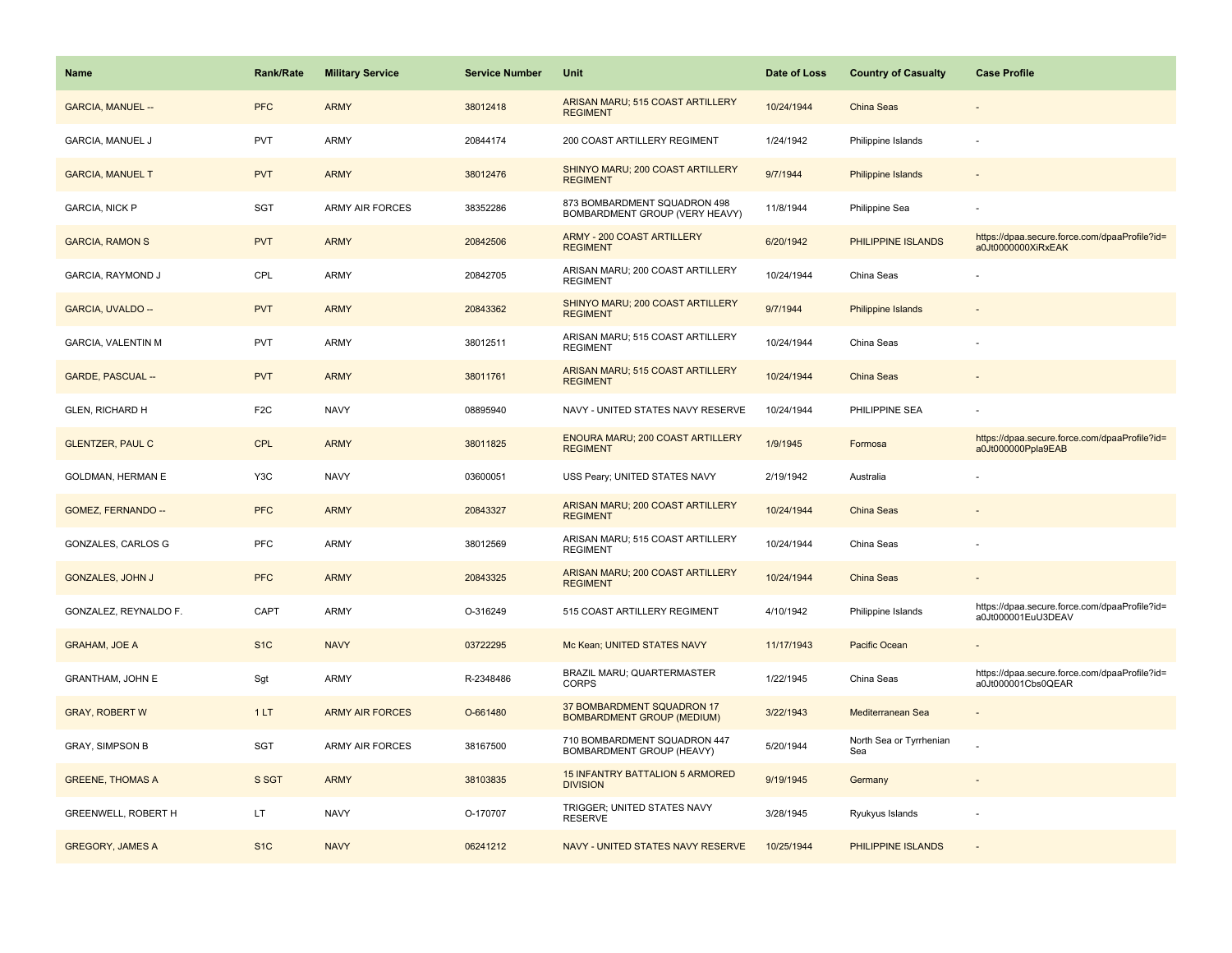| <b>Name</b>                | <b>Rank/Rate</b> | <b>Military Service</b> | <b>Service Number</b> | Unit                                                             | Date of Loss | <b>Country of Casualty</b>       | <b>Case Profile</b>                                                 |
|----------------------------|------------------|-------------------------|-----------------------|------------------------------------------------------------------|--------------|----------------------------------|---------------------------------------------------------------------|
| <b>GREGORY, ROBERT A</b>   | RM3C             | <b>NAVY</b>             | 03601494              | ARISAN MARU; UNITED STATES NAVY                                  | 10/24/1944   | Central/South Pacific<br>Theater |                                                                     |
| <b>GRIFFIN, IULUS A</b>    | <b>PVT</b>       | <b>ARMY</b>             | 38012358              | SHINYO MARU; 200 COAST ARTILLERY<br><b>REGIMENT</b>              | 9/7/1944     | <b>Philippine Islands</b>        |                                                                     |
| <b>GRIFFITH, JOHN E</b>    | ARM2C            | <b>NAVY</b>             | 08895508              | UNITED STATES NAVY                                               | 11/13/1944   | Philippine Islands               |                                                                     |
| <b>GUERRERA, PAUL C</b>    | <b>PVT</b>       | <b>ARMY</b>             | 38011217              | 515 COAST ARTILLERY REGIMENT                                     | 6/9/1942     | PHILIPPINE ISLANDS               | https://dpaa.secure.force.com/dpaaProfile?id=<br>a0Jt0000000LkvgEAC |
| <b>GURULE, JUAN F</b>      | <b>PVT</b>       | ARMY                    | 38011203              | ARMY - 515 COAST ARTILLERY<br><b>REGIMENT</b>                    | 8/1/1942     | PHILIPPINE ISLANDS               | https://dpaa.secure.force.com/dpaaProfile?id=<br>a0Jt0000000LkvCEAS |
| <b>GUTIERREZ, PEDRO --</b> | S <sub>1</sub> C | <b>NAVY</b>             | 06182575              | REID; UNITED STATES NAVY RESERVE                                 | 12/11/1944   | <b>Philippine Islands</b>        | $\sim$                                                              |
| GUTIERREZ, RAYMOND J       | TEC <sub>4</sub> | <b>ARMY</b>             | 38349829              | HMT Rohna; 853 ENGINEERS BATTALION<br>(AVIATION)                 | 11/26/1943   | Mediterranean Sea                | https://dpaa.secure.force.com/dpaaProfile?id=<br>a0Jt0000000Xk1wEAC |
| HAKE, OTTO --              | <b>PFC</b>       | <b>ARMY</b>             | 18016364              | 60 COAST ARTILLERY REGIMENT                                      | 5/5/1942     | <b>Philippine Islands</b>        |                                                                     |
| HALLADAY, JUNIOR R         | MM3              | <b>NAVY</b>             | O-8419173             | HULL; UNITED STATES NAVY RESERVE                                 | 12/18/1944   | Philippine Sea                   | https://dpaa.secure.force.com/dpaaProfile?id=<br>a0Jt0000000XeO2EAK |
| HAMMOND, FRED J            | <b>SGT</b>       | <b>ARMY</b>             | 20842939              | <b>ARMY - COAST ARTILLERY CORPS</b>                              | 8/7/1942     | PHILIPPINE ISLANDS               | https://dpaa.secure.force.com/dpaaProfile?id=<br>a0Jt0000000Xm3fEAC |
| HAMPTON, CALVIN L          | QM1C             | <b>NAVY</b>             | 03719799              | ESCOLAR; UNITED STATES NAVY                                      | 11/13/1944   | China Seas                       |                                                                     |
| HANNAH, DALE S.            | 2LT              | <b>ARMY AIR FORCES</b>  | O-764952              | 405 BOMBARDMENT SQUADRON 38<br><b>BOMBARDMENT GROUP (MEDIUM)</b> | 8/30/1944    | <b>New Guinea</b>                |                                                                     |
| HARDY, EDWARD L            | PFC              | <b>ARMY</b>             | 38584048              | ARMY - 142 INFANTRY 36 DIVISION                                  | 2/1/1945     | <b>FRANCE</b>                    |                                                                     |
| <b>HARRIS, WILLIAM W</b>   | 2LT              | <b>ARMY</b>             | O-445641              | 175 INFANTRY 29 DIVISION                                         | 6/18/1944    | France                           |                                                                     |
| HARRISON, ASHLEY --        | PFC              | <b>ARMY</b>             | 38010370              | 180th Infantry Regiment, 45th Infantry<br>Division               | 7/14/1943    | Sicily                           |                                                                     |
| HARSH, MELVIN C            | <b>CPL</b>       | <b>ARMY</b>             | 20843961              | SHINYO MARU; 200 COAST ARTILLERY<br><b>REGIMENT</b>              | 9/7/1944     | <b>Philippine Islands</b>        |                                                                     |
| HAVENS, ROBERT W           | S <sub>1</sub> C | <b>NAVY</b>             | 05536868              | Mc Kean; UNITED STATES NAVY<br><b>RESERVE</b>                    | 11/17/1943   | Solomon Islands                  |                                                                     |
| HAWK, ALBERT M             | <b>PFC</b>       | <b>ARMY</b>             | 18035065              | SHINYO MARU; 440 ORDNANCE<br><b>COMPANY (AVIATION)</b>           | 9/7/1944     | <b>Philippine Islands</b>        |                                                                     |
| HAYHURST, DEWEY A          | S <sub>2</sub> C | <b>NAVY</b>             | 05538883              | LCI-468 ; UNITED STATES NAVY<br><b>RESERVE</b>                   | 6/17/1944    | Philippine Islands               |                                                                     |
| <b>HAZEL, LEON P</b>       | S <sub>1</sub> C | <b>NAVY</b>             | 05537885              | <b>CORVINA; UNITED STATES NAVY</b><br><b>RESERVE</b>             | 11/16/1943   | <b>Marshall Islands</b>          | $\sim$                                                              |
| HAZLEWOOD, JAMES H         | <b>MAJ</b>       | <b>ARMY</b>             | O-276050              | ARMY - COAST ARTILLERY CORPS                                     | 4/22/1942    | PHILIPPINE ISLANDS               | https://dpaa.secure.force.com/dpaaProfile?id=<br>a0Jt000001ntD36EAE |
| <b>HEAD, DOUGLAS W.</b>    | 1LT              | <b>ARMY AIR FORCES</b>  | O-685605              | 529 BOMBARDMENT SQUADRON 380<br><b>BOMBARDMENT GROUP (HEAVY)</b> | 3/8/1944     | <b>New Guinea</b>                |                                                                     |
| HEIN, EDWARD H             | SGT              | <b>ARMY</b>             | 38012300              | ARISAN MARU; 200 COAST ARTILLERY<br><b>REGIMENT</b>              | 10/24/1944   | China Seas                       |                                                                     |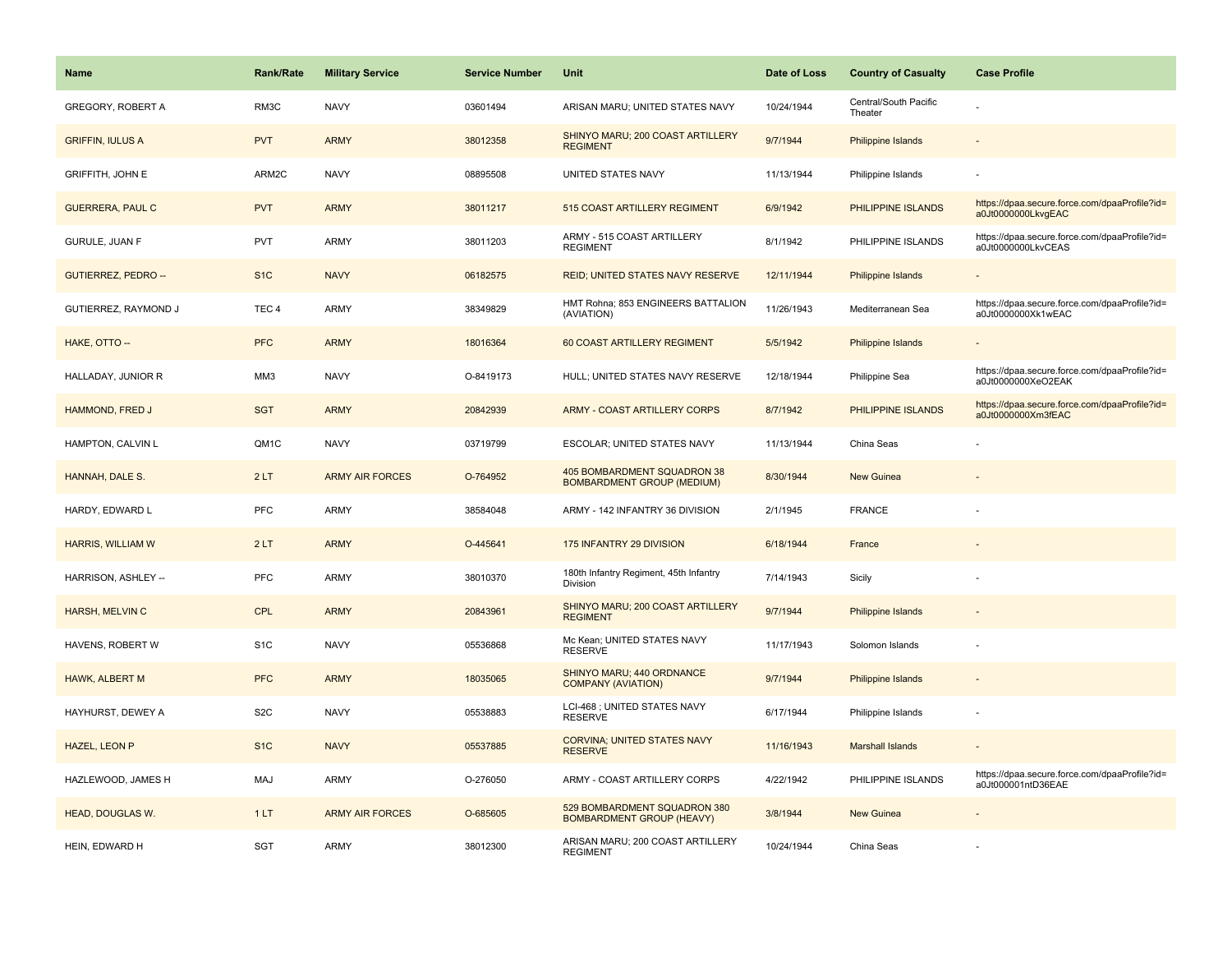| <b>Name</b>                | <b>Rank/Rate</b>  | <b>Military Service</b> | <b>Service Number</b> | Unit                                                             | Date of Loss | <b>Country of Casualty</b>              | <b>Case Profile</b>                                                 |
|----------------------------|-------------------|-------------------------|-----------------------|------------------------------------------------------------------|--------------|-----------------------------------------|---------------------------------------------------------------------|
| HENDERSON, LUTHER A        | <b>CPL</b>        | <b>ARMY</b>             | 38012412              | 515 COAST ARTILLERY REGIMENT                                     | 5/1/1942     | Philippine Islands                      | https://dpaa.secure.force.com/dpaaProfile?id=<br>a0Jt000001ntD2mEAE |
| HENRY, BOYD N              | PFC               | ARMY                    | 38012192              | ARISAN MARU; 515 COAST ARTILLERY<br><b>REGIMENT</b>              | 10/24/1944   | China Seas                              |                                                                     |
| HERNANDEZ, GUADALUPE P.    | TEC <sub>5</sub>  | <b>ARMY</b>             | 38120358              | <b>70 TANK BATTALION</b>                                         | 6/6/1944     | France                                  |                                                                     |
| HERNANDEZ, LORENZO         | <b>PFC</b>        | ARMY                    | 20843330              | ARMY - 200 COAST ARTILLERY<br><b>REGIMENT</b>                    | 7/24/1942    | PHILIPPINE ISLANDS                      | https://dpaa.secure.force.com/dpaaProfile?id=<br>a0Jt00000004sZCEAY |
| HERNANDEZ, TONY T          | S SGT             | <b>ARMY AIR FORCES</b>  | 38123676              | 534 BOMBARDMENT SQUADRON 381<br><b>BOMBARDMENT GROUP (HEAVY)</b> | 12/20/1943   | North Sea or Tyrrhenian<br>Sea          |                                                                     |
| HERRERA, GEORGE S          | <b>PFC</b>        | ARMY                    | 38012299              | SHINYO MARU; 200 COAST ARTILLERY<br><b>REGIMENT</b>              | 9/7/1944     | Philippine Islands                      |                                                                     |
| <b>HERRERA, REYES --</b>   | <b>PFC</b>        | <b>ARMY</b>             | 38442764              | 414 INFANTRY 104 DIVISION                                        | 11/20/1945   | Germany                                 |                                                                     |
| HILL, ELMER                | TEC <sub>4</sub>  | <b>ARMY</b>             | 20843749              | ARMY - 200 COAST ARTILLERY<br><b>REGIMENT</b>                    | 6/7/1942     | PHILIPPINE ISLANDS                      | $\sim$                                                              |
| HILL, JOHN E               | SK <sub>1</sub> C | <b>NAVY</b>             | 06258853              | UNITED STATES NAVY RESERVE                                       | 10/25/1944   | <b>Central/South Pacific</b><br>Theater |                                                                     |
| HILLARD, GUY W             | <b>PFC</b>        | ARMY                    | 20843806              | 200 COAST ARTILLERY REGIMENT                                     | 7/9/1942     | Philippine Islands                      | https://dpaa.secure.force.com/dpaaProfile?id=<br>a0Jt0000000ccW3EAI |
| <b>HINES, AUBREY A</b>     | 1LT               | <b>ARMY</b>             | O-398885              | 13 REGIMENT 1 ARMORED DIVISION                                   | 12/2/1943    | <b>Adriatic Sea</b>                     |                                                                     |
| HIPPLER, THEODORE J        | TEC <sub>4</sub>  | ARMY                    | 06961534              | SHINYO MARU; 440 ORDNANCE<br>COMPANY (AVIATION)                  | 9/7/1944     | Philippine Islands                      |                                                                     |
| HNIDAK, JOHN S             | S SGT             | <b>ARMY</b>             | 20843315              | Hokusen Maru; 515 COAST ARTILLERY<br><b>REGIMENT</b>             | 10/10/1944   | <b>Philippine Islands</b>               |                                                                     |
| HOBBS, ROY D               | <b>PFC</b>        | <b>ARMY</b>             | 38012366              | ARMY - 200 COAST ARTILLERY<br><b>REGIMENT</b>                    | 12/15/1944   | PHILIPPINE ISLANDS                      |                                                                     |
| <b>HOLLAND, ROBERT W</b>   | <b>MAJ</b>        | <b>ARMY AIR FORCES</b>  | O-350194              | 26 BOMBARDMENT SQUADRON 11<br><b>BOMBARDMENT GROUP (HEAVY)</b>   | 2/10/1945    | Bonin & Volcano Islands                 | $\sim$                                                              |
| HOLTON, GEORGE T           | <b>SGT</b>        | ARMY                    | 20842711              | ARMY - 200 COAST ARTILLERY<br><b>REGIMENT</b>                    | 6/25/1942    | PHILIPPINE ISLANDS                      | https://dpaa.secure.force.com/dpaaProfile?id=<br>a0Jt0000000BS0YEAW |
| <b>HOPKINS, JAMES A</b>    | <b>PFC</b>        | <b>ARMY</b>             | 20844163              | <b>200 COAST ARTILLERY REGIMENT</b>                              | 4/11/1942    | Philippine Islands                      | https://dpaa.secure.force.com/dpaaProfile?id=<br>a0Jt000001n5j3dEAA |
| HORCASITAS, FRED --        | S SGT             | <b>ARMY AIR FORCES</b>  | 18035268              | 351 BOMBARDMENT SQUADRON 100<br>BOMBARDMENT GROUP (HEAVY)        | 12/31/1944   | Germany                                 |                                                                     |
| <b>HOSKINS, EARL C</b>     | <b>PFC</b>        | <b>ARMY</b>             | 20842513              | <b>ARMY - 200 COAST ARTILLERY</b><br><b>REGIMENT</b>             | 8/6/1942     | PHILIPPINE ISLANDS                      | https://dpaa.secure.force.com/dpaaProfile?id=<br>a0Jt0000000Xju2EAC |
| HOUSE, JESS C              | <b>PVT</b>        | ARMY                    | 38011998              | ARISAN MARU; 200 COAST ARTILLERY<br><b>REGIMENT</b>              | 10/24/1944   | China Seas                              |                                                                     |
| <b>HOUSTON, LEONARD --</b> | <b>SGT</b>        | <b>ARMY AIR FORCES</b>  | 06273896              | ARISAN MARU; 808 MILITARY POLICE<br><b>COMPANY</b>               | 10/24/1944   | China Seas                              |                                                                     |
| HOWARD, ALLEN R            | F <sub>2</sub> C  | <b>NAVY</b>             | 07870345              | UNITED STATES NAVY RESERVE                                       | 2/1/1946     | Pacific Ocean                           |                                                                     |
| HOWE, WALLACE A            | M SGT             | <b>ARMY</b>             | 20842479              | <b>ARMY - COAST ARTILLERY CORPS</b>                              | 10/13/1942   | PHILIPPINE ISLANDS                      | https://dpaa.secure.force.com/dpaaProfile?id=<br>a0Jt00000004qoVEAQ |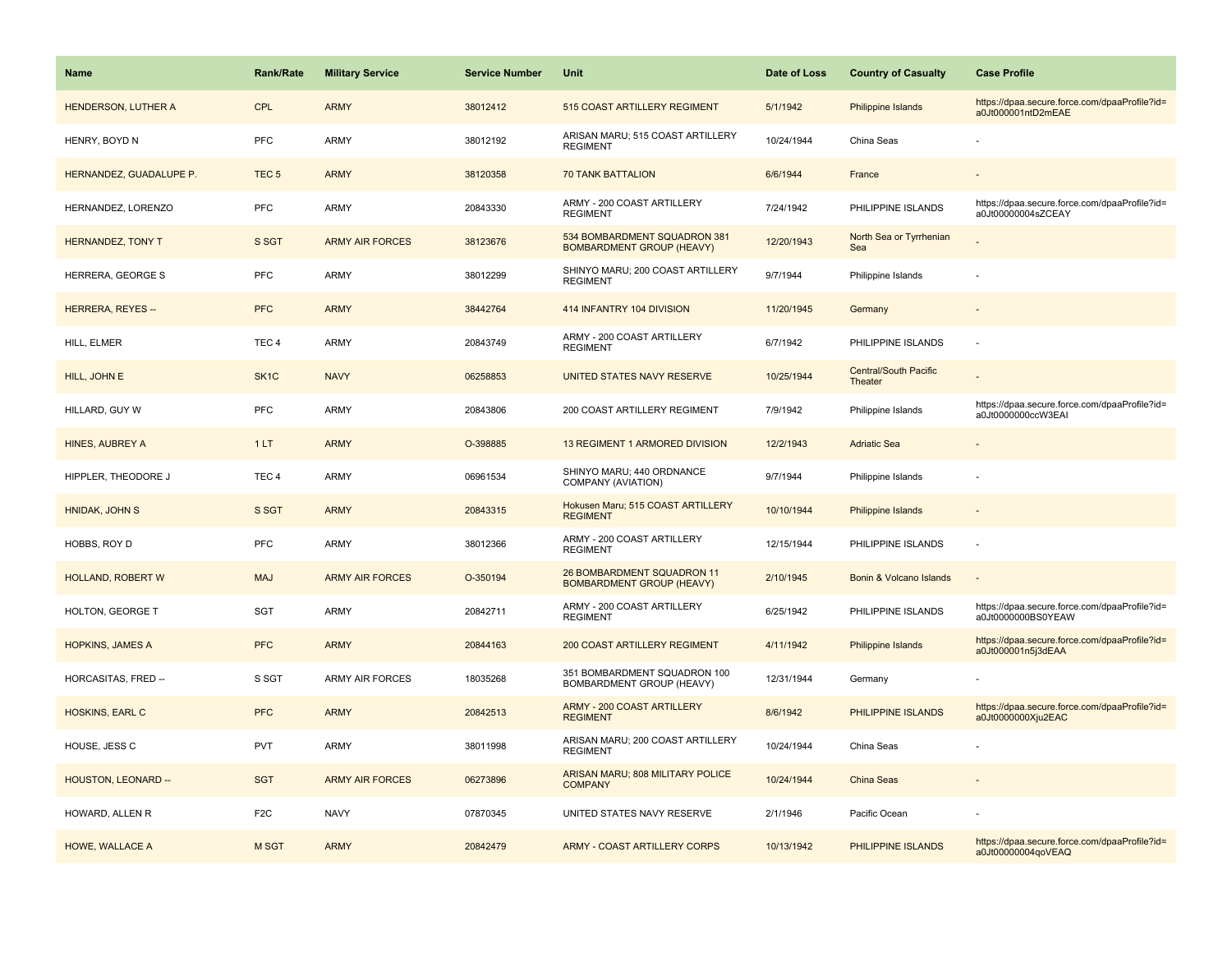| <b>Name</b>             | <b>Rank/Rate</b> | <b>Military Service</b> | <b>Service Number</b> | Unit                                                          | Date of Loss | <b>Country of Casualty</b> | <b>Case Profile</b>                                                 |
|-------------------------|------------------|-------------------------|-----------------------|---------------------------------------------------------------|--------------|----------------------------|---------------------------------------------------------------------|
| HOWELL, BURL C          | SGT              | ARMY                    | 38012692              | ARISAN MARU; 515 COAST ARTILLERY<br><b>REGIMENT</b>           | 10/24/1944   | China Seas                 |                                                                     |
| HUBBLE, ASA J           | S <sub>1C</sub>  | <b>NAVY</b>             | 08895589              | USS JOHN PENN; UNITED STATES NAVY                             | 8/13/1943    | Solomon Islands            |                                                                     |
| HUCHTON, ROBERT D       | <b>PVT</b>       | ARMY                    | 38012038              | 200 COAST ARTILLERY REGIMENT                                  | 7/24/1942    | Philippine Islands         | https://dpaa.secure.force.com/dpaaProfile?id=<br>a0Jt0000000LlcpEAC |
| HUERTA, RAUL --         | <b>CPL</b>       | <b>ARMY</b>             | 20842586              | ARISAN MARU; 200 COAST ARTILLERY<br><b>REGIMENT</b>           | 10/24/1944   | China Seas                 |                                                                     |
| HUFFMAN, ALBION T       | S SGT            | <b>ARMY AIR FORCES</b>  | 38121812              | 23 BOMBARDMENT SQUADRON 5<br>BOMBARDMENT GROUP (HEAVY)        | 4/2/1944     | Solomon Islands            |                                                                     |
| HUGHES, ANDREW J.       | <b>CAPT</b>      | <b>ARMY AIR FORCES</b>  | O-663916              | 31 BOMBARDMENT SQUADRON 5<br><b>BOMBARDMENT GROUP (HEAVY)</b> | 12/4/1943    | Solomon Islands            |                                                                     |
| HUNT, GLENN E           | LT /JG/          | <b>NAVY</b>             | O-179369              | UNITED STATES NAVY RESERVE                                    | 11/24/1943   | Pacific Ocean              |                                                                     |
| <b>HUNT, RICHARD B</b>  | <b>PFC</b>       | <b>ARMY</b>             | 20843939              | ARISAN MARU; 515 COAST ARTILLERY<br><b>REGIMENT</b>           | 10/24/1944   | <b>China Seas</b>          | https://dpaa.secure.force.com/dpaaProfile?id=<br>a0Jt000000aCvDPEA0 |
| HUNT, THOMAS E          | <b>SSGT</b>      | ARMY                    | 38012121              | ARMY - 515 COAST ARTILLERY<br><b>REGIMENT</b>                 | 6/26/1942    | PHILIPPINE ISLANDS         | https://dpaa.secure.force.com/dpaaProfile?id=<br>a0Jt000000MmoCMEAZ |
| HUNTER, BILLY D         | 1LT              | <b>ARMY AIR FORCES</b>  | O-663269              | 5TH AIR FORCE                                                 | 8/15/1943    | New Britain Island         | https://dpaa.secure.force.com/dpaaProfile?id=<br>a0Jt000001nzZDxEAM |
| HUNTER, HOUSTON R       | S <sub>2</sub> C | <b>NAVY</b>             | 06181185              | UNITED STATES NAVY RESERVE                                    | 7/6/1942     | <b>Baltic Sea</b>          |                                                                     |
| HUNTER, JAMES P.        | <b>SGT</b>       | <b>ARMY</b>             | 20843728              | ARISAN MARU; 515 COAST ARTILLERY<br><b>REGIMENT</b>           | 10/24/1944   | China Seas                 |                                                                     |
| IRISH, CLAYTON E        | 1LT              | ARMY                    | O-416655              | ARISAN MARU; 200 COAST ARTILLERY<br><b>REGIMENT</b>           | 10/24/1944   | China Seas                 |                                                                     |
| <b>JACKSON, JAMES D</b> | <b>PVT</b>       | <b>ARMY</b>             | 38584791              | ARMY - 382 INFANTRY 96 DIVISION                               | 5/11/1945    | <b>JAPAN/OKINAWA</b>       | https://dpaa.secure.force.com/dpaaProfile?id=<br>a0Jt000001nzSmrEAE |
| JAMES, VERNIE L         | PFC              | <b>ARMY</b>             | 38012675              | ARISAN MARU; 200 COAST ARTILLERY<br><b>REGIMENT</b>           | 10/24/1944   | China Seas                 |                                                                     |
| JEFFUS, HUBERT P        | <b>CAPT</b>      | <b>ARMY</b>             | O-406387              | ARISAN MARU; 515 COAST ARTILLERY<br><b>REGIMENT</b>           | 10/24/1944   | <b>China Seas</b>          |                                                                     |
| JEZEK, JOE E            | PFC              | ARMY                    | 20842514              | ARISAN MARU; 200 COAST ARTILLERY<br><b>REGIMENT</b>           | 10/24/1944   | China Seas                 |                                                                     |
| JOERGER, OSCAR ALOIS    | AOM3C            | <b>NAVY</b>             | 03603803              | <b>UNITED STATES NAVY</b>                                     | 5/24/1943    | <b>Aleutian Islands</b>    |                                                                     |
| JOHNSON, CLARENCE C     | PFC              | ARMY AIR FORCES         | 18122537              | HMT Rohna; AIR CORPS                                          | 11/26/1943   | Mediterranean Sea          |                                                                     |
| JOHNSON, HOWARD W       | Cpl              | <b>ARMY</b>             | 20843751              | <b>ARISAN MARU</b>                                            | 10/24/1944   | China Seas                 |                                                                     |
| JOHNSON, LAUREL K       | S <sub>2</sub> C | <b>NAVY</b>             | 05538321              | HERRING; UNITED STATES NAVY<br><b>RESERVE</b>                 | 7/5/1944     | Kurile Islands             |                                                                     |
| <b>JOHNSON, NEAL K</b>  | MOMM3C           | <b>NAVY</b>             | 08847081              | S-28; UNITED STATES NAVY RESERVE                              | 7/4/1944     | Pacific Ocean              |                                                                     |
| JONES, GEORGE M         | T SGT            | ARMY                    | 20842515              | ARISAN MARU; 515 COAST ARTILLERY<br><b>REGIMENT</b>           | 10/24/1944   | China Seas                 |                                                                     |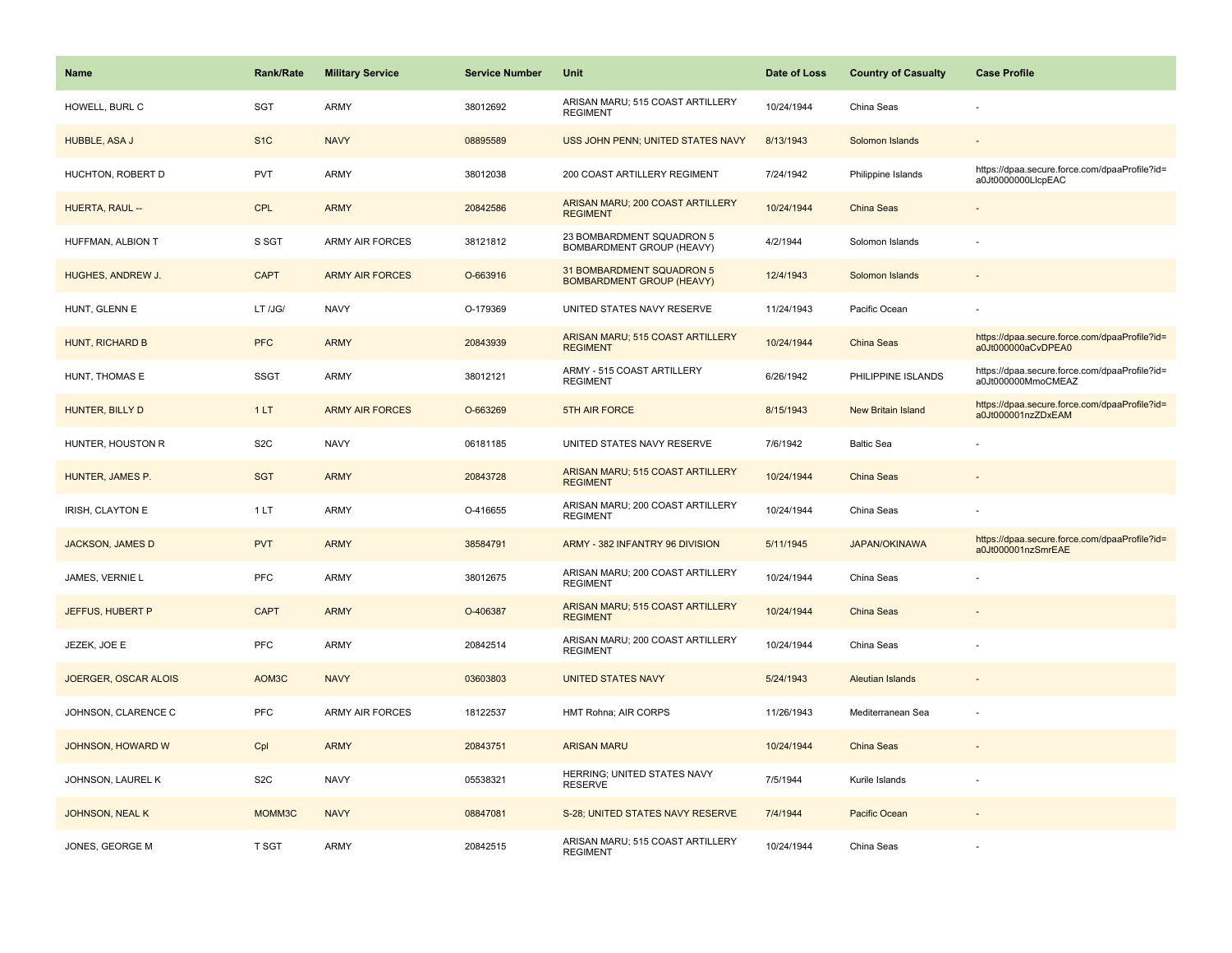| <b>Name</b>                 | Rank/Rate         | <b>Military Service</b> | <b>Service Number</b> | Unit                                                                                                     | Date of Loss | <b>Country of Casualty</b> | <b>Case Profile</b>                                                 |
|-----------------------------|-------------------|-------------------------|-----------------------|----------------------------------------------------------------------------------------------------------|--------------|----------------------------|---------------------------------------------------------------------|
| JONES, JAMES J              | S SGT             | <b>ARMY</b>             | 38012047              | ARISAN MARU; 200 COAST ARTILLERY<br><b>REGIMENT</b>                                                      | 10/24/1944   | <b>China Seas</b>          |                                                                     |
| JONES, MELVIN E             | SGT               | ARMY                    | 20843570              | ARMY - 200 COAST ARTILLERY<br><b>REGIMENT</b>                                                            | 7/28/1942    | PHILIPPINE ISLANDS         | https://dpaa.secure.force.com/dpaaProfile?id=<br>a0Jt00000004qbMEAQ |
| <b>KANALLY, BILLY B</b>     | <b>PFC</b>        | <b>ARMY</b>             | 38011811              | ARISAN MARU; 515 COAST ARTILLERY<br><b>REGIMENT</b>                                                      | 10/24/1944   | <b>China Seas</b>          |                                                                     |
| KASERO, ANTONIO --          | <b>PVT</b>        | ARMY                    | 38012206              | ARISAN MARU; 200 COAST ARTILLERY<br><b>REGIMENT</b>                                                      | 10/24/1944   | China Seas                 |                                                                     |
| <b>KAVANAUGH, NICK CARL</b> | <b>PFC</b>        | <b>MARINE CORPS</b>     | 00358556              | Company I, 3rd Battalion, 6th Marines, 2nd<br>Marine Division, FMF, UNITED STATES<br><b>MARINE CORPS</b> | 6/15/1944    | <b>SAIPAN</b>              |                                                                     |
| KEELER, JOHN A              | S SGT             | ARMY                    | 20842517              | ARMY - 515 COAST ARTILLERY<br><b>REGIMENT</b>                                                            | 4/14/1942    | PHILIPPINE ISLANDS         | https://dpaa.secure.force.com/dpaaProfile?id=<br>a0Jt000001ntCqcEAE |
| <b>KELLER, CARL C</b>       | S <sub>1</sub> C  | <b>NAVY</b>             | 05535797              | Plymouth; UNITED STATES NAVY                                                                             | 8/5/1943     | <b>Atlantic Ocean</b>      | https://dpaa.secure.force.com/dpaaProfile?id=<br>a0Jt0000000Xf0oEAC |
| KELLEY, JOHN E              | M <sub>1</sub> C  | <b>NAVY</b>             | 03723880              | NAVY - UNITED STATES NAVY                                                                                | 11/10/1944   | ADMIRALTY ISLANDS          | https://dpaa.secure.force.com/dpaaProfile?id=<br>a0Jt0000000XfbDEAS |
| KELLY, HARRY --             | <b>CPL</b>        | <b>ARMY</b>             | 20843980              | ARISAN MARU; 515 COAST ARTILLERY<br><b>REGIMENT</b>                                                      | 10/24/1944   | <b>China Seas</b>          |                                                                     |
| KELSEY, GUSTAV --           | SGT               | ARMY                    | 38011823              | ARISAN MARU; 515 COAST ARTILLERY<br><b>REGIMENT</b>                                                      | 10/24/1944   | China Seas                 |                                                                     |
| <b>KEMP, EDDIE T</b>        | <b>CAPT</b>       | <b>ARMY</b>             | O-375155              | <b>ARMY - 515 COAST ARTILLERY</b><br><b>REGIMENT</b>                                                     | 4/22/1942    | PHILIPPINE ISLANDS         | https://dpaa.secure.force.com/dpaaProfile?id=<br>a0Jt000001ntCu4EAE |
| KIMBALL, JOE W              | MM <sub>1</sub> C | <b>NAVY</b>             | 03600053              | NAVY - UNITED STATES NAVY                                                                                | 10/25/1944   | PHILIPPINE SEA             |                                                                     |
| KING, WARNAR A              | <b>PFC</b>        | <b>ARMY</b>             | 38011931              | ARISAN MARU; 200 COAST ARTILLERY<br><b>REGIMENT</b>                                                      | 10/24/1944   | China Seas                 |                                                                     |
| KIRBY, J C                  | 2LT               | <b>ARMY AIR FORCES</b>  | O-767564              | 13 BOMBARDMENT SQUADRON 3<br><b>BOMBARDMENT GROUP (LIGHT)</b>                                            | 12/29/1944   | New Guinea                 |                                                                     |
| <b>KOHL, CHARLES F</b>      | 2LT               | <b>ARMY</b>             | O-1304537             | <b>INFANTRY</b>                                                                                          | 7/26/1944    | Iceland                    |                                                                     |
| KOLB, MARVIN NMI            | <b>PVT</b>        | <b>ARMY</b>             | 38580853              | SS Leopoldville; 262 INFANTRY 66<br><b>DIVISION</b>                                                      | 12/24/1944   | English Channel            |                                                                     |
| <b>LAMBERT, THOMAS M</b>    | 2LT               | <b>ARMY</b>             | O-890134              | ARMY - 200 COAST ARTILLERY<br><b>REGIMENT</b>                                                            | 5/31/1942    | PHILIPPINE ISLANDS         | $\sim$                                                              |
| LAWSON, DAVE B              | <b>PVT</b>        | <b>ARMY</b>             | 38012308              | ARISAN MARU; 200 COAST ARTILLERY<br><b>REGIMENT</b>                                                      | 10/24/1944   | China Seas                 |                                                                     |
| LEE, GORDON A               | 2LT               | <b>ARMY</b>             | O-890162              | SHINYO MARU; 515 COAST ARTILLERY<br><b>REGIMENT</b>                                                      | 9/7/1944     | Philippine Islands         |                                                                     |
| LEE, ROY --                 | CPL               | <b>ARMY</b>             | 20843496              | ARISAN MARU; 200 COAST ARTILLERY<br><b>REGIMENT</b>                                                      | 10/24/1944   | China Seas                 |                                                                     |
| LENTE, SEFERINO --          | <b>PVT</b>        | <b>ARMY</b>             | 38012219              | ARISAN MARU; 200 COAST ARTILLERY<br><b>REGIMENT</b>                                                      | 10/24/1944   | China Seas                 |                                                                     |
| LESLIE, BEN F               | <b>PVT</b>        | <b>ARMY</b>             | 38011878              | ARMY - 200 COAST ARTILLERY<br><b>REGIMENT</b>                                                            | 1/9/1945     | <b>FORMOSA</b>             | https://dpaa.secure.force.com/dpaaProfile?id=<br>a0Jt000000PXktkEAD |
| LEWIS, HERMAN W.            | 1LT               | <b>ARMY AIR FORCES</b>  | O-442939              | 344 BOMBARDMENT SQUADRON 98<br><b>BOMBARDMENT GROUP (HEAVY)</b>                                          | 1/19/1943    | Mediterranean Sea          |                                                                     |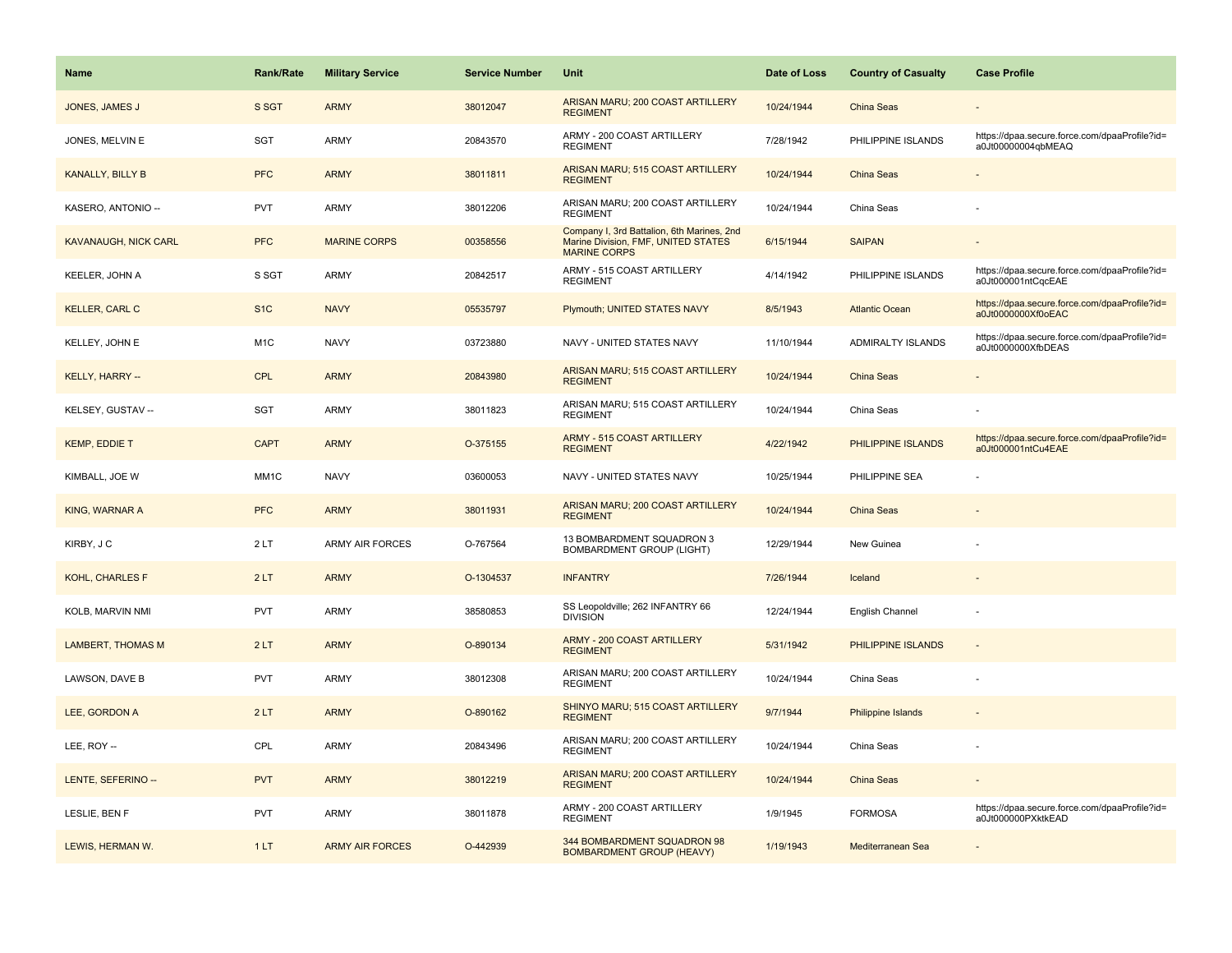| <b>Name</b>             | <b>Rank/Rate</b> | <b>Military Service</b> | <b>Service Number</b> | Unit                                                      | Date of Loss | <b>Country of Casualty</b> | <b>Case Profile</b>                                                 |
|-------------------------|------------------|-------------------------|-----------------------|-----------------------------------------------------------|--------------|----------------------------|---------------------------------------------------------------------|
| LEWIS, RALPH F          | 1LT              | <b>ARMY AIR FORCES</b>  | O-672824              | 413 BOMBARDMENT SQUADRON 96<br>BOMBARDMENT GROUP (HEAVY)  | 9/23/1943    | France                     |                                                                     |
| LEYBA, RAMON B          | <b>PVT</b>       | <b>ARMY</b>             | 20842518              | ARISAN MARU; 200 COAST ARTILLERY<br><b>REGIMENT</b>       | 10/24/1944   | China Seas                 |                                                                     |
| LIVERS, RAYMOND EDWARD  | S <sub>1</sub> C | <b>NAVY</b>             | 03722000              | USS Arizona; UNITED STATES NAVY                           | 12/7/1941    | Hawaiian Islands           | https://dpaa.secure.force.com/dpaaProfile?id=<br>a0Jt00000004r1JEAQ |
| LIVERS, WAYNE NICHOLAS  | F <sub>1C</sub>  | <b>NAVY</b>             | 03721513              | <b>USS Arizona; UNITED STATES NAVY</b>                    | 12/7/1941    | <b>Hawaiian Islands</b>    | https://dpaa.secure.force.com/dpaaProfile?id=<br>a0Jt000000mzn8OEAQ |
| LOGAN, HARDY V.         | LT               | <b>NAVY</b>             | O-112415              | UNITED STATES NAVY RESERVE                                | 5/13/1944    | Kurile Islands             | https://dpaa.secure.force.com/dpaaProfile?id=<br>a0Jt0000000XdkOEAS |
| <b>LOGGINS, LARRY A</b> | <b>CPL</b>       | <b>ARMY</b>             | 38012028              | ARISAN MARU; 515 COAST ARTILLERY<br><b>REGIMENT</b>       | 10/24/1944   | China Seas                 |                                                                     |
| LONG, JULIAN O          | CAPT             | ARMY                    | O-319979              | ARISAN MARU; 515 COAST ARTILLERY<br><b>REGIMENT</b>       | 10/24/1944   | China Seas                 |                                                                     |
| LOPEZ, BENITO --        | <b>PFC</b>       | <b>ARMY</b>             | 38100659              | 160 INFANTRY 40 DIVISION                                  | 1/31/1945    | <b>Philippine Islands</b>  |                                                                     |
| LOPEZ, EUGENE --        | <b>PFC</b>       | ARMY                    | 38168654              | 5 REGIMENT 1 CAVALRY DIVISION                             | 3/4/1944     | Philippine Islands         |                                                                     |
| LOPEZ, JOSE E           | S <sub>2</sub> C | <b>NAVY</b>             | 05538694              | MONAGHAN; UNITED STATES NAVY<br><b>RESERVE</b>            | 12/18/1944   | <b>Philippine Sea</b>      |                                                                     |
| LOPEZ, LORENZO --       | <b>PVT</b>       | <b>ARMY AIR FORCES</b>  | 38012057              | SHINYO MARU; 200 COAST ARTILLERY<br><b>REGIMENT</b>       | 9/7/1944     | Philippine Islands         |                                                                     |
| <b>LUCERO, FRANK D</b>  | <b>PVT</b>       | <b>ARMY</b>             | 38011747              | SHINYO MARU; 2 QUARTERMASTER<br><b>COMPANY (AVIATION)</b> | 9/7/1944     | Philippine Islands         |                                                                     |
| LUCERO, HENRY P         | F <sub>1</sub> C | <b>NAVY</b>             | 05537616              | USS LISCOME BAY; UNITED STATES<br>NAVY RESERVE            | 11/24/1943   | Gilbert Islands            |                                                                     |
| LUCERO, JOSE L          | <b>PVT</b>       | <b>ARMY</b>             | 38012371              | ARMY - 200 COAST ARTILLERY<br><b>REGIMENT</b>             | 7/29/1942    | PHILIPPINE ISLANDS         | https://dpaa.secure.force.com/dpaaProfile?id=<br>a0Jt0000000Llj2EAC |
| LUCERO, LUPE --         | PFC              | <b>ARMY</b>             | 20844171              | ARISAN MARU; 515 COAST ARTILLERY<br><b>REGIMENT</b>       | 10/24/1944   | China Seas                 |                                                                     |
| <b>LUERAS, ERNEST G</b> | <b>CPL</b>       | <b>ARMY</b>             | 20842984              | ARISAN MARU; 515 COAST ARTILLERY<br><b>REGIMENT</b>       | 10/24/1944   | <b>China Seas</b>          |                                                                     |
| LUIKART, JOHN CLINE     | LT COL           | ARMY                    | O-219022              | ENOURA MARU; 515 COAST ARTILLERY<br><b>REGIMENT</b>       | 1/9/1945     | Formosa                    | https://dpaa.secure.force.com/dpaaProfile?id=<br>a0Jt000000Out8REAR |
| LUNA, CANDIDO --        | <b>PVT</b>       | <b>ARMY</b>             | 38012485              | ARISAN MARU; 200 COAST ARTILLERY<br><b>REGIMENT</b>       | 10/24/1944   | China Seas                 |                                                                     |
| LUNSFORD, BUFORD L      | <b>PFC</b>       | <b>ARMY</b>             | 38012584              | SHINYO MARU; 515 COAST ARTILLERY<br><b>REGIMENT</b>       | 9/7/1944     | Philippine Islands         |                                                                     |
| MADDUX, AUBREY L        | <b>SGT</b>       | <b>ARMY</b>             | 38011913              | 515 COAST ARTILLERY REGIMENT                              | 10/9/1942    | Philippine Islands         | https://dpaa.secure.force.com/dpaaProfile?id=<br>a0Jt0000000LlfeEAC |
| MAHLER, WAYNE L         | TEC <sub>5</sub> | ARMY                    | 20843942              | 200 COAST ARTILLERY REGIMENT                              | 6/30/1942    | Philippine Islands         |                                                                     |
| MALDONADO, MIRAMON --   | <b>PFC</b>       | <b>ARMY</b>             | 38012183              | Hokusen Maru; 515 COAST ARTILLERY<br><b>REGIMENT</b>      | 10/9/1944    | <b>China Seas</b>          |                                                                     |
| MALDONADO, POLO V       | <b>PVT</b>       | ARMY                    | 38011816              | SHINYO MARU; 200 COAST ARTILLERY<br><b>REGIMENT</b>       | 9/7/1944     | Philippine Islands         |                                                                     |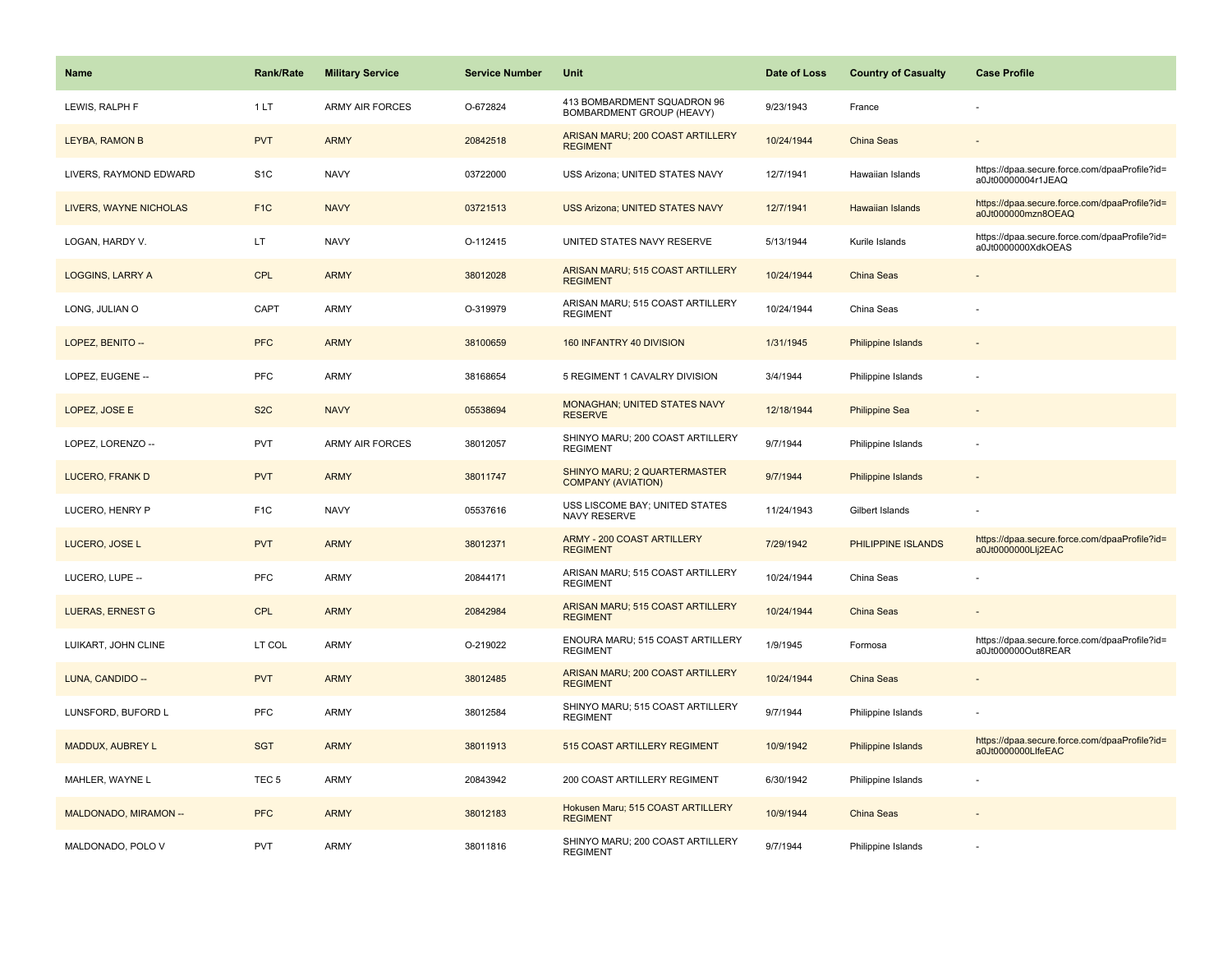| <b>Name</b>                 | <b>Rank/Rate</b> | <b>Military Service</b> | <b>Service Number</b> | Unit                                                              | Date of Loss | <b>Country of Casualty</b>     | <b>Case Profile</b>                                                 |
|-----------------------------|------------------|-------------------------|-----------------------|-------------------------------------------------------------------|--------------|--------------------------------|---------------------------------------------------------------------|
| MANN, JOHN A                | AMM3C            | <b>NAVY</b>             | 08413245              | USS LISCOME BAY CVE 56; UNITED<br>STATES NAVY RESERVE             | 11/24/1943   | Gilbert Islands                |                                                                     |
| MANZANARES, ELIAS --        | <b>PVT</b>       | ARMY                    | 38011849              | 200 COAST ARTILLERY REGIMENT                                      | 12/19/1941   | Philippine Islands             |                                                                     |
| <b>MARES, CHARLES M</b>     | <b>SGT</b>       | <b>ARMY</b>             | 20844124              | 200 COAST ARTILLERY REGIMENT                                      | 6/12/1942    | Philippine Islands             | https://dpaa.secure.force.com/dpaaProfile?id=<br>a0Jt0000000cc8VEAQ |
| MARQUEZ, MANUEL O           | <b>PFC</b>       | ARMY                    | 38011939              | ARISAN MARU; 200 COAST ARTILLERY<br><b>REGIMENT</b>               | 10/24/1944   | China Seas                     |                                                                     |
| <b>MARQUEZ, PORFIRIO J</b>  | <b>T SGT</b>     | <b>ARMY AIR FORCES</b>  | 38166188              | 367 BOMBARDMENT SQUADRON 306<br><b>BOMBARDMENT GROUP (HEAVY)</b>  | 2/3/1945     | <b>English Channel</b>         |                                                                     |
| MARTIN, HARRY --            | <b>PVT</b>       | ARMY                    | 38011224              | ARISAN MARU; 200 COAST ARTILLERY<br><b>REGIMENT</b>               | 10/24/1944   | China Seas                     |                                                                     |
| MARTIN, ROBERT W. N.        | 1LT              | <b>ARMY AIR FORCES</b>  | O-397570              | <b>AIR CORPS</b>                                                  | 6/3/1942     | <b>Burma</b>                   |                                                                     |
| MARTINEZ, JOEL A            | 2LT              | <b>ARMY AIR FORCES</b>  | O-687386              | 89 FIGHTER SQUADRON 80 FIGHTER<br><b>GROUP</b>                    | 6/14/1944    | India                          |                                                                     |
| <b>MARTINEZ, LEOPOLDO U</b> | <b>PFC</b>       | <b>ARMY</b>             | 38010533              | 180th Infantry Regiment, 45th Infantry<br><b>Division</b>         | 7/12/1944    | <b>Sicily</b>                  |                                                                     |
| MARTINEZ, WILLIAM B         | <b>PVT</b>       | ARMY                    | 18035115              | SHINYO MARU; 440 ORDNANCE<br>COMPANY (AVIATION)                   | 9/7/1944     | Philippine Islands             |                                                                     |
| <b>MARTZ, DONALD B</b>      | <b>CAPT</b>      | <b>ARMY AIR FORCES</b>  | O-406418              | 85 BOMBARDMENT SQUADRON 47<br><b>BOMBARDMENT GROUP (LIGHT)</b>    | 12/22/1943   | France                         |                                                                     |
| MASCARENAS, JOSE L          | <b>PVT</b>       | <b>ARMY</b>             | 38011210              | SHINYO MARU; 200 COAST ARTILLERY<br><b>REGIMENT</b>               | 9/7/1944     | Philippine Islands             |                                                                     |
| <b>MASH, JESSIE F</b>       | <b>SGT</b>       | <b>ARMY</b>             | 20843786              | ARISAN MARU; 200 COAST ARTILLERY<br><b>REGIMENT</b>               | 10/24/1944   | <b>China Seas</b>              |                                                                     |
| MASON, BOOKER T             | STM2C            | <b>NAVY</b>             | 05538609              | PRINCETON; UNITED STATES NAVY<br><b>RESERVE</b>                   | 10/24/1944   | Philippine Sea                 |                                                                     |
| <b>MATA, ANTONIO U</b>      | <b>PVT</b>       | <b>ARMY</b>             | 38012267              | 200 COAST ARTILLERY REGIMENT                                      | 5/18/1942    | Philippine Islands             | https://dpaa.secure.force.com/dpaaProfile?id=<br>a0Jt000001ntCz6EAE |
| MAYES, JAMES A              | CPL              | ARMY                    | 20843969              | ARISAN MARU; 515 COAST ARTILLERY<br><b>REGIMENT</b>               | 10/24/1944   | China Seas                     |                                                                     |
| <b>MCADAMS, WILLIAM B</b>   | 1st Lt           | <b>ARMY AIR FORCES</b>  | O-672828              | 401 BOMBARDMENT SQUADRON 91<br><b>BOMBARDMENT GROUP (HEAVY)</b>   | 11/3/1943    | North Sea or Tyrrhenian<br>Sea |                                                                     |
| MCCANLESS, JOHN E           | SEA2             | <b>NAVY</b>             | 05536554              | USS LISCOME BAY CVE 56; UNITED<br>STATES NAVY RESERVE             | 11/24/1943   | Gilbert Islands                |                                                                     |
| MCCOOL, PARKER --           | T/4              | <b>ARMY</b>             | 20843970              | 200 COAST ARTILLERY REGIMENT                                      | 7/25/1942    | Philippine Islands             | https://dpaa.secure.force.com/dpaaProfile?id=<br>a0Jt0000000ccEdEAI |
| MCCORMICK, OLEN L           | S Sgt            | <b>ARMY AIR FORCES</b>  | 18122016              | 339 BOMBARDMENT SQUADRON 96<br>BOMBARDMENT GROUP (HEAVY)          | 1/5/1944     | France                         |                                                                     |
| MCCREARY, PAUL E            | <b>Pfc</b>       | <b>ARMY</b>             | 20842988              | ARISAN MARU; 200 COAST ARTILLERY<br><b>REGIMENT</b>               | 10/24/1944   | <b>China Seas</b>              |                                                                     |
| MCLAUGHLIN, PAUL --         | 2d Lt            | ARMY AIR FORCES         | O-741802              | 47 BOMBARDMENT SQUADRON 41<br>BOMBARDMENT GROUP (MEDIUM)          | 1/22/1944    | Marshall Islands               |                                                                     |
| MCMATH, WILLIAM E           | S Sgt            | <b>ARMY AIR FORCES</b>  | 38166658              | 453 BOMBARDMENT SQUADRON 323<br><b>BOMBARDMENT GROUP (MEDIUM)</b> | 4/11/1944    | North Sea or Tyrrhenian<br>Sea |                                                                     |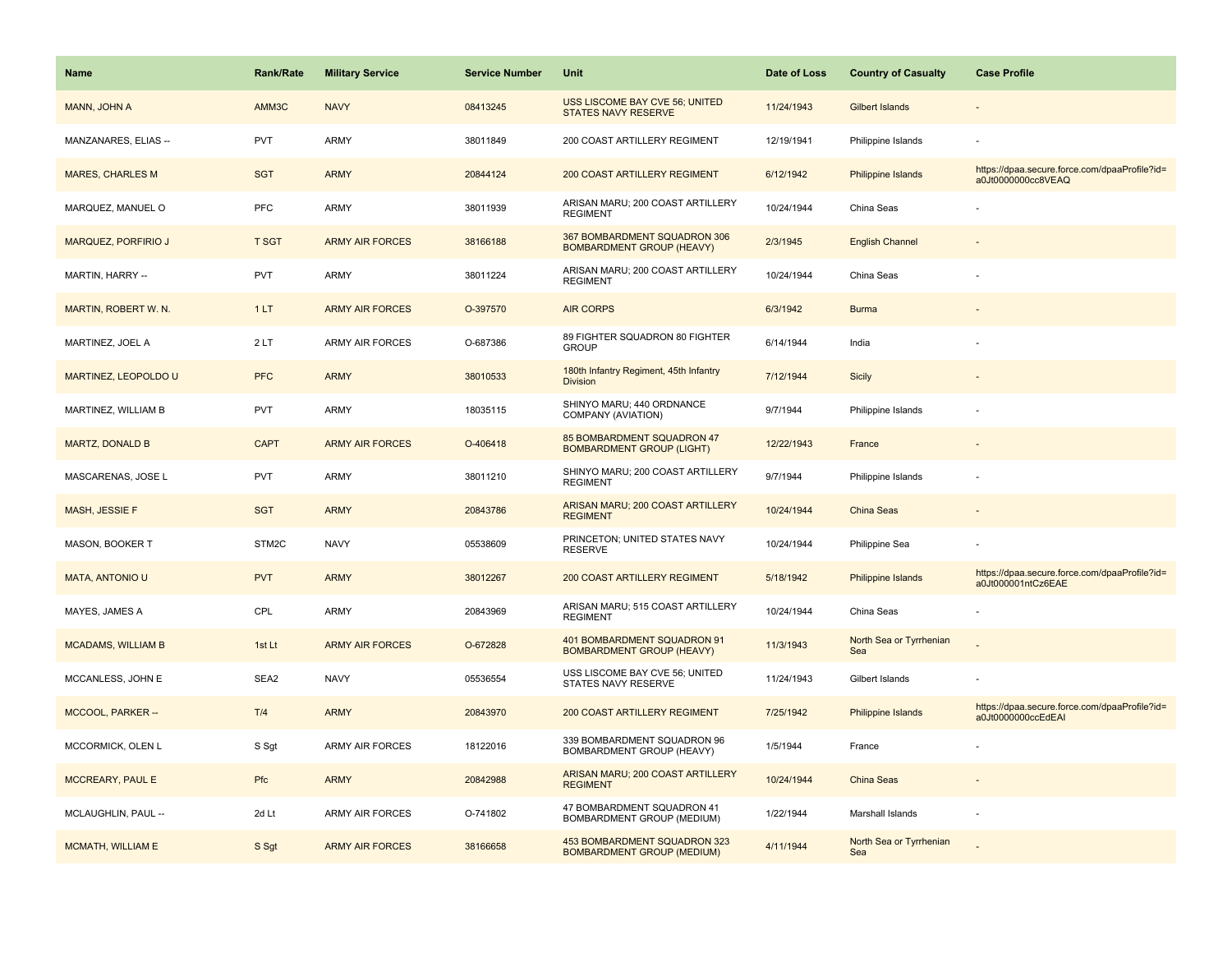| <b>Name</b>                | Rank/Rate        | <b>Military Service</b> | <b>Service Number</b> | Unit                                                             | Date of Loss | <b>Country of Casualty</b>     | <b>Case Profile</b>                                                 |
|----------------------------|------------------|-------------------------|-----------------------|------------------------------------------------------------------|--------------|--------------------------------|---------------------------------------------------------------------|
| <b>MEDINA, LOUIS L</b>     | Sgt              | <b>ARMY AIR FORCES</b>  | 18068169              | 498th Bombardment Squadron<br>345th Bombardment Group (Medium)   | 7/22/1944    | Morotai, Ceram, Amboina        | https://dpaa.secure.force.com/dpaaProfile?id=<br>a0Jt00000004r0LEAQ |
| MELENDEZ, ALFONSO          | <b>CAPT</b>      | <b>ARMY</b>             | O-331782              | 200 COAST ARTILLERY REGIMENT                                     | 1/26/1945    | Formosa                        |                                                                     |
| METZGAR, HENRY H           | <b>PVT</b>       | MARINE CORPS RESERVE    | 537166                | MARINE - UNITED STATES MARINE<br>CORPS; 1ST MARINE DIVISION      | 5/22/1945    | Japan                          |                                                                     |
| <b>MICHELI, ART A</b>      | <b>SGT</b>       | <b>ARMY</b>             | 20842720              | <b>ARMY - 200 COAST ARTILLERY</b><br><b>REGIMENT</b>             | 12/12/1941   | PHILIPPINE ISLANDS             |                                                                     |
| MIERA, MOISES --           | <b>PFC</b>       | <b>ARMY</b>             | 20844185              | ARISAN MARU; 200 COAST ARTILLERY<br><b>REGIMENT</b>              | 10/24/1944   | China Seas                     |                                                                     |
| <b>MILLER, CHARLES W</b>   | Maj              | <b>ARMY AIR FORCES</b>  | O-241407              | ORYOKU MARU; HEADQUARTERS 19<br><b>BOMBARDMENT GROUP (HEAVY)</b> | 12/15/1944   | <b>Philippine Islands</b>      | $\overline{\phantom{a}}$                                            |
| MILLER, CHARLESTON J.      | <b>PVT</b>       | <b>ARMY</b>             | 38011848              | 515 COAST ARTILLERY REGIMENT                                     | 4/20/1942    | Philippine Islands             | https://dpaa.secure.force.com/dpaaProfile?id=<br>a0Jt000001ntCtGEAU |
| MILLER, DOUGLAS W          | <b>PFC</b>       | <b>ARMY</b>             | 20843500              | <b>ARMY - 200 COAST ARTILLERY</b><br><b>REGIMENT</b>             | 7/23/1942    | PHILIPPINE ISLANDS             | https://dpaa.secure.force.com/dpaaProfile?id=<br>a0Jt000000MW4uWEAT |
| MILLER, HENRY M            | MAJ              | ARMY                    | O-232770              | SHINYO MARU; 200 COAST ARTILLERY<br><b>REGIMENT</b>              | 9/7/1944     | Philippine Islands             |                                                                     |
| <b>MILLER, MELVIN M</b>    | 2LT              | <b>ARMY AIR FORCES</b>  | O-738714              | 396 BOMBARDMENT SQUADRON 41<br><b>BOMBARDMENT GROUP (MEDIUM)</b> | 2/11/1944    | <b>Marshall Islands</b>        |                                                                     |
| MILLER, PAUL D             | PFC              | ARMY                    | 18016363              | 59 COAST ARTILLERY REGIMENT                                      | 4/10/1942    | Philippine Islands             |                                                                     |
| MILLER, ROY E              | <b>PFC</b>       | <b>ARMY</b>             | 20842719              | <b>ARMY - 200 COAST ARTILLERY</b><br><b>REGIMENT</b>             | 9/29/1942    | PHILIPPINE ISLANDS             | https://dpaa.secure.force.com/dpaaProfile?id=<br>a0Jt000000MmoCvEAJ |
| MITCHELL, HOMER J          | PVT              | <b>ARMY</b>             | 38352486              | 359 INFANTRY 90 DIVISION                                         | 12/10/1944   | Germany                        |                                                                     |
| MITCHELL, ROGER WARREN     | AMM3c            | <b>NAVY</b>             | 8897569               | <b>UNITED STATES NAVY RESERVE</b>                                | 6/16/1945    | <b>Netherlands East Indies</b> | $\sim$                                                              |
| MONK, GLENDELL L           | CPL              | <b>ARMY</b>             | 20843596              | SHINYO MARU; 200 COAST ARTILLERY<br><b>REGIMENT</b>              | 9/7/1944     | Philippine Islands             | ÷,                                                                  |
| <b>MONTANIO, FELICINAO</b> | S <sub>1</sub> C | <b>NAVY</b>             | 05536322              | NAVY - UNITED STATES NAVY RESERVE                                | 1/13/1945    | PHILIPPINE ISLANDS             | $\sim$                                                              |
| MONTOYA, ANTONIO A         | 1LT              | <b>ARMY</b>             | O-419983              | SHINYO MARU; 200 COAST ARTILLERY<br><b>REGIMENT</b>              | 9/7/1944     | Philippine Islands             |                                                                     |
| MORA, TRINE --             | <b>PFC</b>       | <b>ARMY</b>             | 20843335              | ARISAN MARU; 515 COAST ARTILLERY<br><b>REGIMENT</b>              | 10/24/1944   | China Seas                     |                                                                     |
| MORRIS, CLARENCE W         | SGT              | <b>ARMY</b>             | 38168807              | 12 REGIMENT 1 CAVALRY DIVISION                                   | 12/14/1944   | Philippine Islands             |                                                                     |
| MORRIS, JIMMIE             | <b>PVT</b>       | <b>ARMY</b>             | 38011256              | <b>ARMY - 200 COAST ARTILLERY</b><br><b>REGIMENT</b>             | 7/4/1942     | PHILIPPINE ISLANDS             | https://dpaa.secure.force.com/dpaaProfile?id=<br>a0Jt000000MeRFcEAN |
| MORROW, JOHN D.            | 2LT              | <b>ARMY AIR FORCES</b>  | O-685388              | 514 BOMBARDMENT SQUADRON 376<br>BOMBARDMENT GROUP (HEAVY)        | 12/28/1943   | Adriatic Sea                   |                                                                     |
| <b>MORROW, ROBERT G</b>    | S SGT            | <b>ARMY AIR FORCES</b>  | 18121788              | 739 BOMBARDMENT SQUADRON 454<br><b>BOMBARDMENT GROUP (HEAVY)</b> | 1/20/1945    | <b>Adriatic Sea</b>            |                                                                     |
| MORTON, ROY M              | SGT              | <b>ARMY</b>             | 20843731              | ARISAN MARU; 515 COAST ARTILLERY<br><b>REGIMENT</b>              | 10/24/1944   | China Seas                     |                                                                     |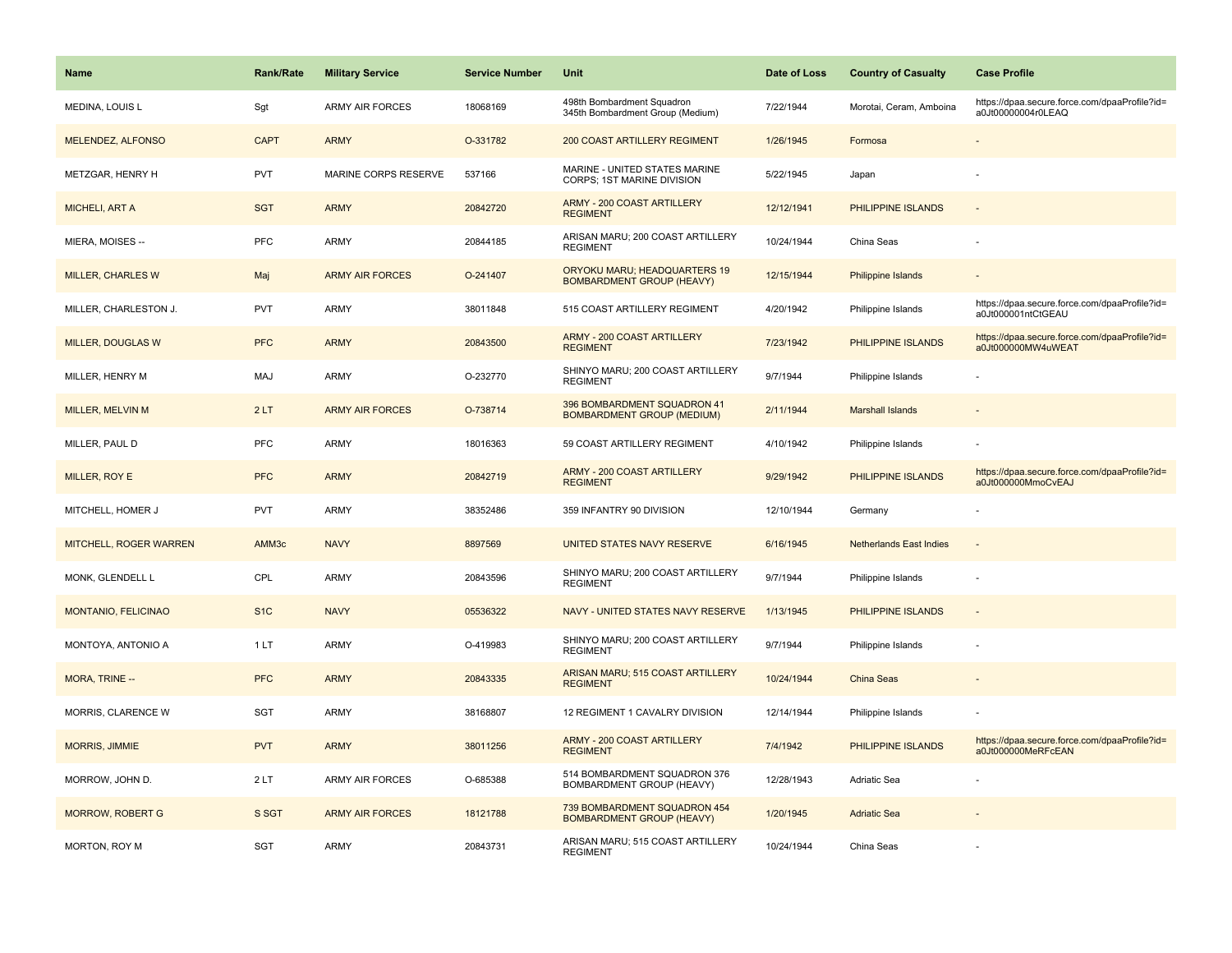| Name                    | <b>Rank/Rate</b> | <b>Military Service</b> | <b>Service Number</b> | Unit                                                             | Date of Loss | <b>Country of Casualty</b>            | <b>Case Profile</b>                                                 |
|-------------------------|------------------|-------------------------|-----------------------|------------------------------------------------------------------|--------------|---------------------------------------|---------------------------------------------------------------------|
| MOSELEY, JUAN F.        | <b>PVT</b>       | <b>ARMY</b>             | 38012479              | 200 COAST ARTILLERY REGIMENT                                     | 7/23/1942    | Philippine Islands                    |                                                                     |
| MOSS, JOHN D            | CPL              | ARMY                    | 20843560              | ARMY - 515 COAST ARTILLERY<br><b>REGIMENT</b>                    | 7/11/1942    | PHILIPPINE ISLANDS                    | https://dpaa.secure.force.com/dpaaProfile?id=<br>a0Jt000000MKBGwEAP |
| <b>MOULTON, JAMES C</b> | <b>PVT</b>       | <b>ARMY</b>             | 20843151              | ARMY - 515 COAST ARTILLERY<br><b>REGIMENT</b>                    | 7/6/1942     | PHILIPPINE ISLANDS                    | https://dpaa.secure.force.com/dpaaProfile?id=<br>a0Jt000000MmoDFEAZ |
| MOYA, VALENTIN          | <b>PVT</b>       | ARMY                    | 38348859              | ARMY - HEADQUARTERS COMPANY 43<br><b>DIVISION</b>                | 7/18/1943    | SOLOMON ISLANDS                       |                                                                     |
| MUNOZ, MANUEL M         | <b>PVT</b>       | <b>ARMY</b>             | 38011937              | 200 COAST ARTILLERY REGIMENT                                     | 5/27/1942    | Philippine Islands                    |                                                                     |
| MUNSON, LLOYD W         | SGT              | <b>ARMY</b>             | 38012595              | SHINYO MARU; 515 COAST ARTILLERY<br><b>REGIMENT</b>              | 9/7/1944     | Philippine Islands                    |                                                                     |
| MYERS, JOHN A           | S SGT            | <b>ARMY AIR FORCES</b>  | 18122047              | 350 BOMBARDMENT SQUADRON 100<br><b>BOMBARDMENT GROUP (HEAVY)</b> | 7/28/1944    | North Sea or Tyrrhenian<br>Sea        |                                                                     |
| NEIHART, CLOYD WAYNE    | F <sub>1</sub> C | <b>NAVY</b>             | 03721720              | USS CUSHING; UNITED STATES NAVY                                  | 11/13/1942   | Solomon Islands                       |                                                                     |
| <b>NELSON, RICHARD</b>  | <b>PFC</b>       | <b>ARMY</b>             | 38214044              | <b>ARMY - 855 ENGINEERS BATTALION</b><br>(AVIATION)              | 11/11/1943   | <b>FIJI</b>                           |                                                                     |
| NIETO, JOE G            | CPL              | ARMY                    | 20843337              | SHINYO MARU; 515 COAST ARTILLERY<br><b>REGIMENT</b>              | 9/7/1944     | Philippine Islands                    |                                                                     |
| NOFFKE, WILLIAM G       | <b>PFC</b>       | <b>ARMY</b>             | 20842753              | SHINYO MARU; 515 COAST ARTILLERY<br><b>REGIMENT</b>              | 9/7/1944     | Philippine Islands                    |                                                                     |
| NORTHAM, JAMES T        | EM3C             | <b>NAVY</b>             | 05535030              | <b>GRAYBACK: UNITED STATES NAVY</b><br><b>RESERVE</b>            | 3/28/1944    | Philippine Sea                        |                                                                     |
| NUNEZ, INOCENSIO --     | <b>PVT</b>       | <b>ARMY</b>             | 38011826              | ARISAN MARU; 200 COAST ARTILLERY<br><b>REGIMENT</b>              | 10/24/1944   | <b>China Seas</b>                     |                                                                     |
| OROSCO, ARNOLD A        | S SGT            | <b>ARMY</b>             | 20842394              | ARISAN MARU; 200 COAST ARTILLERY<br><b>REGIMENT</b>              | 10/24/1944   | China Seas                            |                                                                     |
| ORTEGA, ELIGIO --       | <b>PVT</b>       | <b>ARMY AIR FORCES</b>  | 18035199              | 91 BOMBARDMENT SQUADRON 27<br><b>BOMBARDMENT GROUP (LIGHT)</b>   | 6/10/1942    | Philippine Islands                    |                                                                     |
| ORTIZ, FRANK            | <b>PVT</b>       | ARMY                    | 38011249              | ARMY - 515 COAST ARTILLERY<br><b>REGIMENT</b>                    | 7/6/1942     | PHILIPPINE ISLANDS                    | https://dpaa.secure.force.com/dpaaProfile?id=<br>a0Jt0000000LlhpEAC |
| <b>ORTIZ, RALPH P</b>   | 1LT              | <b>ARMY AIR FORCES</b>  | O-663307              | 42 BOMBARDMENT SQUADRON 11<br><b>BOMBARDMENT GROUP (HEAVY)</b>   | 12/21/1943   | <b>Marshall Islands</b>               |                                                                     |
| OSBURN, RANDALL W       | EM3C             | <b>NAVY</b>             | 05535777              | CORVINA; UNITED STATES NAVY<br><b>RESERVE</b>                    | 11/16/1943   | Pacific Ocean: North<br>American Area |                                                                     |
| OSOWSKI, JOHN E         | <b>CPL</b>       | <b>ARMY</b>             | 38012709              | 200 COAST ARTILLERY REGIMENT                                     | 4/16/1942    | Philippine Islands                    | https://dpaa.secure.force.com/dpaaProfile?id=<br>a0Jt000001nOGATEA4 |
| PACHECO, BENJAMIN       | PFC              | ARMY                    | 20842728              | ARMY - 515 COAST ARTILLERY<br><b>REGIMENT</b>                    | 7/8/1942     | PHILIPPINE ISLANDS                    | https://dpaa.secure.force.com/dpaaProfile?id=<br>a0Jt0000000Lm58EAC |
| PADILLA, JOSE F         | <b>PVT</b>       | <b>ARMY</b>             | 19054787              | ARMY AIR FORCES - 3 CHEMICAL<br><b>COMPANY (AVIATION)</b>        | 7/1/1942     | PHILIPPINE ISLANDS                    | https://dpaa.secure.force.com/dpaaProfile?id=<br>a0Jt0000000Lm6aEAC |
| PAGE, ROBERT E          | RM3C             | <b>NAVY</b>             | 03722464              | TRITON; UNITED STATES NAVY                                       | 3/15/1943    | <b>Admiralty Islands</b>              |                                                                     |
| PALUMBO, PAUL --        | <b>CPL</b>       | <b>ARMY</b>             | 38012249              | SHINYO MARU; 200 COAST ARTILLERY<br><b>REGIMENT</b>              | 9/7/1944     | Philippine Islands                    |                                                                     |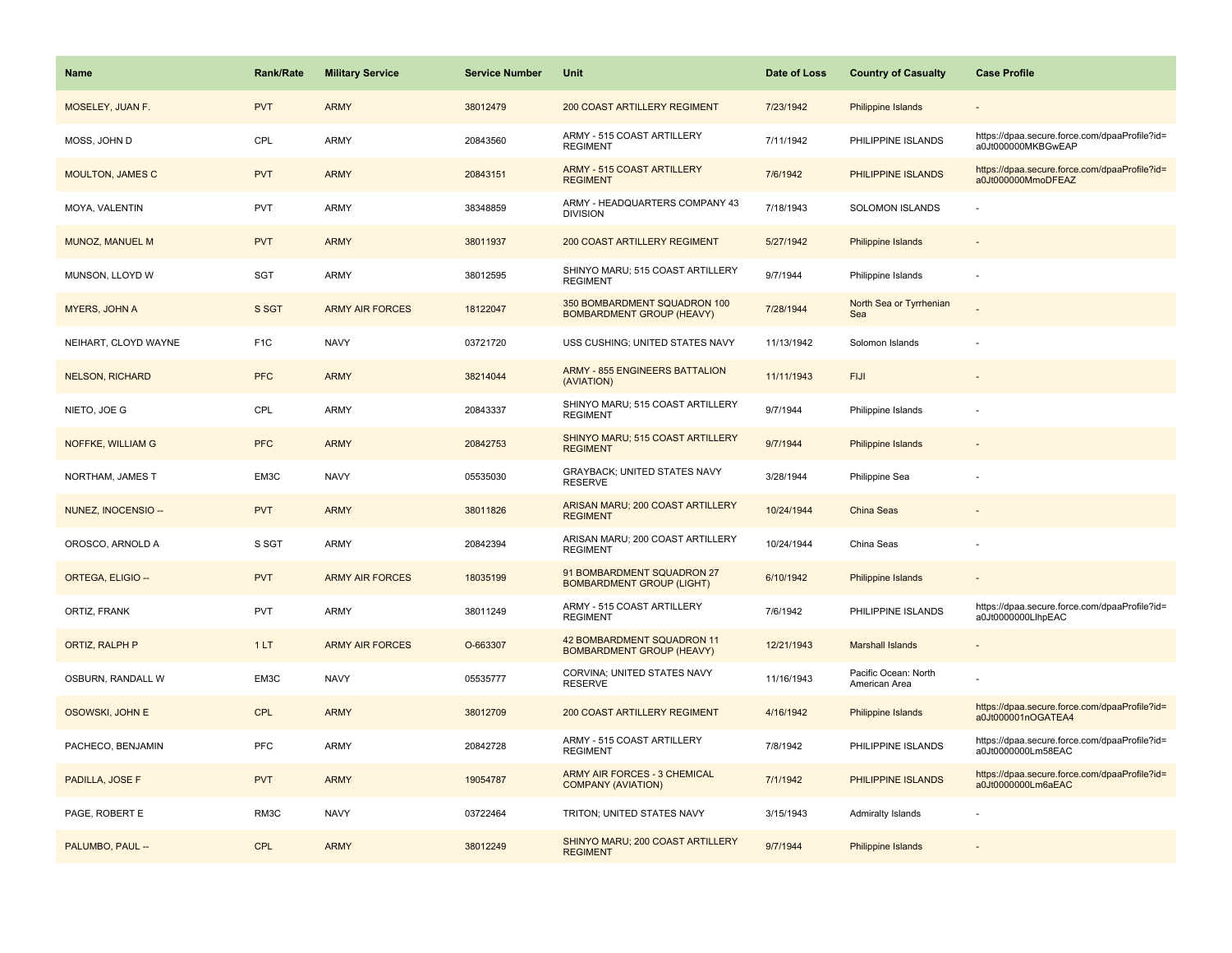| <b>Name</b>             | <b>Rank/Rate</b> | <b>Military Service</b> | <b>Service Number</b> | Unit                                                        | Date of Loss | <b>Country of Casualty</b> | <b>Case Profile</b>                                                 |
|-------------------------|------------------|-------------------------|-----------------------|-------------------------------------------------------------|--------------|----------------------------|---------------------------------------------------------------------|
| PAPADEAS, CL            | <b>SGT</b>       | ARMY                    | 20843759              | ARISAN MARU; 200 COAST ARTILLERY<br><b>REGIMENT</b>         | 10/24/1944   | China Seas                 |                                                                     |
| PARCHER, LAWRENCE W     | 1LT              | <b>ARMY AIR FORCES</b>  | O-330702              | BRAZIL MARU; 21 PURSUIT SQUADRON<br><b>24 PURSUIT GROUP</b> | 1/19/1945    | Formosa                    | https://dpaa.secure.force.com/dpaaProfile?id=<br>a0Jt000001ChqYjEAJ |
| PARKER, TED E           | CAPT             | ARMY                    | O-369233              | ARMY - 200 COAST ARTILLERY<br><b>REGIMENT</b>               | 12/15/1944   | <b>CHINA SEAS</b>          |                                                                     |
| PARKER, WILLIAM R       | <b>PFC</b>       | <b>ARMY</b>             | 38012515              | ARMY - 200 COAST ARTILLERY<br><b>REGIMENT</b>               | 1/9/1945     | <b>FORMOSA</b>             | https://dpaa.secure.force.com/dpaaProfile?id=<br>a0Jt000000PgMM0EAN |
| PARRA, SIMON R          | CPL              | ARMY                    | 20843365              | ARMY - 515 COAST ARTILLERY<br><b>REGIMENT</b>               | 6/25/1942    | PHILIPPINE ISLANDS         | https://dpaa.secure.force.com/dpaaProfile?id=<br>a0Jt0000000LIIcEAC |
| PARRISH, JACK A         | <b>PVT</b>       | <b>ARMY</b>             | 38012679              | ARISAN MARU; 515 COAST ARTILLERY<br><b>REGIMENT</b>         | 10/24/1944   | China Seas                 |                                                                     |
| PARSON, JAMES O         | PFC              | <b>ARMY</b>             | 20843760              | Hokusen Maru; 200 COAST ARTILLERY<br><b>REGIMENT</b>        | 10/8/1944    | Japan/Okinawa              |                                                                     |
| PATTERSON, BERT O       | F <sub>1</sub> C | <b>NAVY</b>             | 08896435              | Warrington; UNITED STATES NAVY<br><b>RESERVE</b>            | 9/13/1944    | <b>Atlantic Ocean</b>      |                                                                     |
| PATTON, JOHN P          | CPL              | ARMY                    | 20842601              | ARISAN MARU; 200 COAST ARTILLERY<br><b>REGIMENT</b>         | 10/24/1944   | China Seas                 |                                                                     |
| PENA, DIONICIO R        | <b>PFC</b>       | <b>ARMY</b>             | 38012269              | SHINYO MARU; 515 COAST ARTILLERY<br><b>REGIMENT</b>         | 9/7/1944     | <b>Philippine Islands</b>  |                                                                     |
| PENA, JUAN B            | <b>PVT</b>       | ARMY                    | 38011251              | 200 COAST ARTILLERY REGIMENT                                | 3/25/1942    | Philippine Islands         |                                                                     |
| <b>PENCE, RAYMOND K</b> | <b>PFC</b>       | <b>ARMY</b>             | 38012277              | ARMY - 515 COAST ARTILLERY<br><b>REGIMENT</b>               | 9/29/1942    | PHILIPPINE ISLANDS         | https://dpaa.secure.force.com/dpaaProfile?id=<br>a0Jt0000000LlygEAC |
| PEREA, TOBY --          | TEC <sub>4</sub> | ARMY                    | 06956026              | SHINYO MARU; 1 GENERAL HOSPITAL                             | 9/7/1944     | Philippine Islands         |                                                                     |
| PEREA, TOM              | <b>PVT</b>       | <b>ARMY</b>             | 38011844              | ARMY - 200 COAST ARTILLERY<br><b>REGIMENT</b>               | 7/18/1942    | PHILIPPINE ISLANDS         | https://dpaa.secure.force.com/dpaaProfile?id=<br>a0Jt0000000LlzeEAC |
| PETERSON, WILLIAM --    | S <sub>1</sub> C | <b>NAVY</b>             | 03722299              | USS CUSHING; UNITED STATES NAVY                             | 11/13/1942   | Solomon Islands            |                                                                     |
| PHILLIPS, CONNIE D      | <b>SGT</b>       | <b>ARMY</b>             | 20843127              | ARISAN MARU; 200 COAST ARTILLERY<br><b>REGIMENT</b>         | 10/24/1944   | <b>China Seas</b>          |                                                                     |
| PHILLIPS, ROBERT C      | BM1C             | <b>NAVY</b>             | 03601022              | UNITED STATES NAVY                                          | 10/28/1943   | Panama                     |                                                                     |
| PICKENS, CAROLD C       | <b>PFC</b>       | <b>ARMY AIR FORCES</b>  | 18139151              | 305 FIGHTER CONTROL SQUADRON                                | 7/27/1946    | Japan/Okinawa              |                                                                     |
| PILLING, WILLIAM D      | CPL              | ARMY                    | 38012006              | ARMY - 200 COAST ARTILLERY<br><b>REGIMENT</b>               | 11/11/1942   | PHILIPPINE ISLANDS         | https://dpaa.secure.force.com/dpaaProfile?id=<br>a0Jt0000000LInsEAC |
| PITSOR, RICHARD G       | <b>PFC</b>       | <b>ARMY</b>             | 20843973              | ARMY - 200 COAST ARTILLERY<br><b>REGIMENT</b>               | 8/28/1942    | PHILIPPINE ISLANDS         | https://dpaa.secure.force.com/dpaaProfile?id=<br>a0Jt0000000Llo2EAC |
| PLESE, JOSEPH JOHN      | 2LT              | <b>ARMY AIR FORCES</b>  | O-726070              | <b>AIR CORPS</b>                                            | 11/8/1942    | Hawaiian Islands           |                                                                     |
| PLOMTEAUX, FRANCIS A    | <b>CPL</b>       | <b>ARMY</b>             | 20842733              | ARISAN MARU; 515 COAST ARTILLERY<br><b>REGIMENT</b>         | 10/24/1944   | China Seas                 |                                                                     |
| POHL, DAVID M           | S <sub>1</sub> C | <b>NAVY</b>             | 08897170              | NAVY - UNITED STATES NAVY RESERVE                           | 1/13/1945    | PHILIPPINE ISLANDS         |                                                                     |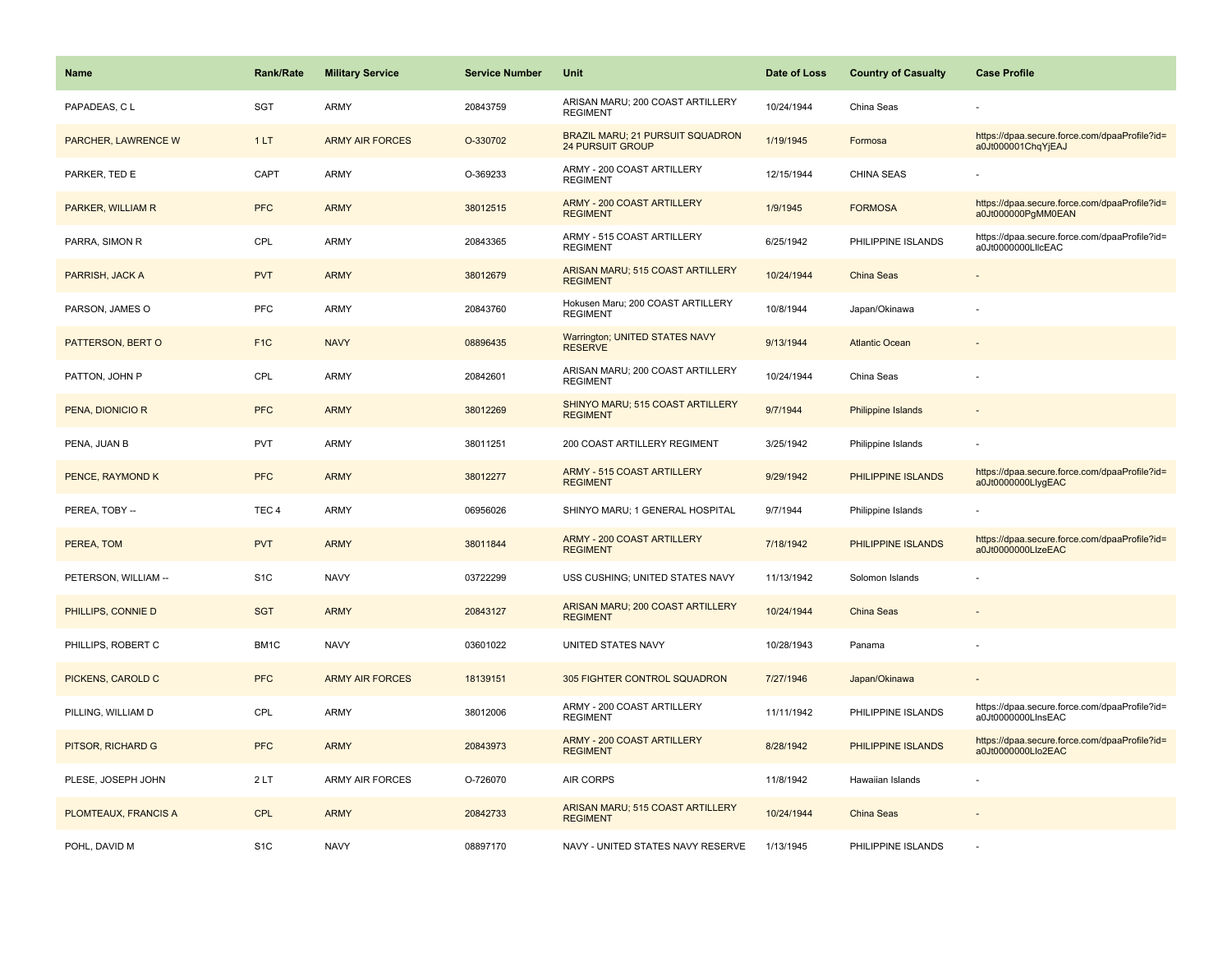| <b>Name</b>                 | <b>Rank/Rate</b> | <b>Military Service</b> | <b>Service Number</b> | Unit                                                              | Date of Loss | <b>Country of Casualty</b>     | <b>Case Profile</b>                                                 |
|-----------------------------|------------------|-------------------------|-----------------------|-------------------------------------------------------------------|--------------|--------------------------------|---------------------------------------------------------------------|
| PORTER, JOHN L              | TEC <sub>4</sub> | <b>ARMY AIR FORCES</b>  | 38013595              | <b>CORPS OF MILITARY POLICE</b>                                   | 8/1/1945     | North Sea or Tyrrhenian<br>Sea |                                                                     |
| POWELL, FRANCIS B           | <b>PVT</b>       | ARMY                    | 18035330              | ARMY - 31 INFANTRY REGIMENT                                       | 1/14/1945    | CHINA SEAS                     | https://dpaa.secure.force.com/dpaaProfile?id=<br>a0Jt000001CbrzcEAB |
| POWERS, LARRY D             | <b>PVT</b>       | <b>ARMY</b>             | 18035060              | SHINYO MARU; 440 ORDNANCE<br><b>COMPANY (AVIATION)</b>            | 9/7/1944     | Philippine Islands             |                                                                     |
| PRIEST, LOWELL              | <b>PVT</b>       | ARMY                    | 38012049              | ARMY - 200 COAST ARTILLERY<br><b>REGIMENT</b>                     | 10/14/1942   | PHILIPPINE ISLANDS             | https://dpaa.secure.force.com/dpaaProfile?id=<br>a0Jt0000000LlrLEAS |
| PRINCE, SAM A               | <b>SGT</b>       | <b>ARMY</b>             | 20843481              | <b>ARMY - 200 COAST ARTILLERY</b><br><b>REGIMENT</b>              | 9/22/1942    | PHILIPPINE ISLANDS             | https://dpaa.secure.force.com/dpaaProfile?id=<br>a0Jt0000000LlraEAC |
| PROSSER, BARNEY E           | S SGT            | <b>ARMY</b>             | 20842482              | 200 COAST ARTILLERY REGIMENT                                      | 4/17/1942    | Philippine Islands             | https://dpaa.secure.force.com/dpaaProfile?id=<br>a0Jt000001ntCrCEAU |
| QUESENBERRY, JAMES S        | 2LT              | <b>ARMY AIR FORCES</b>  | O-744411              | 498 BOMBARDMENT SQUADRON 345<br><b>BOMBARDMENT GROUP (MEDIUM)</b> | 5/11/1944    | New Guinea                     |                                                                     |
| QUINTANA, HERMAN S          | <b>PVT</b>       | <b>ARMY</b>             | 38012601              | SHINYO MARU; 515 COAST ARTILLERY<br><b>REGIMENT</b>               | 9/7/1944     | Philippine Islands             |                                                                     |
| RADER, HAROLD D             | <b>ACMM</b>      | <b>NAVY</b>             | 03721969              | <b>UNITED STATES NAVY</b>                                         | 5/27/1945    | Japan                          |                                                                     |
| RADOSEVICH, DAVID J         | 2LT              | <b>ARMY AIR FORCES</b>  | O-678455              | <b>AIR CORPS</b>                                                  | 9/28/1943    | Newfoundland                   |                                                                     |
| RAITHEL, STANLEY O          | LT.              | <b>NAVY</b>             | O-081634              | UNITED STATES NAVY RESERVE                                        | 8/25/1942    | Alaska                         |                                                                     |
| RAMOS, JAMES FLORES         | S <sub>2</sub> C | <b>NAVY</b>             | 06241201              | Neosho; UNITED STATES NAVY<br><b>RESERVE</b>                      | 5/7/1942     | Coral Sea                      |                                                                     |
| RANDOLPH, WILLIAM P         | 2LT              | <b>ARMY</b>             | O-890139              | ENOURA MARU; 200 COAST ARTILLERY<br><b>REGIMENT</b>               | 1/9/1945     | Formosa                        | https://dpaa.secure.force.com/dpaaProfile?id=<br>a0Jt000000QSlodEAD |
| REECE, CLAUDE N             | 1LT              | <b>ARMY AIR FORCES</b>  | O-801147              | 515 BOMBARDMENT SQUADRON 376<br>BOMBARDMENT GROUP (HEAVY)         | 12/28/1943   | Italy                          |                                                                     |
| REMONDINI, ROBERT J         | 1LT              | <b>ARMY</b>             | O-413002              | SHINYO MARU; 515 COAST ARTILLERY<br><b>REGIMENT</b>               | 9/7/1944     | Philippine Islands             |                                                                     |
| <b>REYES, JAMES B</b>       | <b>PFC</b>       | <b>ARMY</b>             | 20843360              | SHINYO MARU; 515 COAST ARTILLERY<br><b>REGIMENT</b>               | 9/7/1944     | Philippine Islands             |                                                                     |
| <b>REYNOLDS, JOHN E</b>     | <b>SGT</b>       | <b>ARMY</b>             | 20843555              | ARISAN MARU; 200 COAST ARTILLERY<br><b>REGIMENT</b>               | 10/24/1944   | China Seas                     |                                                                     |
| REYNOLDS, RALPH L           | MOMM2C           | <b>NAVY</b>             | 03720729              | RUNNER; UNITED STATES NAVY                                        | 7/11/1943    | Japan                          |                                                                     |
| RHODES, WOODROW W           | <b>PVT</b>       | <b>ARMY</b>             | 38011909              | SHINYO MARU; 515 COAST ARTILLERY<br><b>REGIMENT</b>               | 9/7/1944     | <b>Philippine Islands</b>      |                                                                     |
| RICHARDSON, EARL M          | 2LT              | ARMY AIR FORCES         | O-676494              | 856 BOMBARDMENT SQUADRON 492<br>BOMBARDMENT GROUP (HEAVY)         | 6/20/1944    | <b>Baltic Sea</b>              |                                                                     |
| <b>RINEHART, LAWRENCE S</b> | MM3C             | <b>NAVY</b>             | 03721627              | <b>UNITED STATES NAVY</b>                                         | 8/23/1942    | <b>Baltic Sea</b>              |                                                                     |
| RIVOZ, EDWARD Q             | S SGT            | <b>ARMY AIR FORCES</b>  | 38123102              | 301 BOMBARDMENT GROUP (HEAVY),<br>419 BOMBARDMENT SQUADRON        | 11/16/1943   | Mediterranean Sea              |                                                                     |
| <b>RODRIGUEZ, LUIS</b>      | <b>PVT</b>       | <b>ARMY</b>             | 38012552              | <b>ARMY - 200 COAST ARTILLERY</b><br><b>REGIMENT</b>              | 8/10/1942    | PHILIPPINE ISLANDS             | https://dpaa.secure.force.com/dpaaProfile?id=<br>a0Jt0000000LII8EAC |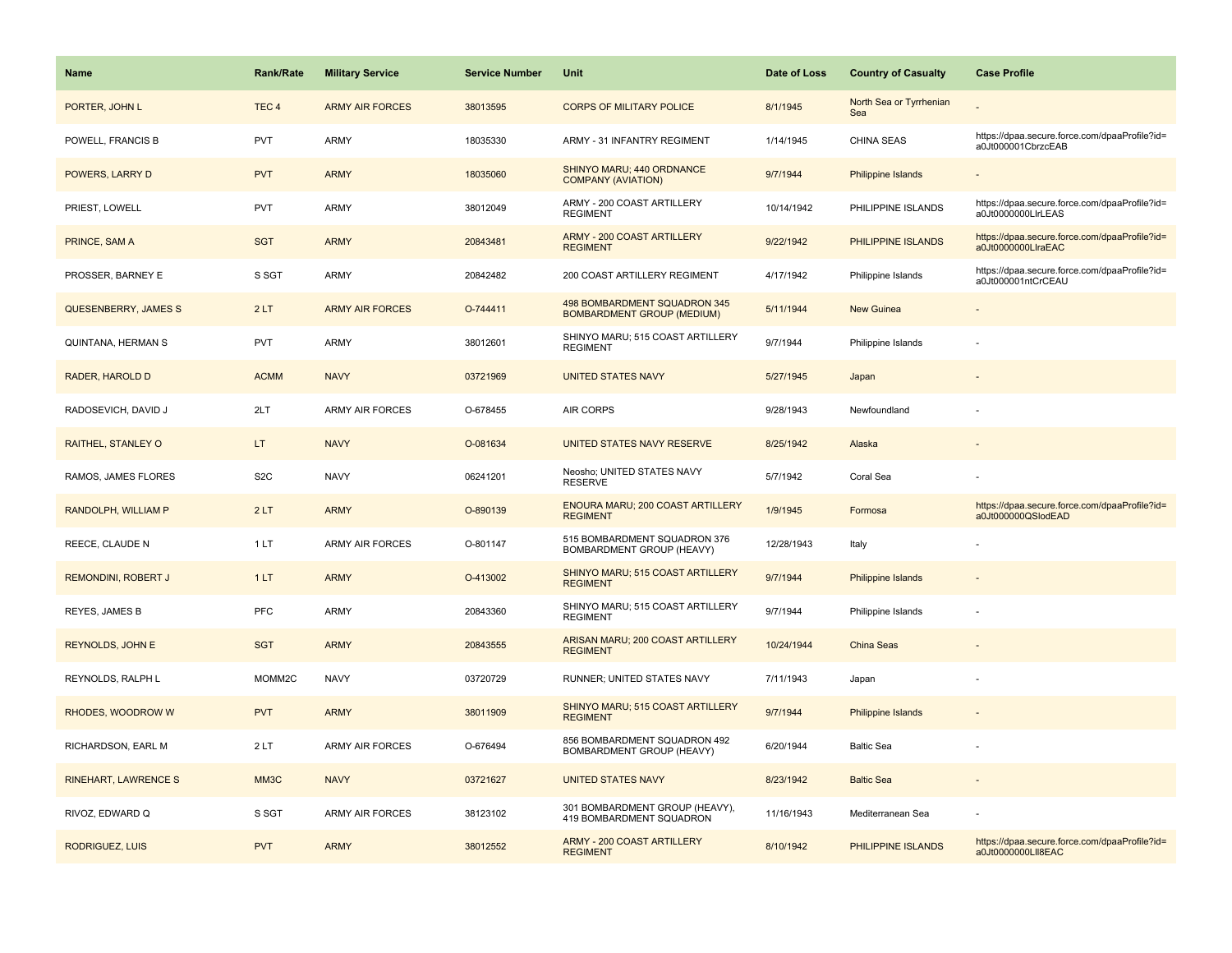| <b>Name</b>             | <b>Rank/Rate</b>   | <b>Military Service</b> | <b>Service Number</b> | <b>Unit</b>                                                    | Date of Loss | <b>Country of Casualty</b>     | <b>Case Profile</b>                                                 |
|-------------------------|--------------------|-------------------------|-----------------------|----------------------------------------------------------------|--------------|--------------------------------|---------------------------------------------------------------------|
| ROMERO, JUAN V          | <b>PFC</b>         | <b>ARMY</b>             | 38011772              | SHINYO MARU; 2 QUARTERMASTER<br>COMPANY (AVIATION)             | 9/7/1944     | Philippine Islands             |                                                                     |
| ROMERO, LUPE --         | <b>CCS</b>         | <b>NAVY</b>             | 03716728              | <b>SUBMARINE Argonaut; UNITED STATES</b><br><b>NAVY</b>        | 1/10/1943    | New Britain Island             |                                                                     |
| ROMERO, RICHARD G       | PFC                | <b>ARMY</b>             | 20844147              | ARISAN MARU; 200 COAST ARTILLERY<br><b>REGIMENT</b>            | 10/24/1944   | China Seas                     |                                                                     |
| ROMERO, SANTIAGO        | <b>PVT</b>         | <b>ARMY</b>             | 20843159              | <b>ARMY - 515 COAST ARTILLERY</b><br><b>REGIMENT</b>           | 6/19/1942    | PHILIPPINE ISLANDS             | https://dpaa.secure.force.com/dpaaProfile?id=<br>a0Jt0000000LllhEAC |
| ROSS, RALPH --          | 2LT                | <b>ARMY AIR FORCES</b>  | O-931352              | 482 BOMBARDMENT SQUADRON 505<br>BOMBARDMENT GROUP (VERY HEAVY) | 8/16/1945    | Marianas Islands               |                                                                     |
| ROYBAL, ESQUIPULA --    | <b>PFC</b>         | <b>ARMY</b>             | 38165134              | 68 COAST ARTILLERY REGIMENT                                    | 1/26/1944    | North Sea or Tyrrhenian<br>Sea |                                                                     |
| RUCKMAN, OSCAR A        | <b>SGT</b>         | <b>ARMY</b>             | 20843578              | ARMY - 200 COAST ARTILLERY<br><b>REGIMENT</b>                  | 7/4/1942     | PHILIPPINE ISLANDS             | https://dpaa.secure.force.com/dpaaProfile?id=<br>a0Jt0000000XltzEAC |
| RUIZ, ELOY --           | CPL                | <b>ARMY</b>             | 20843129              | SHINYO MARU; 515 COAST ARTILLERY<br><b>REGIMENT</b>            | 9/7/1944     | <b>Philippine Islands</b>      |                                                                     |
| SAAVEDRA, FIDEL L       | <b>SGT</b>         | ARMY                    | 20842685              | 200 COAST ARTILLERY REGIMENT                                   | 5/25/1942    | Philippine Islands             |                                                                     |
| SADLER, JAMES E         | <b>CAPT</b>        | <b>ARMY</b>             | O-285521              | ARMY - 200 COAST ARTILLERY<br><b>REGIMENT</b>                  | 1/16/1945    | PHILIPPINE ISLANDS             | https://dpaa.secure.force.com/dpaaProfile?id=<br>a0Jt000001BhHYaEAN |
| SAFFORD, CHARLES V      | 2LT                | <b>ARMY AIR FORCES</b>  | O-890138              | SHINYO MARU; 200 COAST ARTILLERY<br><b>REGIMENT</b>            | 9/7/1944     | Philippine Islands             |                                                                     |
| <b>SAINT, JAMES W</b>   | MOMM <sub>1C</sub> | <b>NAVY</b>             | 06244026              | <b>SEAWOLF; UNITED STATES NAVY</b><br><b>RESERVE</b>           | 10/3/1944    | <b>Netherlands East Indies</b> |                                                                     |
| SAIZ, REYNALDO          | <b>PVT</b>         | <b>ARMY</b>             | 38012389              | ARMY - 515 COAST ARTILLERY<br><b>REGIMENT</b>                  | 8/31/1942    | PHILIPPINE ISLANDS             | https://dpaa.secure.force.com/dpaaProfile?id=<br>a0Jt0000000XItLEAS |
| <b>SALAZ, LUCIANO G</b> | <b>PVT</b>         | <b>ARMY</b>             | 38012178              | ARISAN MARU; 200 COAST ARTILLERY<br><b>REGIMENT</b>            | 10/24/1944   | China Seas                     |                                                                     |
| SALAZAR, LEO            | S <sub>1</sub> C   | <b>NAVY</b>             | 08895770              | NAVY - UNITED STATES NAVY RESERVE                              | 11/10/1944   | ADMIRALTY ISLANDS              | https://dpaa.secure.force.com/dpaaProfile?id=<br>a0Jt0000000XhAbEAK |
| <b>SALAZAR, SAM D</b>   | <b>PFC</b>         | <b>ARMY</b>             | 20842754              | ARISAN MARU; 515 COAST ARTILLERY<br><b>REGIMENT</b>            | 10/24/1944   | <b>China Seas</b>              |                                                                     |
| SALINAS, LUZ R          | SC <sub>2</sub> C  | <b>NAVY</b>             | 08422328              | NAVY - UNITED STATES NAVY RESERVE                              | 9/16/1945    | <b>JAPAN</b>                   |                                                                     |
| SAMORA, JOSE L          | <b>PFC</b>         | <b>ARMY</b>             | 38010689              | 180th Infantry Regiment, 45th Infantry<br><b>Division</b>      | 7/11/1944    | <b>Sicily</b>                  |                                                                     |
| SANCHEZ, ALFONSO B      | CPL                | <b>ARMY</b>             | 38011830              | ARMY - 515 COAST ARTILLERY<br><b>REGIMENT</b>                  | 10/20/1942   | PHILIPPINE ISLANDS             | https://dpaa.secure.force.com/dpaaProfile?id=<br>a0Jt0000000XlpOEAS |
| SANCHEZ, FRANK J        | <b>PFC</b>         | <b>ARMY</b>             | 38012210              | <b>ARMY</b>                                                    | 10/12/1944   | <b>CHINA SEAS</b>              |                                                                     |
| SANCHEZ, LAWRENCE M     | CPL                | <b>ARMY</b>             | 38012419              | SHINYO MARU; 515 COAST ARTILLERY<br><b>REGIMENT</b>            | 9/7/1944     | Philippine Islands             |                                                                     |
| SANDOVAL, AMBROCIO J    | <b>PVT</b>         | <b>ARMY</b>             | 20844177              | ARISAN MARU; 200 COAST ARTILLERY<br><b>REGIMENT</b>            | 10/24/1944   | China Seas                     |                                                                     |
| SANDOVAL, ARTHUR --     | CPL                | <b>ARMY</b>             | 20844146              | 515 COAST ARTILLERY REGIMENT                                   | 7/6/1942     | Philippine Islands             | https://dpaa.secure.force.com/dpaaProfile?id=<br>a0Jt0000000XlopEAC |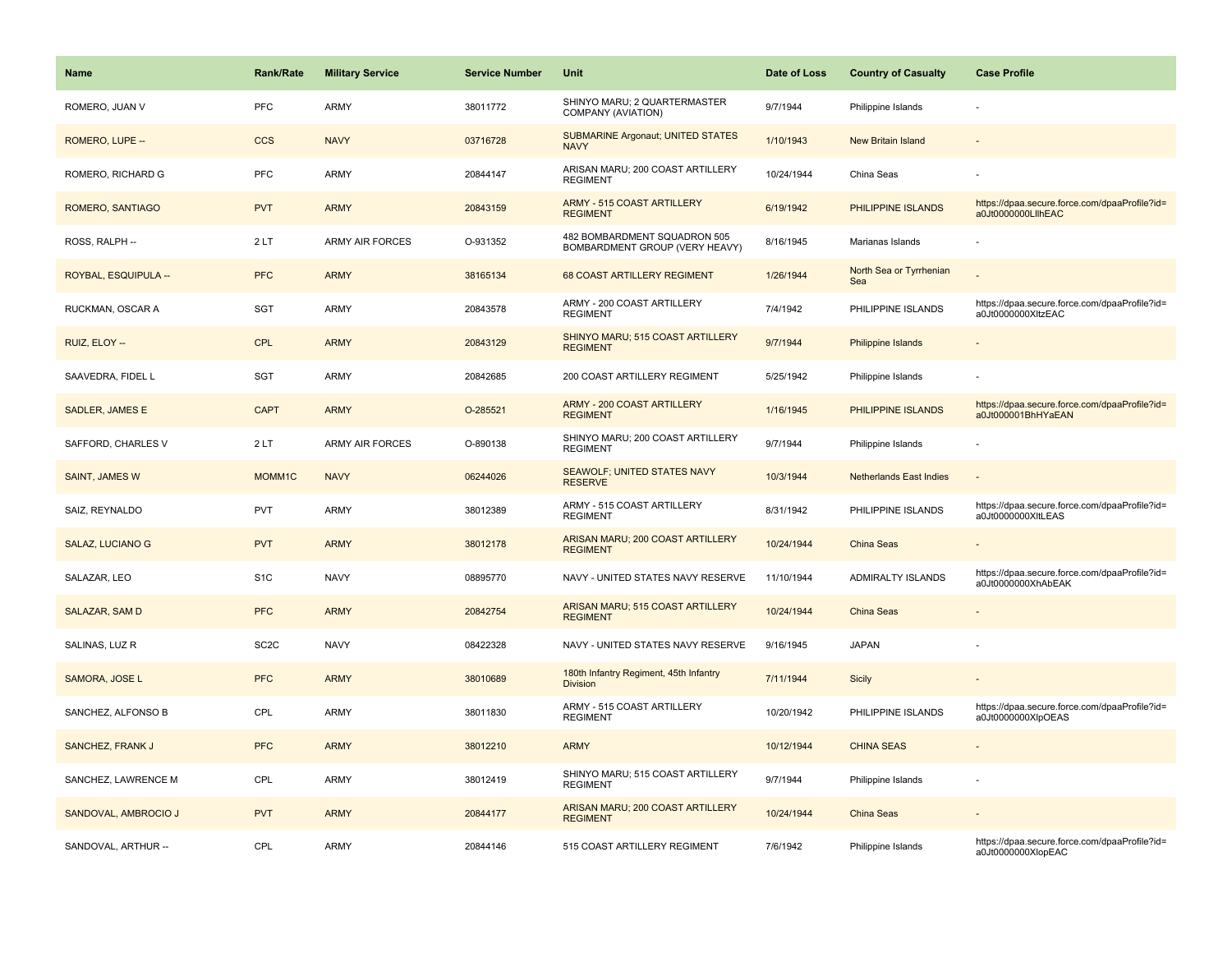| Name                      | <b>Rank/Rate</b>  | <b>Military Service</b> | <b>Service Number</b> | Unit                                                                     | Date of Loss | <b>Country of Casualty</b> | <b>Case Profile</b>                                                 |
|---------------------------|-------------------|-------------------------|-----------------------|--------------------------------------------------------------------------|--------------|----------------------------|---------------------------------------------------------------------|
| SANDOVAL, BENIGNO N       | TEC <sub>5</sub>  | <b>ARMY</b>             | 38168626              | <b>84 QUARTERMASTER BATTALION</b>                                        | 2/16/1944    | Solomon Islands            |                                                                     |
| SANDOVAL, BERTRAM O       | <b>PFC</b>        | ARMY                    | 38012213              | SHINYO MARU; 200 COAST ARTILLERY<br><b>REGIMENT</b>                      | 9/7/1944     | Philippine Islands         |                                                                     |
| SANTISTEVAN, THOMAS --    | <b>SGT</b>        | <b>ARMY</b>             | 20844151              | ARISAN MARU; 200 COAST ARTILLERY<br><b>REGIMENT</b>                      | 10/24/1944   | <b>China Seas</b>          |                                                                     |
| SARRACINO, FRANK B        | T SGT             | ARMY                    | 38012435              | ARISAN MARU; 200 COAST ARTILLERY<br><b>REGIMENT</b>                      | 10/24/1944   | China Seas                 |                                                                     |
| SAVAGE, LEE L             | <b>PFC</b>        | <b>ARMY</b>             | 20843975              | 515 COAST ARTILLERY REGIMENT                                             | 9/8/1943     | Philippine Islands         |                                                                     |
| SAVOIE, DAVID C           | <b>PFC</b>        | ARMY                    | 38012626              | ARMY - 200 COAST ARTILLERY<br><b>REGIMENT</b>                            | 7/14/1942    | PHILIPPINE ISLANDS         | https://dpaa.secure.force.com/dpaaProfile?id=<br>a0Jt0000000Llx9EAC |
| <b>SCARBROUGH, JOHN D</b> | <b>T SGT</b>      | <b>ARMY AIR FORCES</b>  | 19062175              | 550 BOMBARDMENT SQUADRON 385<br><b>BOMBARDMENT GROUP (HEAVY)</b>         | 2/24/1944    | Germany                    | $\overline{\phantom{a}}$                                            |
| SCHNEIDER, F M            | 2d Lt             | <b>ARMY AIR FORCES</b>  | O-758489              | 27 BOMBARDMENT SQUADRON 30<br>BOMBARDMENT GROUP (HEAVY)                  | 10/1/1944    | Japan/Okinawa              |                                                                     |
| <b>SCHOVANEC, JOE</b>     | <b>PFC</b>        | <b>ARMY</b>             | 20843599              | <b>ARMY - 200 COAST ARTILLERY</b><br><b>REGIMENT</b>                     | 7/17/1942    | PHILIPPINE ISLANDS         | https://dpaa.secure.force.com/dpaaProfile?id=<br>a0Jt0000000LlxOEAS |
| SCHROEDER, KARL WILLIAM   | Capt              | ARMY                    | O-405185              | BRAZIL MARU; 515 COAST ARTILLERY<br><b>REGIMENT</b>                      | 1/19/1945    | China Seas                 | https://dpaa.secure.force.com/dpaaProfile?id=<br>a0Jt000001BmhAHEAZ |
| <b>SCHUETZ, WILLIAM C</b> | Capt              | <b>ARMY</b>             | O-346756              | 200 COAST ARTILLERY REGIMENT                                             | 4/22/1942    | Philippine Islands         | https://dpaa.secure.force.com/dpaaProfile?id=<br>a0Jt000001ntD2wEAE |
| SCHURTZ, PAUL W           | MAJ               | ARMY                    | O-219317              | ARMY - 515 COAST ARTILLERY<br><b>REGIMENT</b>                            | 12/15/1944   | PHILIPPINE ISLANDS         |                                                                     |
| <b>SCHWARTZ, JIM E</b>    | <b>CPL</b>        | <b>ARMY</b>             | 20842464              | SHINYO MARU; 200 COAST ARTILLERY<br><b>REGIMENT</b>                      | 9/7/1944     | Philippine Islands         |                                                                     |
| SCOTT, CW                 | CM <sub>2</sub> C | <b>NAVY</b>             | 03598596              | Sims; UNITED STATES NAVY                                                 | 5/7/1942     | Coral Sea                  |                                                                     |
| SEDILLO, ADAM N           | <b>PVT</b>        | <b>ARMY</b>             | 38012467              | ARMY - 515 COAST ARTILLERY<br><b>REGIMENT</b>                            | 8/9/1942     | PHILIPPINE ISLANDS         | https://dpaa.secure.force.com/dpaaProfile?id=<br>a0Jt000000MmoDUEAZ |
| SELVA, CAESAR J           | CPL               | ARMY                    | 38011806              | ARMY - 200 COAST ARTILLERY<br><b>REGIMENT</b>                            | 12/29/1942   | PHILIPPINE ISLANDS         | https://dpaa.secure.force.com/dpaaProfile?id=<br>a0Jt0000000LI0MEAS |
| SENA, JOSE A              | <b>PVT</b>        | <b>ARMY</b>             | 38012330              | ARISAN MARU; 515 COAST ARTILLERY<br><b>REGIMENT</b>                      | 10/24/1944   | <b>China Seas</b>          |                                                                     |
| SHAMBLIN, OTHO L          | CAPT              | ARMY                    | O-405165              | ARMY - 515 COAST ARTILLERY<br><b>REGIMENT</b>                            | 1/9/1945     | <b>FORMOSA</b>             | https://dpaa.secure.force.com/dpaaProfile?id=<br>a0Jt000000OmMD5EAN |
| SHERK, ROBERT H           | 1st Lt            | <b>ARMY</b>             | O-890231              | <b>BRAZIL MARU; 202 ENGINEERS</b><br><b>BATTALION (PHILIPPINE SCOUT)</b> | 1/21/1945    | Formosa                    | https://dpaa.secure.force.com/dpaaProfile?id=<br>a0Jt000001CR1AFEA1 |
| SHIMP, NEIL B             | Capt              | ARMY                    | O-405949              | ARISAN MARU; 200 COAST ARTILLERY<br><b>REGIMENT</b>                      | 10/24/1944   | China Seas                 |                                                                     |
| SHOEMATE, ROY C           | F <sub>2</sub> C  | <b>NAVY</b>             | 08897833              | <b>MONAGHAN; UNITED STATES NAVY</b>                                      | 12/18/1944   | <b>Philippine Sea</b>      |                                                                     |
| SILBO, LEE A              | CAPT              | <b>ARMY AIR FORCES</b>  | O-860576              | 704 BOMBARDMENT SQUADRON 446<br>BOMBARDMENT GROUP (HEAVY)                | 6/17/1945    | Atlantic Ocean             |                                                                     |
| SIMMONS, ALVA A           | LT.               | <b>NAVY</b>             | O-098695              | USS COPAHEE; UNITED STATES NAVY<br><b>RESERVE</b>                        | 4/3/1943     | Pacific Ocean              |                                                                     |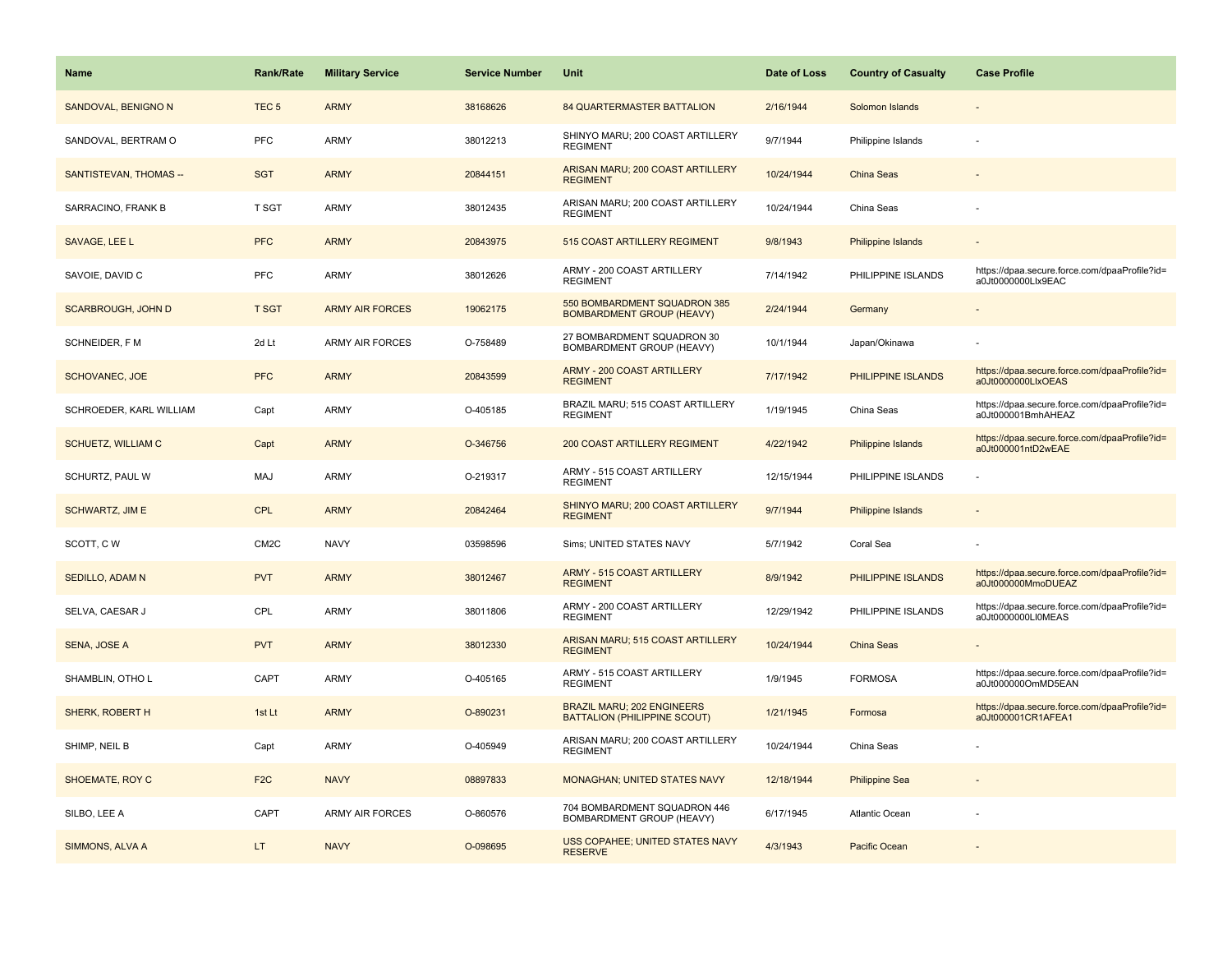| <b>Name</b>                | <b>Rank/Rate</b> | <b>Military Service</b> | <b>Service Number</b> | Unit                                                             | Date of Loss | <b>Country of Casualty</b> | <b>Case Profile</b>                                                 |
|----------------------------|------------------|-------------------------|-----------------------|------------------------------------------------------------------|--------------|----------------------------|---------------------------------------------------------------------|
| SLOAN, JULIUS L.           | <b>LTJG</b>      | <b>NAVY</b>             | O-157657              | USS SANGAMON (CVE-26); UNITED<br>STATES NAVY RESERVE             | 10/25/1944   | Philippine Islands         |                                                                     |
| <b>SMITH, ALBERT D</b>     | <b>PFC</b>       | <b>ARMY</b>             | 38012100              | ARISAN MARU; 200 COAST ARTILLERY<br><b>REGIMENT</b>              | 10/24/1944   | <b>China Seas</b>          |                                                                     |
| SMITH, AVERILL H           | <b>PVT</b>       | <b>ARMY</b>             | 38012230              | ARISAN MARU; 200 COAST ARTILLERY<br><b>REGIMENT</b>              | 10/24/1944   | China Seas                 |                                                                     |
| SMITH, KENNETH D           | 1st Lt           | <b>ARMY AIR FORCES</b>  | O-691003              | 371 BOMBARDMENT SQUADRON 307<br><b>BOMBARDMENT GROUP (HEAVY)</b> | 7/5/1944     | <b>Caroline Islands</b>    |                                                                     |
| SPAIN, RHEA L.             | 2d Lt            | <b>ARMY AIR FORCES</b>  | O-711810              | 373 BOMBARDMENT SQUADRON 308<br>BOMBARDMENT GROUP (HEAVY)        | 3/22/1945    | China                      |                                                                     |
| <b>SPELTS, MARTIN E</b>    | 2LT              | <b>ARMY AIR FORCES</b>  | O-680326              | 66 BOMBARDMENT SQUADRON 44<br><b>BOMBARDMENT GROUP (HEAVY)</b>   | 1/21/1944    | France                     |                                                                     |
| SPENCE, STEPHEN C          | PFC              | <b>ARMY</b>             | 38580829              | SS Leopoldville; 262 INFANTRY 66<br><b>DIVISION</b>              | 12/24/1944   | English Channel            |                                                                     |
| <b>SPIKER, VIRGIL J</b>    | <b>PFC</b>       | <b>ARMY</b>             | 38012531              | <b>200 COAST ARTILLERY REGIMENT</b>                              | 4/4/1942     | <b>Philippine Islands</b>  |                                                                     |
| SPRUNK, JACK D             | <b>T SGT</b>     | ARMY AIR FORCES         | 20843927              | ARISAN MARU; 515 COAST ARTILLERY<br><b>REGIMENT</b>              | 10/24/1944   | China Seas                 |                                                                     |
| <b>STACY, ALLEN J</b>      | EM3C             | <b>NAVY</b>             | 05537560              | HULL; UNITED STATES NAVY RESERVE                                 | 12/18/1944   | <b>Philippine Sea</b>      | https://dpaa.secure.force.com/dpaaProfile?id=<br>a0Jt0000000Xeu7EAC |
| STAUDER, JAMES B           | CAPT             | <b>ARMY AIR FORCES</b>  | O-350317              | 578 BOMBARDMENT SQUADRON 392<br>BOMBARDMENT GROUP (HEAVY)        | 11/25/1944   | English Channel            |                                                                     |
| STEPHENS, ARRIE A          | <b>PVT</b>       | <b>ARMY</b>             | 38438152              | 137 INFANTRY 35 DIVISION                                         | 8/7/1944     | France                     |                                                                     |
| STEPHENS, EDGAR J          | <b>PFC</b>       | <b>ARMY</b>             | 38012668              | 200 COAST ARTILLERY REGIMENT                                     | 2/1/1946     | Philippine Islands         |                                                                     |
| <b>STROM, ARTHURE</b>      | COX              | <b>NAVY</b>             | 06181951              | <b>GILLIGAN; UNITED STATES NAVY</b><br><b>RESERVE</b>            | 1/12/1945    | China Seas                 |                                                                     |
| SUMMERS, ROY H             | <b>PFC</b>       | ARMY                    | 20843000              | ARMY - 200 COAST ARTILLERY<br><b>REGIMENT</b>                    | 1/6/1942     | PHILIPPINE ISLANDS         | https://dpaa.secure.force.com/dpaaProfile?id=<br>a0Jt000001nzbmbEAA |
| SUMNER, OREN --            | S <sub>2</sub> C | <b>NAVY</b>             | 03723321              | <b>USS Arizona; UNITED STATES NAVY</b>                           | 12/7/1941    | <b>Hawaiian Islands</b>    | https://dpaa.secure.force.com/dpaaProfile?id=<br>a0Jt00000004rH7EAI |
| SUTTLES, ERNEST O          | <b>PFC</b>       | <b>ARMY</b>             | 38012080              | ARISAN MARU; 200 COAST ARTILLERY<br><b>REGIMENT</b>              | 10/24/1944   | China Seas                 |                                                                     |
| <b>SYME, JAMES WILLIAM</b> | <b>LTJG</b>      | <b>NAVY</b>             | O-130176              | <b>USS Princeton; UNITED STATES NAVY</b><br><b>RESERVE</b>       | 3/31/1944    | <b>Caroline Islands</b>    | https://dpaa.secure.force.com/dpaaProfile?id=<br>a0Jt000001nzQSNEA2 |
| TAFOYA, JOSE M             | <b>PVT</b>       | <b>ARMY</b>             | 38012212              | SHINYO MARU; 515 COAST ARTILLERY<br><b>REGIMENT</b>              | 9/7/1944     | Philippine Islands         |                                                                     |
| <b>TAFOYA, MARTIN A</b>    | <b>CPL</b>       | <b>ARMY</b>             | 38012195              | <b>ARMY - 515 COAST ARTILLERY</b><br><b>REGIMENT</b>             | 6/23/1942    | PHILIPPINE ISLANDS         | https://dpaa.secure.force.com/dpaaProfile?id=<br>a0Jt0000000XkLSEA0 |
| TANKERSLEY, ECHOL K        | S <sub>1</sub> C | <b>NAVY</b>             | 03723708              | UNITED STATES NAVY                                               | 7/13/1942    | Atlantic Ocean             |                                                                     |
| <b>TAYLOR, WILLIAM M</b>   | <b>PFC</b>       | <b>ARMY</b>             | 20843981              | ARMY - 200 COAST ARTILLERY<br><b>REGIMENT</b>                    | 7/26/1942    | PHILIPPINE ISLANDS         | https://dpaa.secure.force.com/dpaaProfile?id=<br>a0Jt0000000XkQhEAK |
| TAYLOR, WILLIAM R.         | CPL              | ARMY                    | 38012346              | 200 COAST ARTILLERY REGIMENT                                     | 9/10/1945    | China Seas                 |                                                                     |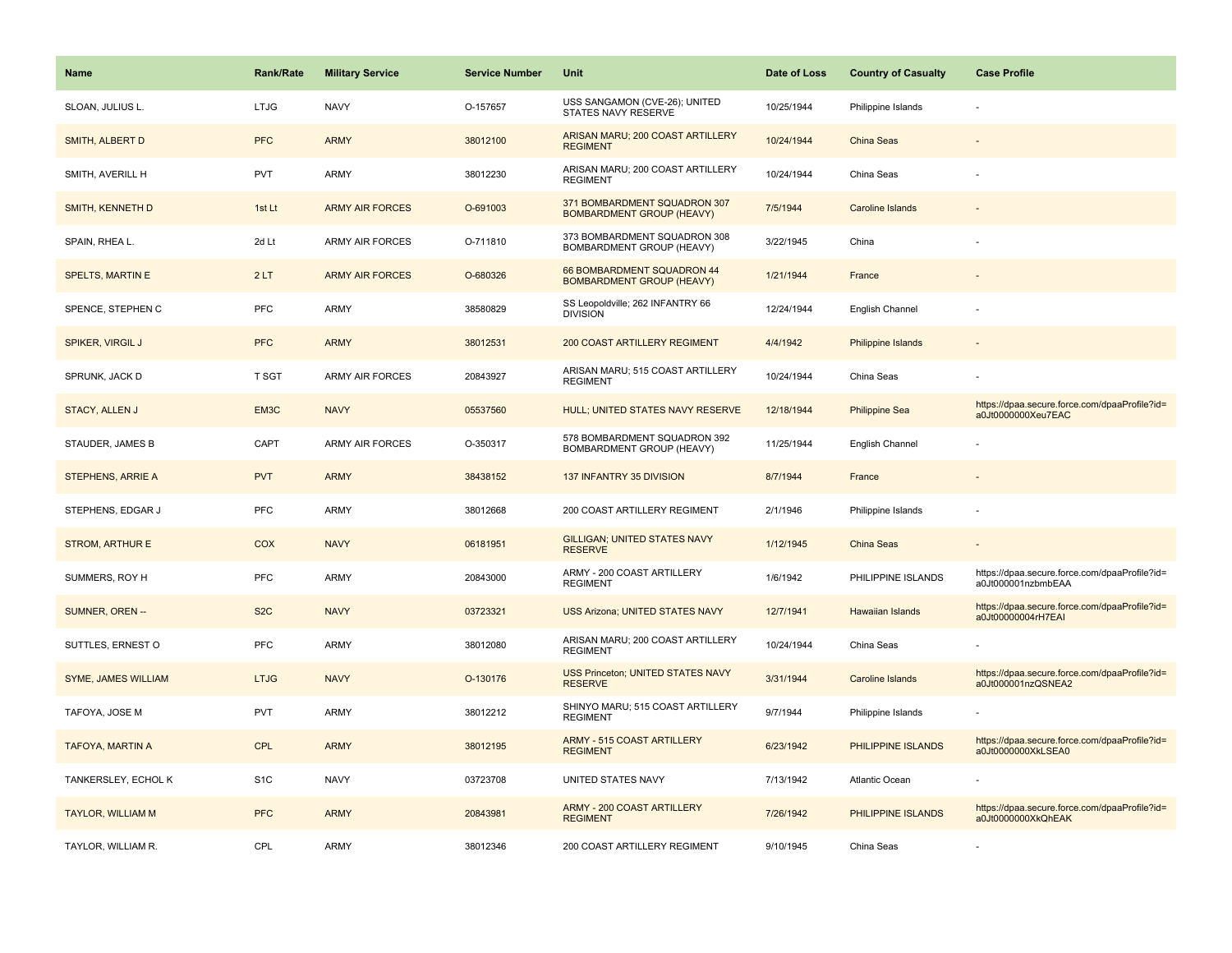| Name                       | <b>Rank/Rate</b> | <b>Military Service</b> | <b>Service Number</b> | Unit                                                         | Date of Loss | <b>Country of Casualty</b> | <b>Case Profile</b>                                                 |
|----------------------------|------------------|-------------------------|-----------------------|--------------------------------------------------------------|--------------|----------------------------|---------------------------------------------------------------------|
| TEAS, JAMES E              | S <sub>2</sub> C | <b>NAVY</b>             | 08413238              | USS LISCOME BAY CVE 56; UNITED<br><b>STATES NAVY RESERVE</b> | 11/24/1943   | <b>Gilbert Islands</b>     |                                                                     |
| THOMAS, BILLY J            | CPL              | <b>ARMY</b>             | 20842598              | ARMY - 515 COAST ARTILLERY<br><b>REGIMENT</b>                | 10/5/1942    | PHILIPPINE ISLANDS         | https://dpaa.secure.force.com/dpaaProfile?id=<br>a0Jt0000000ccC3EAI |
| THOMAS, CHARLES B          | <b>PFC</b>       | <b>ARMY</b>             | 38011928              | ARISAN MARU; 200 COAST ARTILLERY<br><b>REGIMENT</b>          | 10/24/1944   | China Seas                 |                                                                     |
| THORPE, JOSEPH D           | 1STLT            | <b>ARMY</b>             | O-353521              | ARMY - 200 COAST ARTILLERY<br><b>REGIMENT</b>                | 1/27/1945    | PHILIPPINE ISLANDS         | https://dpaa.secure.force.com/dpaaProfile?id=<br>a0Jt000001CR1CaEAL |
| <b>THWAITS, JAMES R</b>    | <b>CAPT</b>      | <b>ARMY</b>             | O-353379              | <b>ARMY - 515 COAST ARTILLERY</b><br><b>BATTALION</b>        | 4/22/1942    | PHILIPPINE ISLANDS         | https://dpaa.secure.force.com/dpaaProfile?id=<br>a0Jt0000009VjSYEA0 |
| TICER, NEAL C              | CPL              | <b>ARMY</b>             | 20843580              | ARISAN MARU; 200 COAST ARTILLERY<br><b>REGIMENT</b>          | 10/24/1944   | China Seas                 |                                                                     |
| TIDWELL, BRYAN M           | <b>PVT</b>       | <b>ARMY</b>             | 20843813              | SHINYO MARU; 200 COAST ARTILLERY<br><b>REGIMENT</b>          | 9/7/1944     | Philippine Islands         |                                                                     |
| TIDWELL, DURRELL A         | SGT              | <b>ARMY</b>             | 20843605              | ARMY - 200 COAST ARTILLERY<br><b>REGIMENT</b>                | 7/30/1942    | PHILIPPINE ISLANDS         | https://dpaa.secure.force.com/dpaaProfile?id=<br>a0Jt0000000XkslEAC |
| TOLIVER, JAMES E           | LT.              | <b>NAVY</b>             | O-114839              | <b>UNITED STATES NAVY</b>                                    | 2/17/1945    | Japan                      |                                                                     |
| TORRES, GEORGE S           | <b>PVT</b>       | <b>ARMY</b>             | 38012322              | ARMY - 200 COAST ARTILLERY<br><b>REGIMENT</b>                | 7/27/1942    | PHILIPPINE ISLANDS         | https://dpaa.secure.force.com/dpaaProfile?id=<br>a0Jt0000000XkumEAC |
| TOWNER, JOSEPH E.          | <b>PFC</b>       | <b>ARMY</b>             | 38012227              | 200 COAST ARTILLERY REGIMENT                                 | 4/9/1942     | <b>Philippine Islands</b>  |                                                                     |
| TRONCOSO, JOHNNY R         | PFC              | <b>ARMY</b>             | 38013083              | 13 REGIMENT 1 ARMORED DIVISION                               | 12/2/1942    | Tunisia                    |                                                                     |
| <b>TRUJILLO, CHARLIE A</b> | <b>PFC</b>       | <b>ARMY</b>             | 20844183              | ARISAN MARU; 200 COAST ARTILLERY<br><b>REGIMENT</b>          | 10/24/1944   | China Seas                 |                                                                     |
| TRUJILLO, DIONICIO --      | PVT              | <b>ARMY</b>             | 38012525              | ARISAN MARU; 200 COAST ARTILLERY<br><b>REGIMENT</b>          | 10/24/1944   | China Seas                 |                                                                     |
| <b>TRUJILLO, JESUS P</b>   | <b>PVT</b>       | <b>ARMY</b>             | 38012198              | <b>200 COAST ARTILLERY REGIMENT</b>                          | 5/20/1942    | Philippine Islands         |                                                                     |
| TRUJILLO, MANUEL           | PFC              | <b>ARMY</b>             | 20843177              | ARMY - 200 COAST ARTILLERY<br><b>REGIMENT</b>                | 7/26/1942    | PHILIPPINE ISLANDS         | https://dpaa.secure.force.com/dpaaProfile?id=<br>a0Jt0000000XI06EAC |
| TRUJILLO, REYNALDO --      | <b>PFC</b>       | <b>ARMY</b>             | 38012573              | ARISAN MARU; 515 COAST ARTILLERY<br><b>REGIMENT</b>          | 10/24/1944   | China Seas                 |                                                                     |
| TRYON, DICK --             | SGT              | <b>ARMY AIR FORCES</b>  | 06956366              | ARMY AIR FORCE                                               | 10/16/1942   | Aleutian Islands           |                                                                     |
| <b>TSOSIE, ALFRED</b>      | <b>PVT</b>       | <b>MARINE CORPS</b>     | 00831019              | MARINE - UNITED STATES MARINE<br><b>CORPS</b>                | 11/1/1943    | Solomon Islands            |                                                                     |
| TUCKER, LEE C              | 2NDLT            | <b>ARMY</b>             | O-890142              | ARMY - 200 COAST ARTILLERY<br><b>REGIMENT</b>                | 1/9/1945     | <b>FORMOSA</b>             | https://dpaa.secure.force.com/dpaaProfile?id=<br>a0Jt000000PgMKdEAN |
| <b>TUCKER, RAYMOND T</b>   | <b>CPL</b>       | <b>ARMY</b>             | 20843166              | ARISAN MARU; 515 COAST ARTILLERY<br><b>REGIMENT</b>          | 10/24/1944   | China Seas                 |                                                                     |
| TURNER, CLIFFORD N         | <b>PVT</b>       | <b>ARMY AIR FORCES</b>  | 19048330              | 20 PURSUIT SQUADRON 24 PURSUIT<br><b>GROUP</b>               | 7/28/1942    | Philippine Islands         | https://dpaa.secure.force.com/dpaaProfile?id=<br>a0Jt0000000Xl1nEAC |
| TURNER, JOHN W             | Maj              | <b>ARMY</b>             | O-267724              | ORYOKU MARU; 515 COAST ARTILLERY<br><b>REGIMENT</b>          | 12/15/1944   | Philippine Islands         | https://dpaa.secure.force.com/dpaaProfile?id=<br>a0Jt000001FKm3KEAT |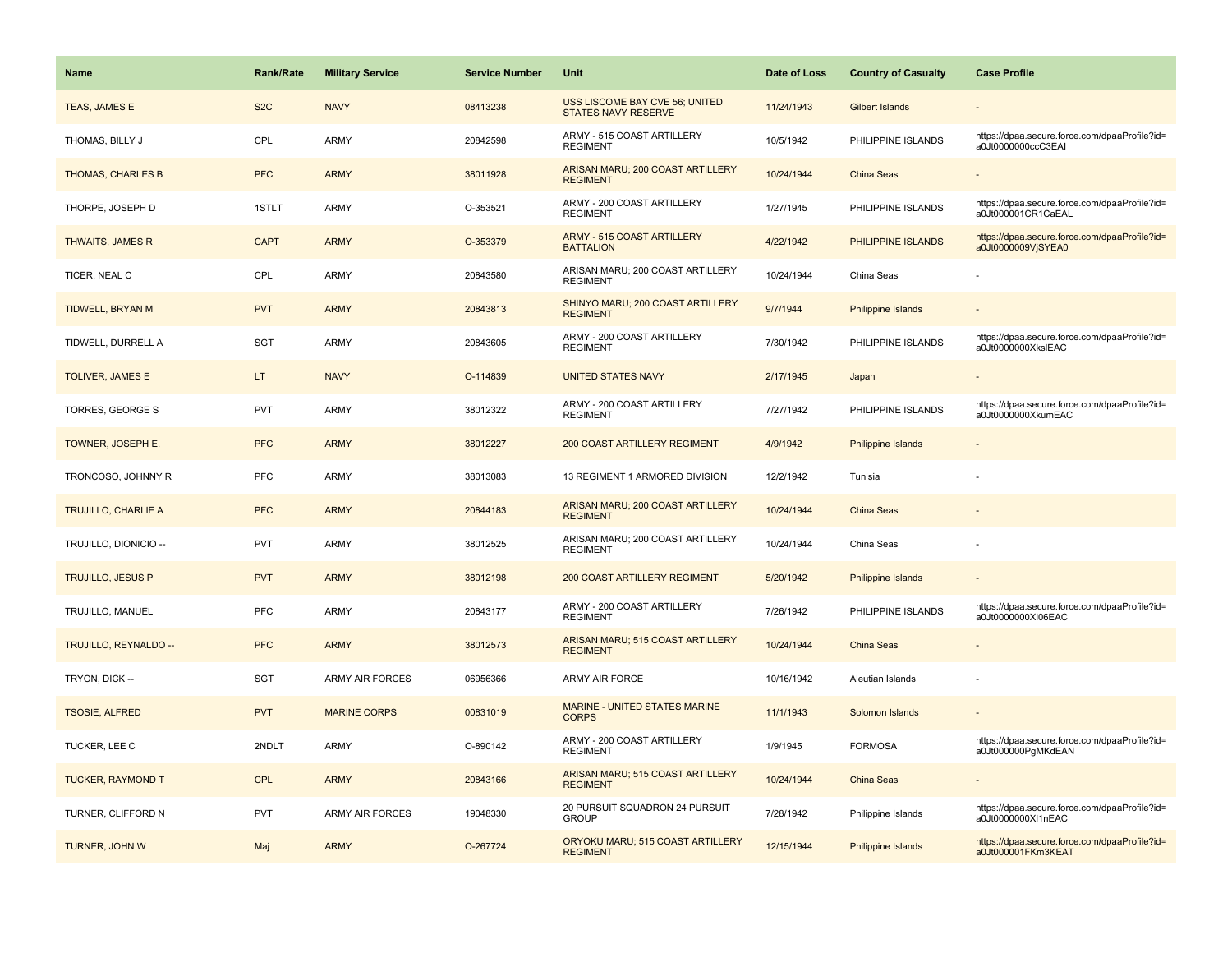| <b>Name</b>                     | <b>Rank/Rate</b> | <b>Military Service</b> | <b>Service Number</b> | Unit                                                                                                | Date of Loss | <b>Country of Casualty</b>     | <b>Case Profile</b>                                                 |
|---------------------------------|------------------|-------------------------|-----------------------|-----------------------------------------------------------------------------------------------------|--------------|--------------------------------|---------------------------------------------------------------------|
| ULIBARI, MANUEL --              | Pfc              | ARMY                    | 38012356              | ARISAN MARU; 515 COAST ARTILLERY<br><b>REGIMENT</b>                                                 | 10/24/1944   | China Seas                     |                                                                     |
| <b>ULIBARRI, ANTONIO D</b>      | S <sub>2</sub> C | <b>NAVY</b>             | 08895741              | NAVY - UNITED STATES NAVY RESERVE                                                                   | 7/30/1945    | <b>PHILIPPINE SEA</b>          |                                                                     |
| UNDERWOOD, COLUMBUS F           | PFC              | ARMY                    | 38352145              | 315 INFANTRY 79 DIVISION                                                                            | 1/16/1945    | France                         |                                                                     |
| VALENCIA, JUAN --               | S <sub>1</sub> C | <b>NAVY</b>             | 03601936              | Neches; UNITED STATES NAVY                                                                          | 1/23/1942    | <b>Hawaiian Islands</b>        |                                                                     |
| VALIEN, JOSEPH A                | T SGT            | <b>ARMY AIR FORCES</b>  | 38528089              | 72 SQUADRON 52 AIR SERVICES GROUP                                                                   | 10/23/1945   | India                          |                                                                     |
| VAN CHARLES, E --               | Pfc              | <b>ARMY</b>             | 18016884              | ARISAN MARU; 60 COAST ARTILLERY<br><b>REGIMENT</b>                                                  | 10/24/1944   | $\overline{\phantom{a}}$       |                                                                     |
| VANDAGRIFF, THURMAN L           | CPL              | ARMY                    | 38012639              | ARISAN MARU; 200 COAST ARTILLERY<br><b>REGIMENT</b>                                                 | 10/24/1944   | China Seas                     |                                                                     |
| <b>VEAL, RICHARD A</b>          | <b>CPL</b>       | <b>ARMY</b>             | 38011817              | <b>ARMY - 200 COAST ARTILLERY</b><br><b>REGIMENT</b>                                                | 12/27/1942   | PHILIPPINE ISLANDS             | $\bar{z}$                                                           |
| VICENTI, GEORGE L.              | T SGT            | ARMY AIR FORCES         | 18162750              | 775 BOMBARDMENT SQUADRON 463<br>BOMBARDMENT GROUP (HEAVY)                                           | 5/18/1944    | Rumania                        |                                                                     |
| VIGIL, MODESTO J                | <b>PVT</b>       | <b>ARMY</b>             | 38012378              | SHINYO MARU; 200 COAST ARTILLERY<br><b>REGIMENT</b>                                                 | 9/7/1944     | Philippine Islands             |                                                                     |
| VIGIL, TITO M                   | <b>PFC</b>       | ARMY                    | 38011241              | ARMY - 515 COAST ARTILLERY<br><b>REGIMENT</b>                                                       | 7/26/1942    | PHILIPPINE ISLANDS             | https://dpaa.secure.force.com/dpaaProfile?id=<br>a0Jt0000000XISZEA0 |
| <b>VILLALBA, SALOMON H</b>      | F <sub>1C</sub>  | <b>NAVY</b>             | 08422037              | KETE; UNITED STATES NAVY RESERVE                                                                    | 3/31/1945    | Ryukyus Islands                |                                                                     |
| VIVIAN, SAM --                  | <b>PVT</b>       | ARMY                    | 38011862              | SHINYO MARU; 200 COAST ARTILLERY<br><b>REGIMENT</b>                                                 | 9/7/1944     | Philippine Islands             | ÷,                                                                  |
| <b>WALCOTT, VINCENT HORATIO</b> | <b>PFC</b>       | <b>MARINE CORPS</b>     | 00870918              | Battery H, 3rd Battalion, 10th Marines, 2d<br>Marine Division, UNITED STATES MARINE<br><b>CORPS</b> | 7/7/1944     | <b>SAIPAN</b>                  |                                                                     |
| WALKER, ALLAN B                 | 1st Lt           | ARMY                    | O-890149              | ENOURA MARU; 515 COAST ARTILLERY<br><b>REGIMENT</b>                                                 | 1/9/1945     | Formosa                        | https://dpaa.secure.force.com/dpaaProfile?id=<br>a0Jt000000PXkkdEAD |
| <b>WALKER, JOHN PATRICK</b>     | Ens              | <b>NAVY</b>             | O-347634              | USS Cabot; UNITED STATES NAVY<br><b>RESERVE</b>                                                     | 1/12/1945    | China Seas                     |                                                                     |
| WALLACE, BILLY L                | MM3C             | <b>NAVY</b>             | 05535494              | LONG; UNITED STATES NAVY RESERVE                                                                    | 1/7/1945     | Philippine Islands             |                                                                     |
| WARD, FLOYD E                   | 1 SGT            | <b>ARMY</b>             | 20843724              | ARISAN MARU; 200 COAST ARTILLERY<br><b>REGIMENT</b>                                                 | 10/24/1944   | China Seas                     |                                                                     |
| WARNER, GLENN O                 | S SGT            | ARMY                    | 20842485              | ARISAN MARU; 200 COAST ARTILLERY<br><b>REGIMENT</b>                                                 | 10/24/1944   | China Seas                     |                                                                     |
| <b>WATKINS, RODNEY W</b>        | AMM3C            | <b>NAVY</b>             | 06184174              | USS LISCOME BAY CVE 56; UNITED<br>STATES NAVY RESERVE                                               | 11/24/1943   | <b>Gilbert Islands</b>         |                                                                     |
| WAUNEKA, MILTON --              | S SGT            | ARMY AIR FORCES         | 38168863              | 401 BOMBARDMENT SQUADRON 91<br>BOMBARDMENT GROUP (HEAVY)                                            | 11/3/1943    | North Sea or Tyrrhenian<br>Sea |                                                                     |
| <b>WERNER, EDMUND D</b>         | <b>CPL</b>       | <b>ARMY AIR FORCES</b>  | 18120733              | 71 SQUADRON 20 FERRY GROUP                                                                          | 4/5/1943     | <b>Atlantic Ocean</b>          |                                                                     |
| WESTBROOK, JOE                  | PFC              | ARMY                    | 38012027              | ARISAN MARU; 515 COAST ARTILLERY<br><b>REGIMENT</b>                                                 | 10/24/1944   | China Seas                     |                                                                     |